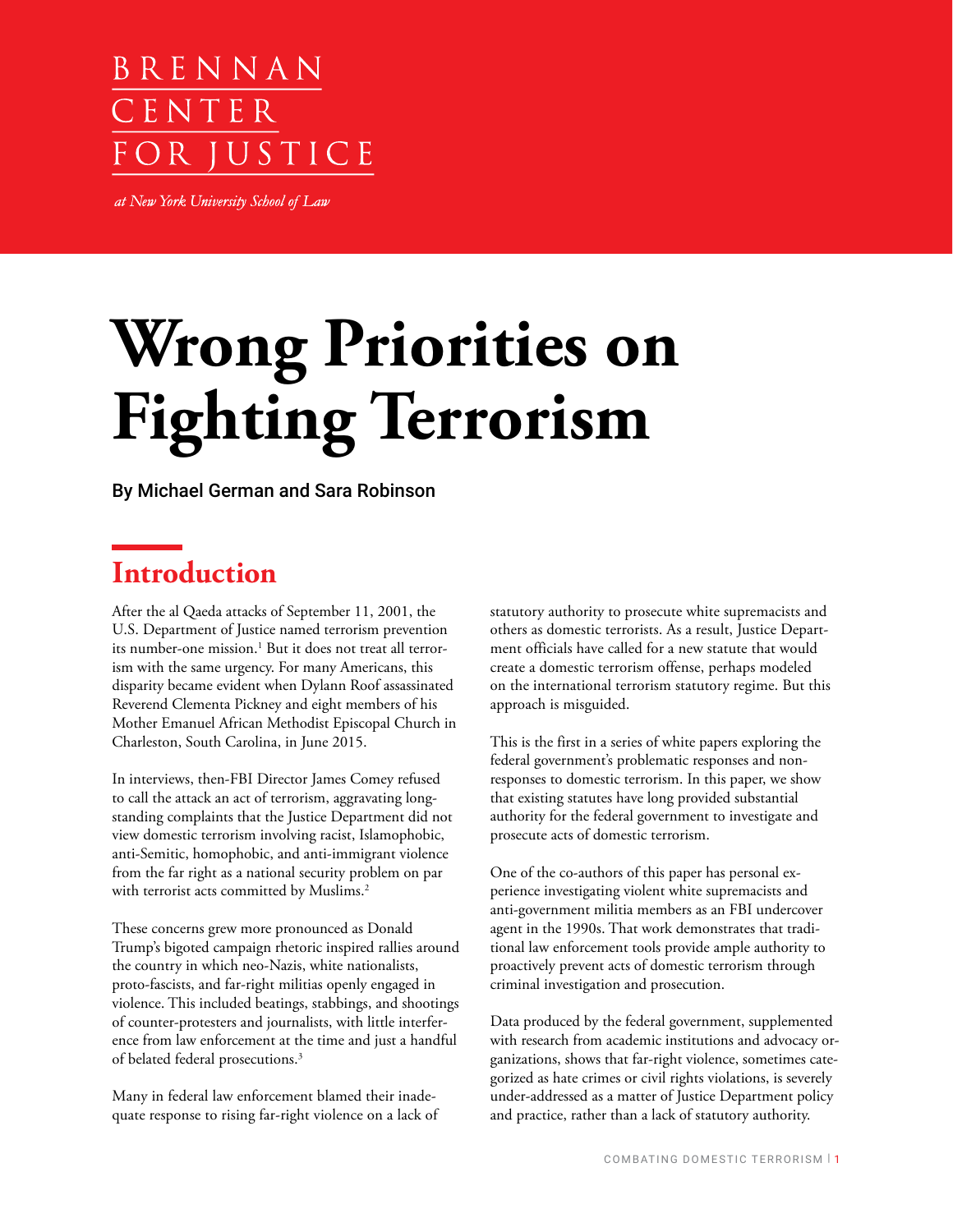Moreover, there is reason to fear that new laws expanding the Justice Department's counterterrorism powers will not make Americans safer from terrorist violence. Instead, they may further entrench existing disparities in communities the government targets with its most aggressive tactics, with serious implications for Americans' free speech, association, and equal protection rights.

This paper argues that rather than expanding counterterrorism powers that could be further abused to target protesters and political dissidents instead of terrorists, Congress should intensify its oversight of federal counterterrorism and civil rights programs to ensure that security resources are directed toward the deadliest threats and all Americans receive equal protection under the law. Congress must require that counterterrorism resource decisions be based on objective evaluations of the physical harm different groups pose to human life, rather than on political considerations that prioritize the safety of some communities over others.

# **Arbitrary Distinctions Between Terrorism Based on Race, Ethnicity, and Ideology**

Since 9/11, the Justice Department has prioritized "international terrorism" investigations, which in practice primarily target Muslims, over "domestic terrorism" investigations, which do not.4 International terrorism investigations often involve aggressive monitoring and infiltration of Muslim, Arab, Middle Eastern, South Asian, and African American communities throughout the United States.

The rationale is to preemptively identify and selectively prosecute "radicalized" individuals who might express opposition to United States foreign policies or support for groups that the United States designates as foreign terrorist organizations but that have not attempted to commit violent acts.5 The federal government's "domestic terrorism" efforts, on the other hand, investigate and prosecute only a small percentage of the violent acts committed by racists, white nationalists, and other farright militants.

In fact, as discussed further below, the distinctions the government makes between international and domestic terrorism are often arbitrary, based on misunderstandings of terrorist motivations and behaviors, and have little to do with objective assessments of the physical threats the different groups pose to Americans. Yet the Justice Department devotes far more resources to cases it describes as "international" terrorism than "domestic" terrorism.

The FBI ranked counterterrorism as its number-one priority after the 9/11 attacks, and by 2004, 3,255 of its field agents worked counterterrorism, which included both international and domestic terrorism.6 The FBI does not reveal how many agents it assigns to international terrorism investigations. But according to a 2010 Justice Department Inspector General audit, the number of FBI field agents assigned to domestic terrorism investigations averaged less than 330 from 2005 through 2009, which

was the last year figures were published.7 Together, these numbers suggest that the FBI assigns significantly more agents to international terrorism probes than it does to domestic ones.

Further, within the field of domestic terrorism, the Justice Department has a history of minimizing far-right violence while aggressively targeting minority activists and far-left protest movements. The latter group has engaged in civil disobedience and vandalism but statistically has presented a much lower danger to human life, which is a key element of the federal definition of terrorism. In 2005, for example, the FBI declared ecoterrorists the number-one domestic threat, despite not a single fatal attack in the United States attributable to protest groups that the government deems "environmental extremists."8

A 2010 Justice Department Inspector General report criticized a number of FBI Joint Terrorism Task Force investigations of animal rights, peace, and social justice advocates for treating trespassing, nonviolent civil disobedience, and vandalism as "acts of terrorism."9 Likewise, in the weeks before the deadly Charlottesville, Virginia, "Unite the Right" rally, the FBI's Domestic Terrorism Analysis Unit warned law enforcement that "Black Identity Extremists" posed a deadly threat, despite the fact that no such movement exists.10 The Justice Department hesitated to bring federal charges after a series of violent farright riots around the country, in Sacramento, Anaheim, and Seattle before Charlottesville, left counter-protesters stabbed, beaten, and shot.<sup>11</sup>

By contrast, federal prosecutors aggressively pursued more than 200 felony conspiracy cases against activists and journalists who attended a January 20, 2017, anti-Trump protest, where some in the crowd broke store windows and set a limousine on fire.<sup>12</sup> After two trials of the first dozen activists ended with acquittals and a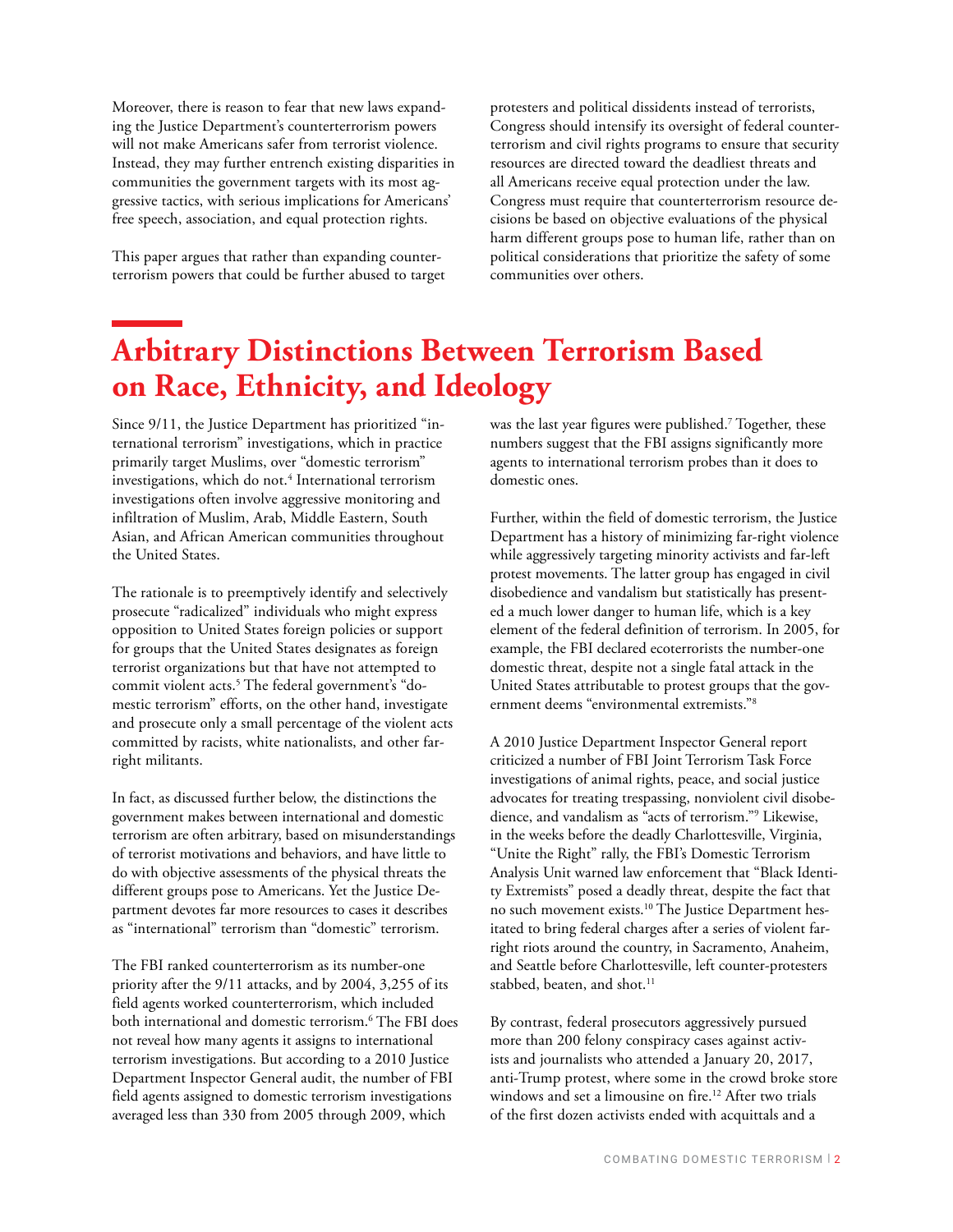judge ruled prosecutors illegally withheld evidence from defense attorneys, the Justice Department dropped the remaining cases.13 Treating civil disobedience and property crimes as "terrorism" diverts resources from more serious and deadly crimes, chills political activism, and undermines public confidence in apolitical and equitable law enforcement.<sup>14</sup>

#### **1. Statutory Terrorism Definitions Are Being Ignored**

Both international and domestic terrorism are defined in federal law. Statute 18 U.S.C § 2331(5) defines domestic terrorism as activities that "involve acts dangerous to human life that are a violation of the criminal laws of the United States or of any State, appear to be intended to intimidate or coerce a civilian population; to influence the policy of a government by intimidation or coercion; or to affect the conduct of a government by mass destruction, assassination, or kidnapping, and occur primarily within the territorial jurisdiction of the United States."15 Despite Comey's reticence to describe Roof's racist attack as an act of domestic terrorism, it clearly fits within this definition — a criminal act dangerous to human life intended to intimidate a civilian population.

International terrorism, defined at 18 U.S.C. § 2331(1), uses the same descriptive language but states that the acts must occur outside the territorial jurisdiction of the United States or "transcend national boundaries in terms of the means by which they are accomplished, the persons they appear intended to intimidate or coerce, or the locale in which their perpetrators operate or seek asylum."16 Neither definition assigns criminal penalties, so while some Justice Department officials lament there isn't a crime of "domestic terrorism," the same is true for "international terrorism."<sup>17</sup>

Another statute, 18 U.S.C. § 2332b, establishes criminal penalties for "acts of terrorism transcending national boundaries," but it references neither definition under § 2331 and instead creates its own. It prohibits violent acts in the United States that create a substantial risk of serious bodily injury in circumstances that may obstruct interstate or foreign commerce and are calculated to affect the U.S. government.<sup>18</sup> Though it is used primarily to target "international" terrorism, it is also applicable to what the Justice Department regards as "domestic" terrorism, so long as some part of the crime occurs outside the United States.<sup>19</sup>

In practice, however, the Justice Department ignores these statutory definitions and distinguishes cases as domestic or international primarily based on the perpetrators' perceived ideologies, rather than where their attack occurred

or whether they crossed United States or international borders to commit it.

The FBI characterizes domestic terrorism as violent acts perpetrated "by individuals and/or groups inspired by or associated with primarily U.S.-based movements that espouse extremist ideologies of a political, religious, social, racial, or environmental nature."20 More simply, it has suggested domestic terrorism is "Americans attacking Americans based on U.S.-based extremist ideologies."21 In contrast, it defines international terrorism as acts perpetrated by those affiliated "with designated foreign terrorist organizations or nations (state-sponsored)."22

The Justice Department similarly identified domestic terrorist threats as those emanating from particular ideological viewpoints, such as "animal rights extremists, ecoterrorists, anarchists, antigovernment extremists such as 'sovereign citizens' and unauthorized militias, black separatists, white supremacists, and antiabortion extremists," without regard to the nationality of the attacker or the location of the attack.<sup>23</sup>

These informal definitions are misleading, however, as ideologies and ideological movements are not cabined by national borders.<sup>24</sup> American white supremacists, for example, are influenced by British Israelism (a racist interpretation of Christianity justifying British colonization of nonwhite nations), National Socialism (a German political philosophy), and Odinism (an ancient Norse religion), among other ideologies that clearly did not originate in

# **Hate crimes…are severely under-addressed by federal law enforcement**

and are not exclusive to the United States. White supremacist, anti-Semitic, fascist, and ethno-nationalist groups in the U.S. regularly associate with like-minded groups in Canada, Europe, Russia, and elsewhere. The British white nationalist who murdered Jo Cox, a member of the U.K. Parliament, was reportedly a supporter of an American neo-Nazi group.25 Some violent white supremacist groups such as Volksfront, Blood and Honor, and Hammerskins maintained international chapters or factions. British, American, European, and Australian nationalists have joined Nazi-affiliated fighting groups in the Ukraine, such as Right Sector and Azov Battalion.26

Though many of these foreign groups are violent and treated as terrorists in their own countries, the United States designates few of them as foreign terrorist organizations, so American support for or association with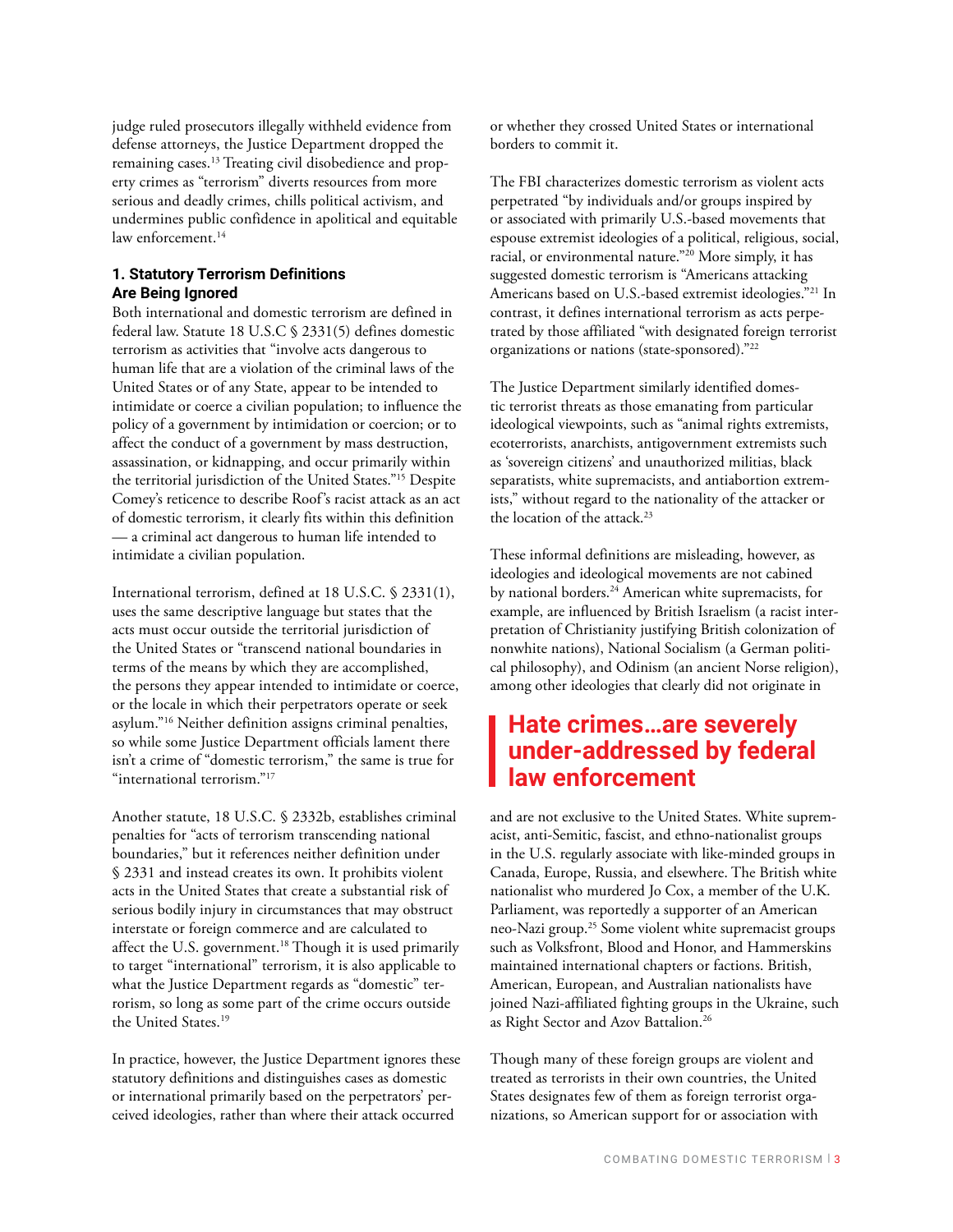these groups is not treated as "international terrorism." Interestingly, the Trump administration's National Strategy for Counterterrorism, unveiled on October 4, 2018, acknowledges that some of these nationalist and neo-Nazi organizations threaten American lives, naming the Nordic Resistance Movement and Britain's banned National Action Group as two examples.<sup>27</sup> However neither appear on the U.S. State Department's list of foreign terrorist organizations.<sup>28</sup>

Conversely, the Justice Department characterizes American Muslims plotting violence in the U.S. with no assistance from foreign groups as "international" terrorists, arguing they are "inspired by" foreign terrorist organizations. Often this is based on scant evidence, like visiting a website or watching a video. For instance, former FBI Director Comey did not hesitate to label a July 2015 mass shooting that killed three U.S. Marines and a Navy sailor in Chattanooga, Tennessee, a terrorist attack "motivated by foreign terrorist organization propaganda."29 He acknowledged, however, that the FBI could not determine which terrorist group's messaging might have influenced the shooter, Muhammad Abdulazeez, who was killed at the scene and left behind no explanation for his actions.<sup>30</sup> Like Roof, Abdulazeez was an American citizen who acted alone, entirely inside the U.S., with no support from any foreign terrorist groups. The crucial difference was that Abdulazeez was Muslim and Roof was not.

The federal government characterizes American Muslims acting in the U.S. with no direct connection to foreign terrorist groups not as "domestic" terrorists but as "homegrown violent extremists" (HVEs). This nomenclature has no connection to any statutory definition but is treated in practice as a form of "international" terrorism due to their purported "inspiration" from designated foreign terrorist groups. In written testimony provided for the Senate Homeland Security Committee on October 10, 2018, FBI Director Christopher Wray reiterated the FBI's assessment that "HVEs are the greatest threat to the Homeland."31

The categorization of American Muslims as "international" terrorists has negative consequences. It reinforces Islamophobic notions that Muslims are alien to the U.S. and pose a greater terrorist threat to Americans. It also provides the government with an array of national security tools that allow for broader, more secretive, and less accountable investigations than those available in domestic terrorism cases.<sup>32</sup> Linking a person to an international group, even if only in "inspiration," allows the government to use electronic surveillance tools designed to capture foreign spies. These include the Foreign Intelligence Surveillance Act wiretaps and National Security Letters to obtain subscriber information from telecommunications companies, credit reporting agencies, and financial institutions. The government's use of these tools receives less independent scrutiny than traditional criminal warrants and grand jury subpoenas, which are approved by judges and often made part of the public record.<sup>33</sup>

Federal law gives the government nearly unfettered authority to designate foreign groups, nations, and individuals as "specially designated global terrorists" and "foreign terrorist organizations."34 The government needs only a reasonable suspicion that the entity is involved in terrorism to justify a designation, a very low legal standard that can be based on secret evidence the designated entity is unable to see or rebut. The material support statute, further described below, imposes severe criminal penalties on anyone who knowingly provides material support to a designated foreign terrorist organization, regardless of whether such support was intended to assist in the group's violent or criminal activities.<sup>35</sup> This overbroad statute has led to perverse results.

The Justice Department charged and convicted five leaders of the Holy Land Foundation, formerly the largest Muslim charity in the United States, under this material support statute, among other offenses. The foundation provided charitable contributions to organizations in the occupied Palestinian territories that were not designated as foreign terrorist organizations, but federal prosecutors later claimed these groups were controlled by the terrorist group Hamas, which was designated as one.

The prosecutors did not allege that the foundation financed Hamas directly or that its charitable donations were diverted to Hamas or that it otherwise supported acts of violence in the Palestinian territories. Prosecutors acknowledged the aid went to its intended charitable ends. Instead, the government argued that the foundation's charitable efforts in the occupied territories helped Hamas win the "hearts and minds" of the Palestinian people and freed it to use its resources for criminal purposes. It did not matter that the U.S. Agency for International Development had funded these same charitable organizations.36 The five defendants were convicted and sentenced to a total of 180 years in prison, sending a deep chill throughout the charitable sector.<sup>37</sup>

The material support statute also incentivizes the use of sting operations that manufacture charges where no ties to real terrorist groups exist and no acts of violence are contemplated. For instance, the FBI conducted a fiveyear sting operation targeting Nicholas Young, a Muslim American police officer in Washington, D.C., using several different informants to befriend him. One cemented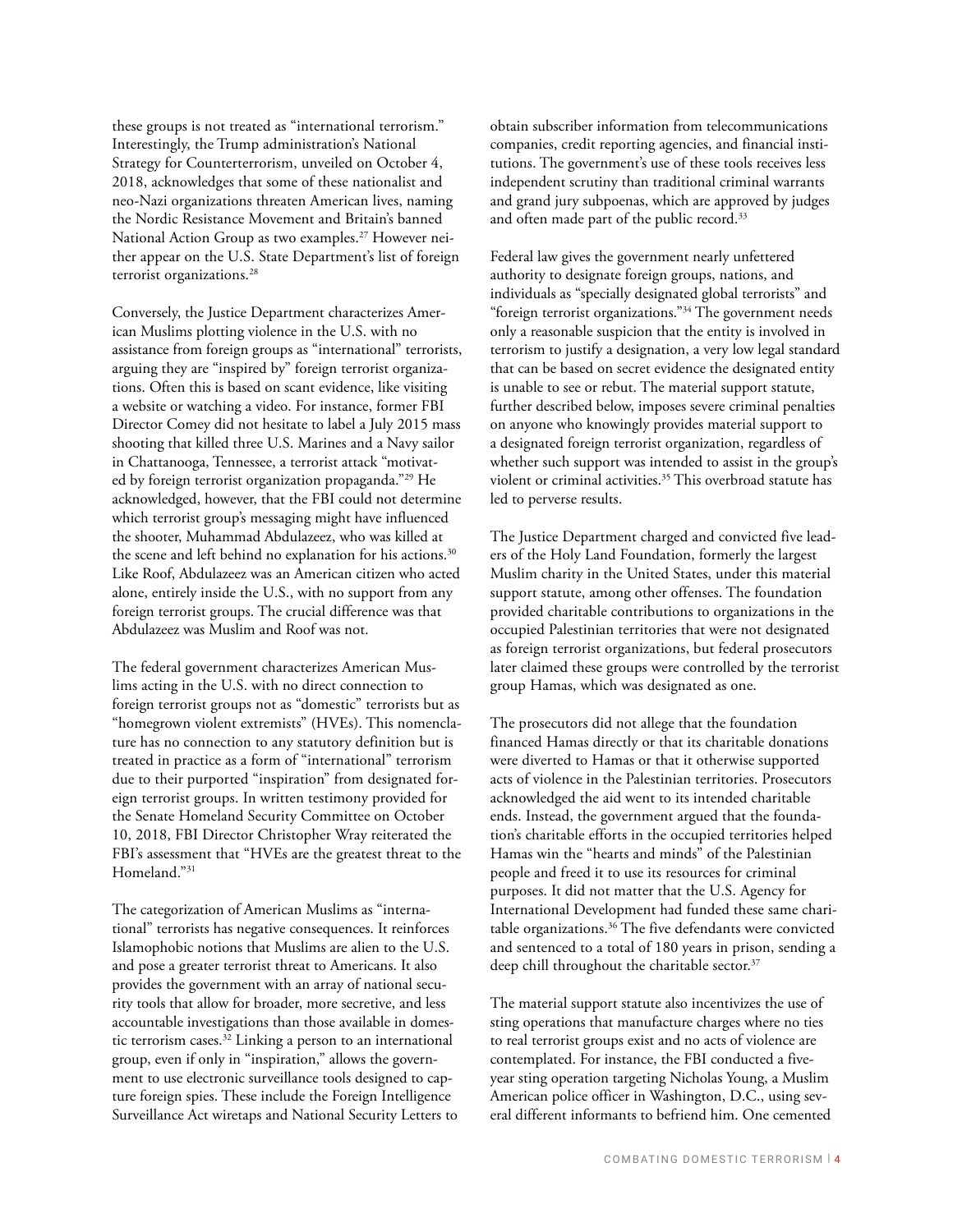a relationship with Young over a two-year period then pretended to join ISIS in Syria. The informant reached out to Young pleading for money, and in July 2016 Young sent him a \$245 gift card. Young was charged and convicted for attempting to provide material support to ISIS, and despite the de minimis amount of money involved, Young was given a 15-year sentence.<sup>38</sup>

The majority of the international terrorism cases the Justice Department characterizes as ISIS-related involve material support charges, and 61 percent use undercover agents or informants, including every case in which the FBI claimed to have interdicted alleged terrorist plots.<sup>39</sup> Clearly, not all of these cases involve abuses of the material support statute to punish charitable donations in conflict zones like in the Holy Land Foundation prosecution or manufactured crimes as in the Young case, but given such problematic examples, all deserve heightened scrutiny.40 Troublingly, this overbroad authority that the FBI has abused in the international terrorism context appears to be what the Justice Department hopes to mirror with a new domestic terrorism statute.

#### **2. The Justice Department Calls for Expanded Statutory Authority for Domestic Terrorism**

After Roof's attack on the Mother Emanuel Church, the Obama administration began working on a legislative proposal for Congress that would create a federal crime of domestic terrorism, an effort that has continued in the Trump administration.<sup>41</sup> In October 2015, John Carlin, then-assistant attorney general for national security, cited

a lack of "tools or structures" available for prevention and accountability in domestic terrorism cases as compared to international terrorism.42 Thomas Brzozowski, the counsel for domestic terrorism at the Justice Department, claimed that the lack of a federal statute "sows confusion" and that a crime of domestic terrorism would help create a "common vocabulary."43

Mary McCord, the former head of the National Security Division at the Justice Department, claimed that a federal crime of domestic terrorism would equate it with international terrorism.44 FBI Director Christopher Wray acknowledged that internal discussions about a domestic terrorism statute continue under the Trump administration, saying the FBI "can always use more tools in the toolbox" in the "domestic terrorism space."45 In April 2018, Thomas O'Connor, the head of the FBI Agents Association, urged Congress to "fix the problem by amending the U.S. Code to make domestic terrorism a crime."46

These pleas for a new domestic terrorism statute are misplaced. The Justice Department has robust authority to prosecute domestic terrorism committed by far-right groups and others. It simply chooses not to prioritize these cases as a matter of policy and practice. Providing the Justice Department and FBI additional authority through a new domestic terrorism statute would not likely remedy this lack of attention. It would only provide more avenues to target the protest movements and political dissidents they have deemed as the most serious threats, despite the lack of fatal attacks.

# **A Robust Statutory Framework for Prosecuting Domestic Terrorism Already Exists**

Historically, "terrorism" was a rhetorical term rather than a legal one. Rather than trying to craft a statute prohibiting "terrorism," which has long been a contentious and politically freighted term, Congress passed laws prohibiting the offenses terrorists often committed, such as bombings, air piracy, kidnappings, assaults on government officials, and the possession or use of certain weapons, among others.

In the 1980s and early 1990s, members of Congress began introducing bills in both chambers that sought to criminalize material support for terrorism.<sup>47</sup> These bills faced significant bipartisan resistance based on their potential to infringe on Americans' First Amendment rights. Democratic senator Howard Metzenbaum called the bills "a throwback to the McCarthy era."48 Republican senator Jeremiah Denton concluded that the proposal was "too loosely written" and "seemed to include even speech."<sup>49</sup> Given such criticisms, these early bills failed.<sup>50</sup> But in 1994, the first material support for terrorism prohibition, codified at 18 U.S.C. § 2339A, became law.<sup>51</sup>

Statute 18 U.S.C. § 2339A criminalizes material support that facilitates the commission of any one of 57 previously enacted terrorism-related offenses, which are explicitly listed in the statute.<sup>52</sup> Statute 18 U.S.C  $\frac{6}{2}$  2332b(g)(2) defines these 57 predicate offenses as "federal crime(s) of terrorism."53 A review of these 57 federal crimes of terrorism reveals that 51 of them, or 89 percent, are applicable to both international and domestic terrorism. Each of these 51 offenses can be independently used to prosecute cases of domestic terrorism, providing numerous options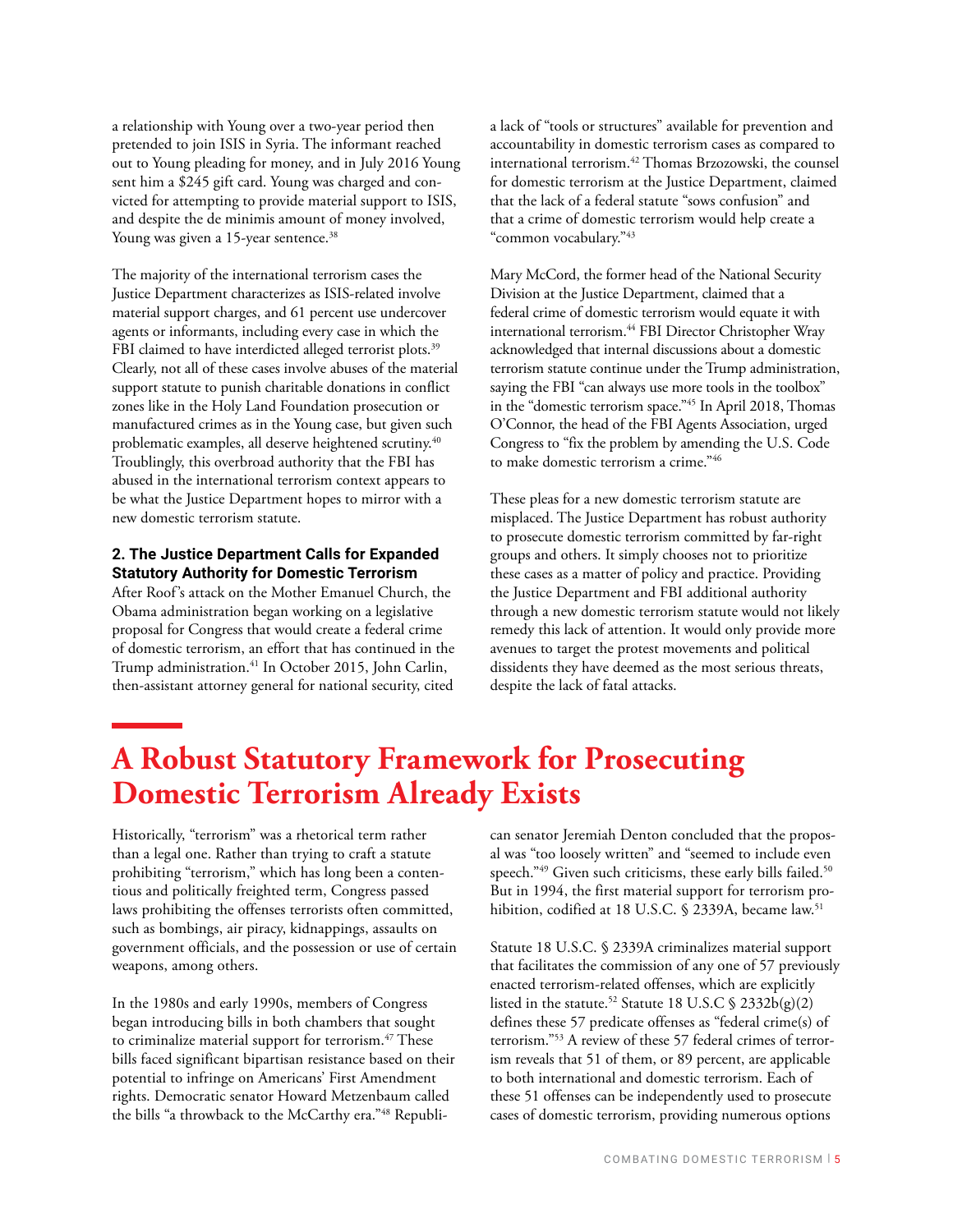# FIGURE 1: Predicate Offenses Listed in 18 U.S.C. § 2339A that Can Apply in Cases of Domestic Terrorism

| No.            | <b>Predicate Offense</b><br><b>Listed in 18 U.S.C. §</b><br>2339A, as Codified in<br>the U.S. Code | <b>Summary of Offense</b>                                                                                                                                                                                                                                                                                                                  |  |
|----------------|----------------------------------------------------------------------------------------------------|--------------------------------------------------------------------------------------------------------------------------------------------------------------------------------------------------------------------------------------------------------------------------------------------------------------------------------------------|--|
| 1              | 18 U.S.C. § 32                                                                                     | Destruction of aircraft or aircraft facilities                                                                                                                                                                                                                                                                                             |  |
| 2              | 18 U.S.C. § 37                                                                                     | Violence at international airports                                                                                                                                                                                                                                                                                                         |  |
| 3              | 18 U.S.C. § 81                                                                                     | Arson within special maritime and territorial jurisdiction                                                                                                                                                                                                                                                                                 |  |
| $\overline{4}$ | 18 U.S.C. § 175                                                                                    | Prohibitions with respect to biological weapons                                                                                                                                                                                                                                                                                            |  |
| 5              | 18 U.S.C. § 175b                                                                                   | Possession of a biological agent or toxin by restricted persons, including those<br>with criminal background or mental incompetency                                                                                                                                                                                                        |  |
| 6              | 18 U.S.C. § 175c                                                                                   | Knowing production or transfer of the variola virus                                                                                                                                                                                                                                                                                        |  |
| 7              | 18 U.S.C. § 229                                                                                    | Prohibitions on the development, acquiring, or transfer of any chemical weapon                                                                                                                                                                                                                                                             |  |
| 8              | 18 U.S.C. § 351                                                                                    | Congressional, Cabinet, and Supreme Court assassination, kidnapping, and assault                                                                                                                                                                                                                                                           |  |
| 9              | 18 U.S.C. § 831                                                                                    | Prohibited transactions involving nuclear materials                                                                                                                                                                                                                                                                                        |  |
| 10             | 18 U.S.C. § 832                                                                                    | Participation in nuclear and weapons of mass destruction threats to the U.S.                                                                                                                                                                                                                                                               |  |
| 11             | 18 U.S.C. § 842(m)                                                                                 | Import or export any plastic explosive without a detection agent                                                                                                                                                                                                                                                                           |  |
| 12             | 18 U.S.C. § 842(n)                                                                                 | Ship, transport, receive, possess any plastic explosive without a detection agent                                                                                                                                                                                                                                                          |  |
| 13             | 18 U.S.C. § 844(f)                                                                                 | Maliciously damage, destroy by means of fire or explosive any building or other<br>real or personal property of the U.S.                                                                                                                                                                                                                   |  |
| 14             | 18 U.S.C. § 844(i)                                                                                 | Maliciously damage, destroy by means of fire or explosive any building or other<br>real or personal property used in interstate or foreign commerce                                                                                                                                                                                        |  |
| 15             | 18 U.S.C. § 930(c)                                                                                 | Killing any person with a firearm or other dangerous weapon in federal facilities                                                                                                                                                                                                                                                          |  |
| 16             | 18 U.S.C. § 1030(a)(1)                                                                             | Knowingly access a computer and obtain restricted information with reason to<br>believe that it could be used to injure the U.S. or advantage a foreign nation                                                                                                                                                                             |  |
| 17             | 18 U.S.C. § 1030(a)<br>(5)(A) with damage as<br>listed in 1030(c)(4)(A)(i)<br>$(II)-(VI)$          | Knowingly transmit program or code that intentionally causes damage to a pro-<br>tected computer, where damage either causes physical injury, modification or im-<br>pairment of medical treatment, threat to public health or safety or damage affects<br>computer used in furtherance of justice, national defense, or national security |  |
| 18             | 18 U.S.C. § 1091                                                                                   | Genocide, whether in time of peace or war with specific intent to destroy, in<br>whole or in substantial part, a national, ethnic, racial, or religious group                                                                                                                                                                              |  |
| 19             | 18 U.S.C. § 1114                                                                                   | Killing or attempting to kill any officer or employee of the U.S.                                                                                                                                                                                                                                                                          |  |
| 20             | 18 U.S.C. § 1116                                                                                   | Murder or manslaughter of foreign officials, official guests, or internationally<br>protected persons                                                                                                                                                                                                                                      |  |
| 21             | 18 U.S.C. § 1203                                                                                   | Hostage taking                                                                                                                                                                                                                                                                                                                             |  |
| 22             | 18 U.S.C. § 1361                                                                                   | Willful injury or depredation against any property of the U.S.                                                                                                                                                                                                                                                                             |  |
| 23             | 18 U.S.C. § 1362                                                                                   | Willful or malicious destruction of any of the works, property, or material of any<br>communication line, station, or system                                                                                                                                                                                                               |  |
| 24             | 18 U.S.C. § 1363                                                                                   | Willful and malicious destruction or injury of property within special maritime or<br>territorial jurisdiction of U.S.                                                                                                                                                                                                                     |  |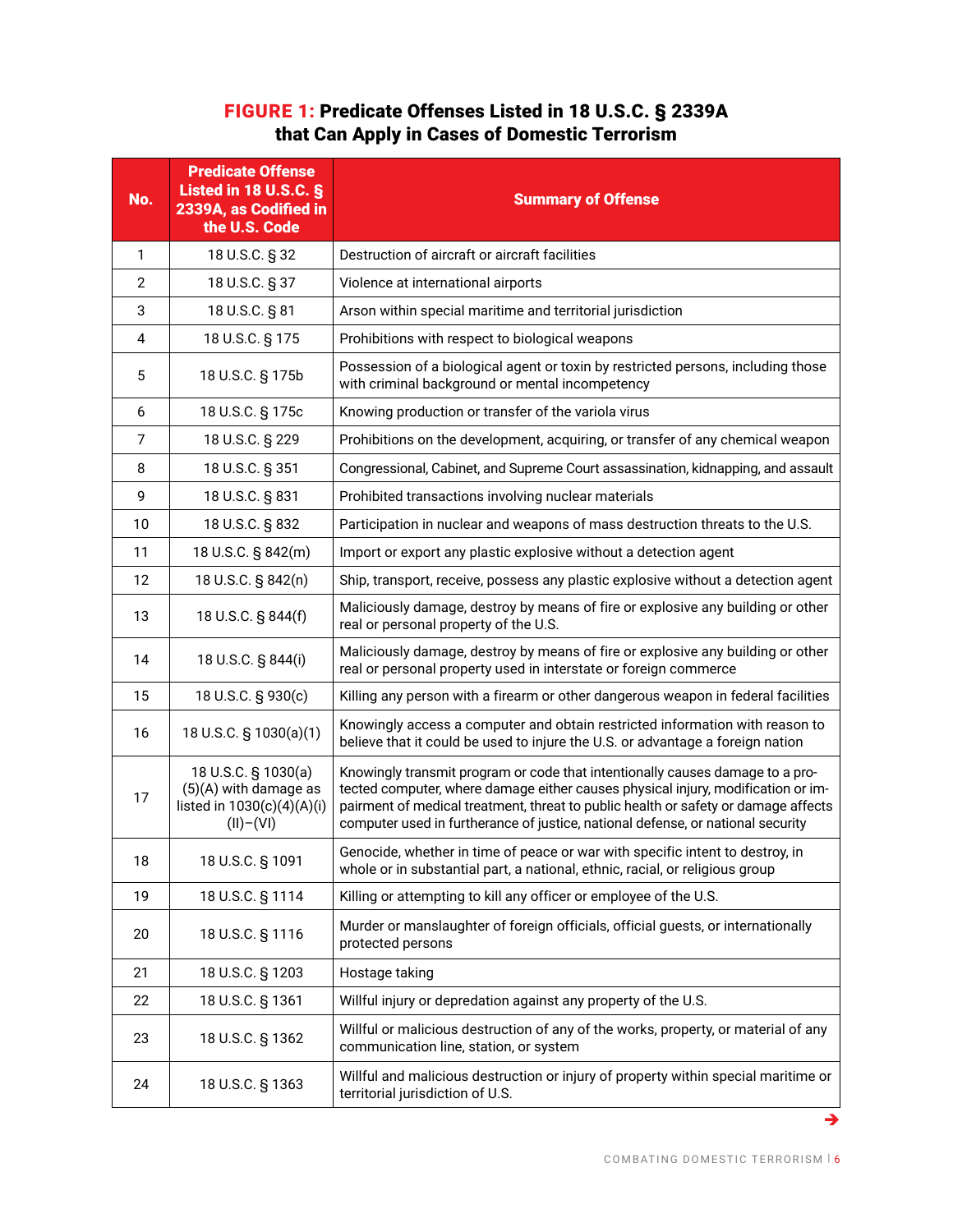## FIGURE 1:(CONTINUED)

| 25 | 18 U.S.C. § 1366       | Destruction of an energy facility                                                                                                                                                                                                                                                                                                                                       |  |
|----|------------------------|-------------------------------------------------------------------------------------------------------------------------------------------------------------------------------------------------------------------------------------------------------------------------------------------------------------------------------------------------------------------------|--|
| 26 | 18 U.S.C. § 1751       | Presidential and Presidential staff assassination, kidnapping, and assault                                                                                                                                                                                                                                                                                              |  |
| 27 | 18 U.S.C. § 1992       | Terrorist attacks and other violence against railroad carriers and against mass<br>transportation systems on land, on water, or through the air                                                                                                                                                                                                                         |  |
| 28 | 18 U.S.C. § 2155       | Destruction of national-defense materials, premises, or utilities                                                                                                                                                                                                                                                                                                       |  |
| 29 | 18 U.S.C. § 2156       | Production of defective national-defense material, premises, or utilities                                                                                                                                                                                                                                                                                               |  |
| 30 | 18 U.S.C. § 2280       | Violence against maritime navigation                                                                                                                                                                                                                                                                                                                                    |  |
| 31 | 18 U.S.C. § 2280a      | Violence against maritime navigation and maritime transport involving weap-<br>ons of mass destruction                                                                                                                                                                                                                                                                  |  |
| 32 | 18 U.S.C. § 2281       | Violence against maritime fixed platforms                                                                                                                                                                                                                                                                                                                               |  |
| 33 | 18 U.S.C. § 2281a      | Use of explosive or radioactive material or noxious substance against or on<br>fixed platform when purpose is to intimidate a population or compel govern-<br>ment or organization to do or abstain from an act                                                                                                                                                         |  |
| 34 | 18 U.S.C. § 2332a      | Use of weapons of mass destruction within the U.S.                                                                                                                                                                                                                                                                                                                      |  |
| 35 | 18 U.S.C. § 2332b      | Acts of terrorism transcending national boundaries                                                                                                                                                                                                                                                                                                                      |  |
| 36 | 18 U.S.C. § 2332f      | Bombings of places of public use, government facilities, public transportation<br>systems and infrastructure facilities                                                                                                                                                                                                                                                 |  |
| 37 | 18 U.S.C. § 2332g      | Missile systems designed to destroy aircraft                                                                                                                                                                                                                                                                                                                            |  |
| 38 | 18 U.S.C. § 2332h      | Radiological dispersal devices                                                                                                                                                                                                                                                                                                                                          |  |
| 39 | 18 U.S.C. § 2332i      | Acts of nuclear terrorism                                                                                                                                                                                                                                                                                                                                               |  |
| 40 | 18 U.S.C. § 2339       | Harboring or concealing terrorists, with respect to certain statutes                                                                                                                                                                                                                                                                                                    |  |
| 41 | 18 U.S.C. § 2339C      | Unlawfully or willingly provide or collect funds with intention that they be used<br>to carry out an act intended to cause death or substantial bodily injury to a<br>civilian, when purpose is to intimidate a population or compel a government or<br>international organization to do or abstain from an act                                                         |  |
| 42 | 42 U.S.C. § 2122       | Prohibitions governing atomic weapons                                                                                                                                                                                                                                                                                                                                   |  |
| 43 | 42 U.S.C. § 2283       | Protection of nuclear inspectors                                                                                                                                                                                                                                                                                                                                        |  |
| 44 | 42 U.S.C. § 2284       | Sabotage of nuclear facilities or fuel                                                                                                                                                                                                                                                                                                                                  |  |
| 45 | 49 U.S.C § 46502       | Aircraft piracy                                                                                                                                                                                                                                                                                                                                                         |  |
| 46 | 49 U.S.C § 46504       | Assault of a flight crew member or attendant with a dangerous weapon                                                                                                                                                                                                                                                                                                    |  |
| 47 | 49 U.S.C § 46505(b)(3) | Placing or attempting to place an explosive or incendiary device on an aircraft                                                                                                                                                                                                                                                                                         |  |
| 48 | 49 U.S.C § 46505(c)    | Using dangerous weapon during flight, placing or attempting to place danger-<br>ous weapon, loaded firearm, or explosive or incendiary device during flight, with<br>willful or reckless disregard for safety of human life                                                                                                                                             |  |
| 49 | 49 U.S.C § 46506       | Application of certain criminal laws to acts on aircraft if homicide or attempted<br>homicide is involved                                                                                                                                                                                                                                                               |  |
| 50 | 49 U.S.C § 60123       | Knowing and willful violation of a) marking requirements of pipeline facilities in<br>the vicinity of demolition, excavation, tunneling, or construction, b) safety stan-<br>dards, inspection, or maintenance requirements, allowing access to records,<br>conduct risk analysis and integrity management, c) unauthorized disposal<br>within right-of-way of pipeline |  |
| 51 | 49 U.S.C. § 60123(b)   | Knowing and willful damaging or destroying of interstate gas pipeline facility                                                                                                                                                                                                                                                                                          |  |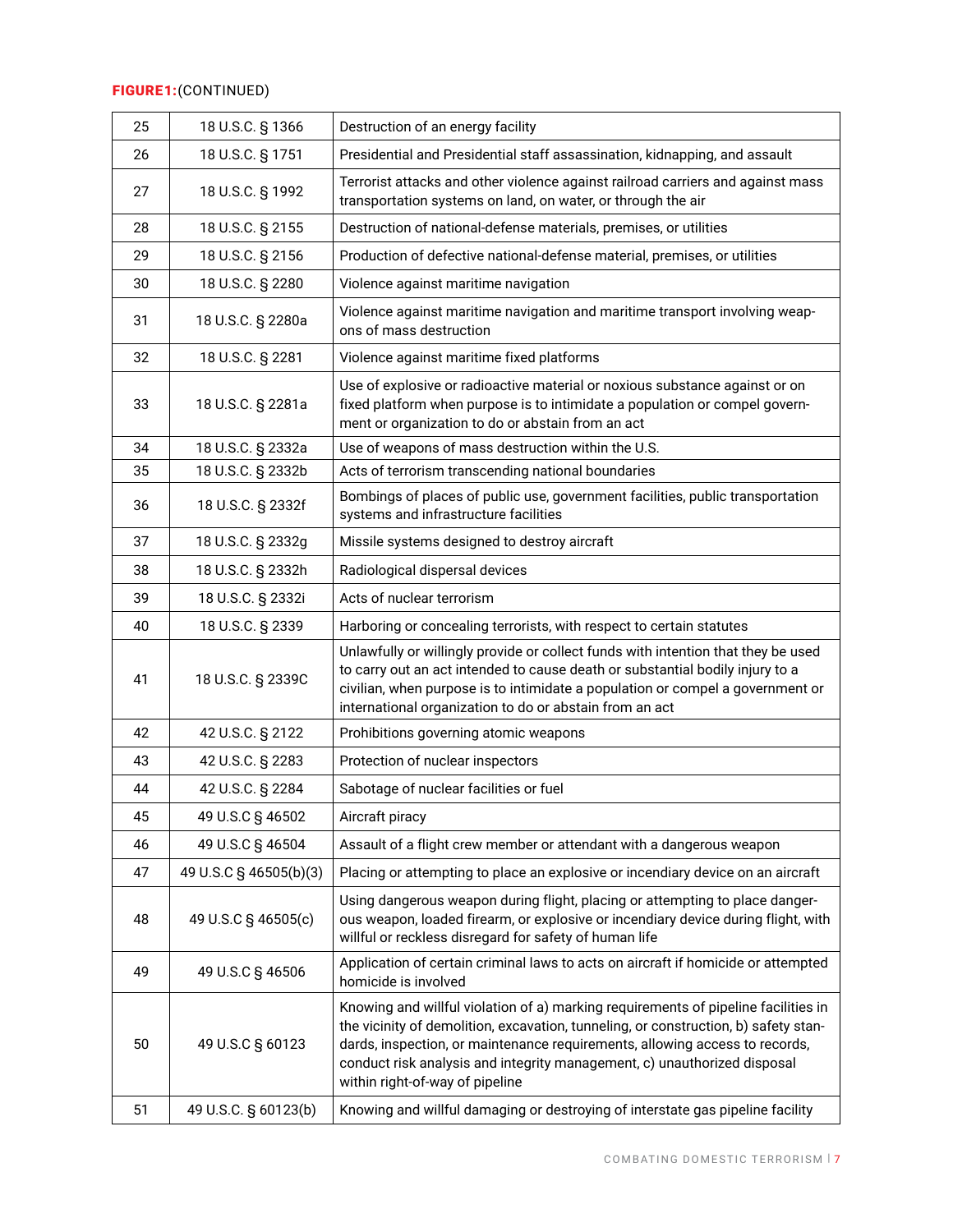for prosecutors to address these threats. Section 2339A additionally criminalizes anyone who "provides material support or resources," "conceals or disguises the nature, location, source, or ownership of material support or resources," or prepares for, attempts, or conspires to provide such support, when the individual knows or intends such support "be used in preparation for, or in carrying out" one of the 57 predicate offenses.<sup>54</sup>

Congress passed a second material support prohibition, 18 U.S.C. § 2339B, in 1996, and this has proved the more controversial statute.<sup>55</sup> Where § 2339A criminalizes material support for terrorism crimes, both international and domestic, § 2339B criminalizes material support to certain designated foreign terrorist organizations. The criminal intent, or *mens rea*, requirements also differ. § 2339A only criminalizes support that the defendant knows will be used to further a terrorism-related criminal offense. In contrast, § 2339B prohibits providing any support, expert advice, or resources to a group or individual the defendant knows has been designated a foreign terrorist organization, even if such support did not, and was not intended to, assist the group's criminal activities, as in the Holy Land Foundation case discussed above. Recognizing that the First Amendment's free speech and association rights prevent Congress from prohibiting Americans from joining or advocating on behalf of domestic groups, § 2339B only bans material support to foreign terrorist organizations.

The limited application of § 2339B to international terrorism cases has apparently led to a misperception that § 2339A also does not apply to domestic terrorism cases.<sup>56</sup> It is therefore worth reviewing the 51 predicate offenses listed in § 2339A that cover domestic activities, which can be found in Figure 1. (Fig. 1 does not include 6 other statutes listed in 18 U.S.C. § 2339A that apply only to international terrorism.)<sup>57</sup>

Many cases prosecuted under these 51 statutes meet the definition of domestic terrorism as codified in federal law. Kevin Harpham, who in 2011 planted a bomb along the route of a Martin Luther King, Jr., memorial march, pled guilty to a violation of 18 U.S.C. § 2332(a)(2), one of the offenses listed in § 2339A, and defined as a "federal crime of terrorism" in §  $2332b(g)(5)$ .<sup>58</sup> Likewise, Taylor Michael Wilson, a white supremacist who breached the secure area of an Amtrak train while armed with a gun and ammunition, was charged with violating 18 U.S.C. § 1922, another offense listed in these statutes.<sup>59</sup> While not every act prosecuted under these statutes rises to the level of seriousness deserving the terrorism label, these examples certainly did, and Justice Department officials did not hesitate to rhetorically describe these crimes as acts of terrorism in public statements and in the courtroom.60 The 51 predicate offenses listed in § 2339A provide substantial authority to prosecute and punish domestic terrorists.

Indeed, the Justice Department has used one of the predicate offenses, the 18 U.S.C. § 2332b prohibition against "transnational" terrorism, to prosecute a case against a U.S. citizen whose animus against the U.S. government was personal rather than political. Edward Nesgoda, a former New Jersey police officer, stockpiled firearms and explosives and threatened to blow up a county courthouse in a child support dispute. The federal indictment alleged this act "would have obstructed, delayed or affected interstate or foreign commerce had the offense been consummated." Nesgoda pled guilty to possession of an unregistered explosive device.<sup>61</sup> During a state prosecution for assaulting two police officers during the search of his residence, New Jersey State Police reportedly referred to him as a "domestic terrorist."62

It is worth noting that 13 of the 51 offenses outlined in Figure 1 involve chemical, biological, radiological, or nuclear weapons.<sup>63</sup> While offenses involving such weapons may seem more relevant to cases of "international" terrorism than "domestic," the opposite is true. According to one study analyzing post-9/11 terrorism cases, not a single "homegrown jihadist extremist" is known to have acquired or used chemical, biological, radiological, or nuclear weapons in the United States. On the other hand, 16 so-called "domestic" terrorists have "deployed, acquired, or tried to acquire" such weapons during this period, including 13 labeled as "right-wing," one labeled "left-wing," and two labeled "idiosyncratic."64

While the majority of § 2339A prosecutions have been against people who materially supported acts of international terrorism, at least four people involved in domestic terrorism have also been charged under this statute.<sup>65</sup> The Justice Department's use of this statute in prosecuting domestic terrorism cases contradicts later claims that a new law is needed.

The first use of § 2339A in a domestic terrorism prosecution occurred in 1996, just two years after the statute became law. Seven people associated with the West Virginia Mountaineer Militia had assembled explosives in a plot to blow up a new FBI building. Two of the seven, Floyd Raymond Looker and James R. Rogers, were charged with violating 18 U.S.C. § 2339A. A jury convicted Looker, the leader of the group, of conspiracy to manufacture explosives. Following the conviction, he pled guilty to several other charges, including providing material support to terrorists under § 2339A. Rogers, a lieutenant in a local fire department, gave the militia photographs of the blue-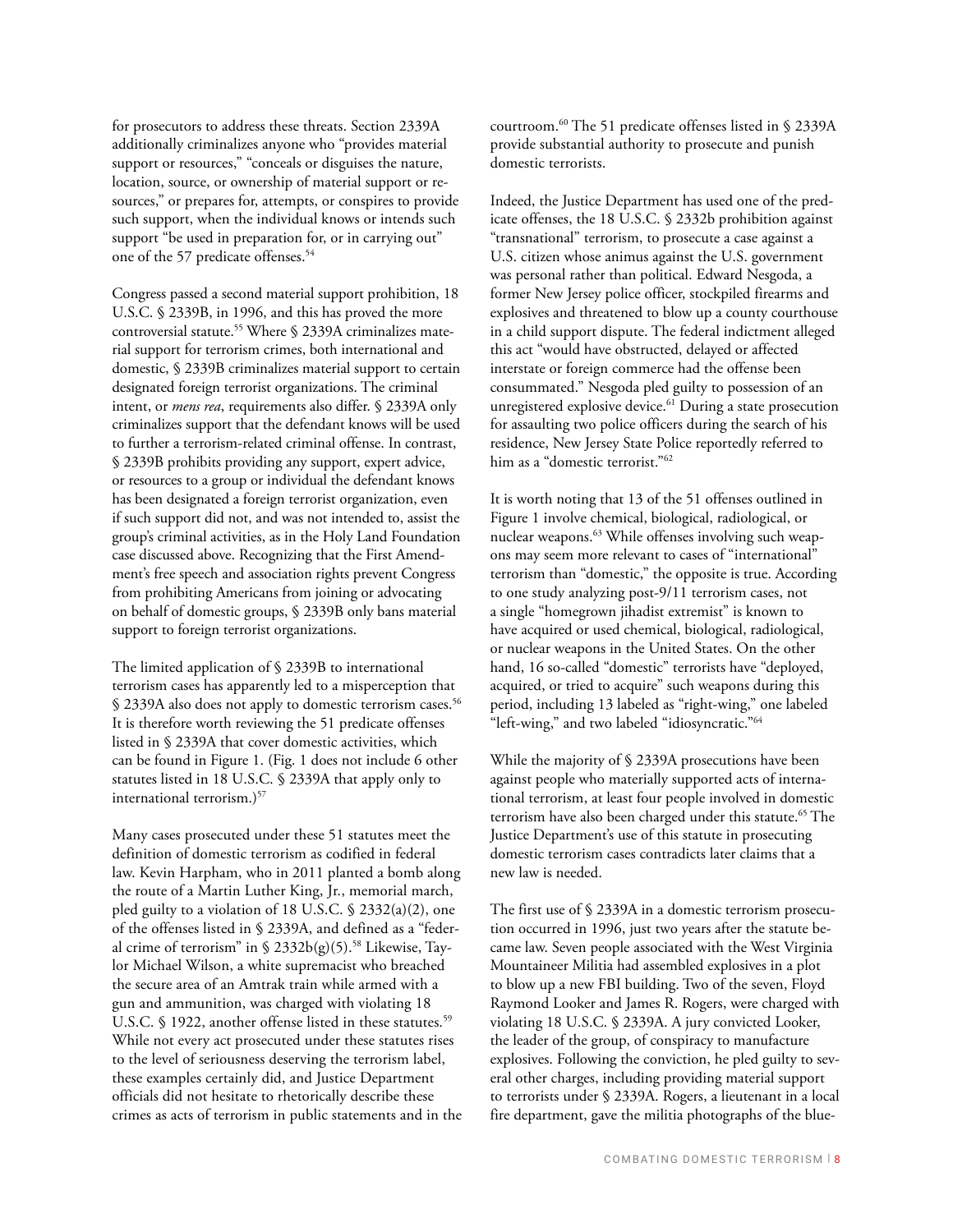prints for the facility that his firehouse had on file. He too was charged with violating § 2339A.<sup>66</sup>

The most recent case, in 2012, involved Ku Klux Klansman Glendon Scott Crawford, who was involved in designing, building, and testing a radiation dispersal device he planned to use against Muslim Americans. Crawford persuaded Eric Feight to join in his scheme, and Feight provided a remote control for the device. Crawford was initially charged with violating § 2339A but was later convicted on other charges. Feight pled guilty to providing material support under § 2339A.<sup>67</sup>

As we've seen, § 2339A and its 51 predicate offenses that apply domestically provide ample authority to prosecute domestic terrorism cases. But federal law also provides many other appropriate alternatives.

#### **1. Other Federal Statutes Can Be Used to Prosecute Crimes by Far-Right Extremists**

#### **Additional Federal Statutes Used in Domestic Terrorism Cases**

Justice Department data reveals that it uses federal laws beyond those included as predicate offenses in § 2339A to prosecute domestic terrorism cases. The Justice Department's Executive Office for U.S. Attorneys (EOUSA) operates a system known as the Legal Information Office Network System (LIONS) to track the government's criminal enforcement efforts.<sup>68</sup> Each time federal prosecutors become involved in an investigation, including when it is referred to their office by a federal agency such as the FBI, they create a record in the system. Information about the person being investigated, the nature of the offenses, the relevant judicial district, the referral agency, dates when indictments were filed, conviction records, and sentencing information are all entered into this database.<sup>69</sup>

LIONS categorizes cases in specific program areas, which are periodically updated and published by the EOUSA in an appendix to the LIONS User's Manual.<sup>70</sup> The most recent code list, published in June 2017, includes the following program areas under the general heading of terrorism:

071 International Terrorism Incidents Which Impact U.S. 072 Domestic Terrorism 073 Terrorism Related Hoaxes 076 Terrorist Financing 077 Export Enforcement Terrorism-Related 07H Critical Infrastructure Protection

Additional relevant program areas include:

05F Civil Rights – Racial Violence, including Hate Crimes 05H Civil Rights – Hate Crimes Arising out of Terrorist Attacks on US

Brief descriptions of some of the program areas are included in the code list.71

The EOUSA publishes files with caseload data on a monthly basis in response to ongoing Freedom of Information Act requests from the Transactional Records Access Clearinghouse (TRAC), a Syracuse University data collection and research organization.72 TRAC obtains these records and makes the data available to the public on a searchable database.73

It is important to note at the outset that federal audits have repeatedly shown that the EOUSA data is unreliable, beginning with a 2003 Government Accountability Office (GAO) report that highlighted inaccuracies in the Justice Department's terrorism-related statistics due to a lack of internal controls.74 Audits by the Justice Department Inspector General confirmed these conclusions.75 The Inspector General's latest report, in 2013, found that the "EOUSA inaccurately reported all 11 statistics we reviewed," most by "significant margins."76 While it credited the Justice Department with revising its procedures based on previous audits, the audit ultimately concluded that "implementation of the revised procedures was not effective to ensure that terrorism-related statistics were reported accurately."77

Foremost among the deficiencies in the Justice Department's domestic terrorism prosecution data is the failure to include public docket numbers, which would allow researchers to link the EOUSA records to actual court cases. Without these docket numbers, the public cannot fully comprehend what criminal conduct the Justice Department considers to be domestic terrorism or which groups receive the most attention from federal law enforcement and prosecutors. The Brennan Center and Charles Kurzman, a University of North Carolina sociology professor, are suing the Justice Department to obtain these docket numbers under the Freedom of Information Act.78 Until Congress or the courts require the Justice Department to publish the docket numbers, the LIONS data remains the best available source of information about federal domestic terrorism investigations.

According to the EOUSA data collected by TRAC, the Justice Department filed 412 prosecutions under the LIONS program area of "072 Domestic Terrorism" during the five-year period from FY 2013 to FY 2017. At least 66 different statutes, many of which were not predicate offenses under § 2339A, were listed as lead charges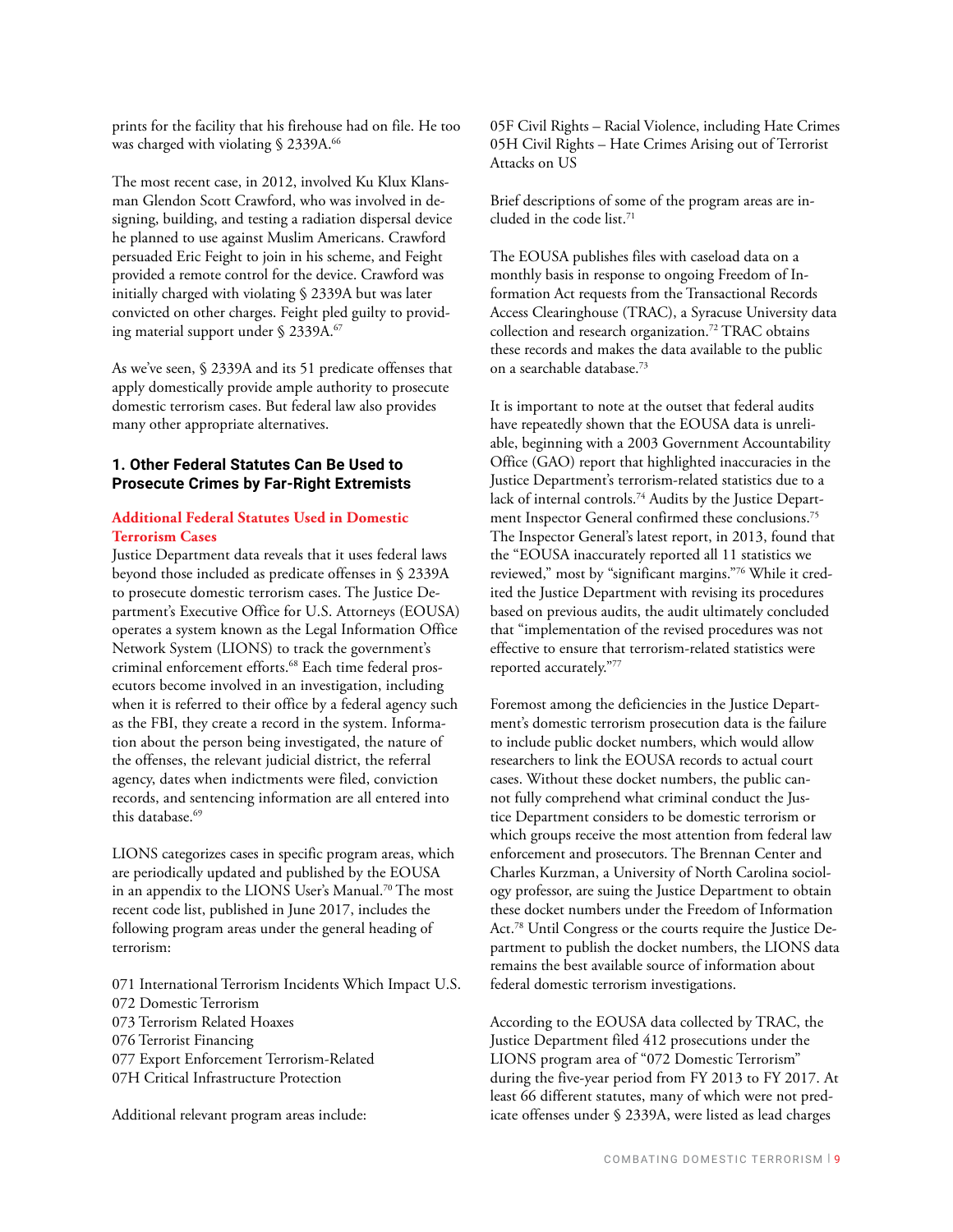# FIGURE 2: List of statutes used as lead charges in four or more domestic terrorism prosecutions from FY 2013 to FY 2017 that are not listed as predicate offenses in 18 U.S.C. § 2339A

| No. | <b>U.S. Code</b> | <b>Summary of Statute</b>                                                                                                                                                  | No. of<br><b>Prosecutions</b><br><b>Listing Statute</b><br>as Lead Charge | <b>Percentage</b><br>of Total<br><b>Prosecutions</b><br><b>Listing Statute</b><br>as Lead<br><b>Charge</b> |
|-----|------------------|----------------------------------------------------------------------------------------------------------------------------------------------------------------------------|---------------------------------------------------------------------------|------------------------------------------------------------------------------------------------------------|
| 1   | 18 U.S.C. § 372  | Conspiracy to impede or injure person holding<br>57<br>public office                                                                                                       |                                                                           | 13.8%                                                                                                      |
| 2   | 18 U.S.C. § 875  | Transmittance of interstate communication<br>containing demand for ransom for kidnapped<br>person, extortion, threat to kidnap, threat to<br>injure property or reputation | 43                                                                        | 10.4%                                                                                                      |
| 3   | 26 U.S.C. § 5861 | Manufacturing, importing, or dealing in fire-<br>arms without paying tax                                                                                                   | 21                                                                        | 5.1%                                                                                                       |
| 4   | 18 U.S.C. § 922  | Importing, manufacturing, or dealing in fire-<br>arms or ammunition in interstate commerce<br>18<br>without a license                                                      |                                                                           | 4.4%                                                                                                       |
| 5   | 18 U.S.C. § 871  | Threats against President and successors to<br>17<br>the Presidency                                                                                                        |                                                                           | 4.1%                                                                                                       |
| 6   | 18 U.S.C. § 115  | Influencing, impeding, or retaliating against<br>a Federal official by threatening or injuring a<br>16<br>family member                                                    |                                                                           | 3.9%                                                                                                       |
| 7   | 18 U.S.C. § 371  | Conspiracy to defraud the United States<br>13                                                                                                                              |                                                                           | 3.2%                                                                                                       |
| 8   | 18 U.S.C. § 876  | Mailing threatening communications<br>11                                                                                                                                   |                                                                           | 2.7%                                                                                                       |
| 9   | 18 U.S.C. § 1038 | False information and hoaxes<br>10                                                                                                                                         |                                                                           | 2.4%                                                                                                       |
| 10  | 18 U.S.C. § 111  | Assaulting, resisting, or impeding certain offi-<br>cers or employees                                                                                                      | $\overline{7}$                                                            | 1.7%                                                                                                       |
| 11  | 18 U.S.C. § 1521 | Retaliating against a Federal judge or Feder-<br>7<br>al law enforcement officer by false claim or<br>slander of title                                                     |                                                                           | 1.7%                                                                                                       |
| 12  | 18 U.S.C. § 1001 | Falsifying, concealing, making material false<br>statement within the jurisdiction of the execu-<br>4<br>tive, legislative, or judicial branch of government               |                                                                           | 1.0%                                                                                                       |
| 13  | 18 U.S.C. § 1343 | Fraud by wire, radio, or television                                                                                                                                        | 4                                                                         | 1.0%                                                                                                       |
| 14  | 18 U.S.C. § 1951 | Interference with commerce by threats or<br>$\overline{\mathbf{4}}$<br>violence                                                                                            |                                                                           | 1.0%                                                                                                       |
| 15  | 18 U.S.C. § 43   | Force, violence, and threats involving animal<br>4<br>enterprises                                                                                                          |                                                                           | 1.0%                                                                                                       |
| 16  | 18 U.S.C. § 514  | False or fictitious instrument, document,<br>4<br>obligations                                                                                                              |                                                                           | 1.0%                                                                                                       |
| 17  | 21 U.S.C. § 841  | Manufacturing, distributing or dispensing a<br>controlled substance                                                                                                        | 4                                                                         | 1.0%                                                                                                       |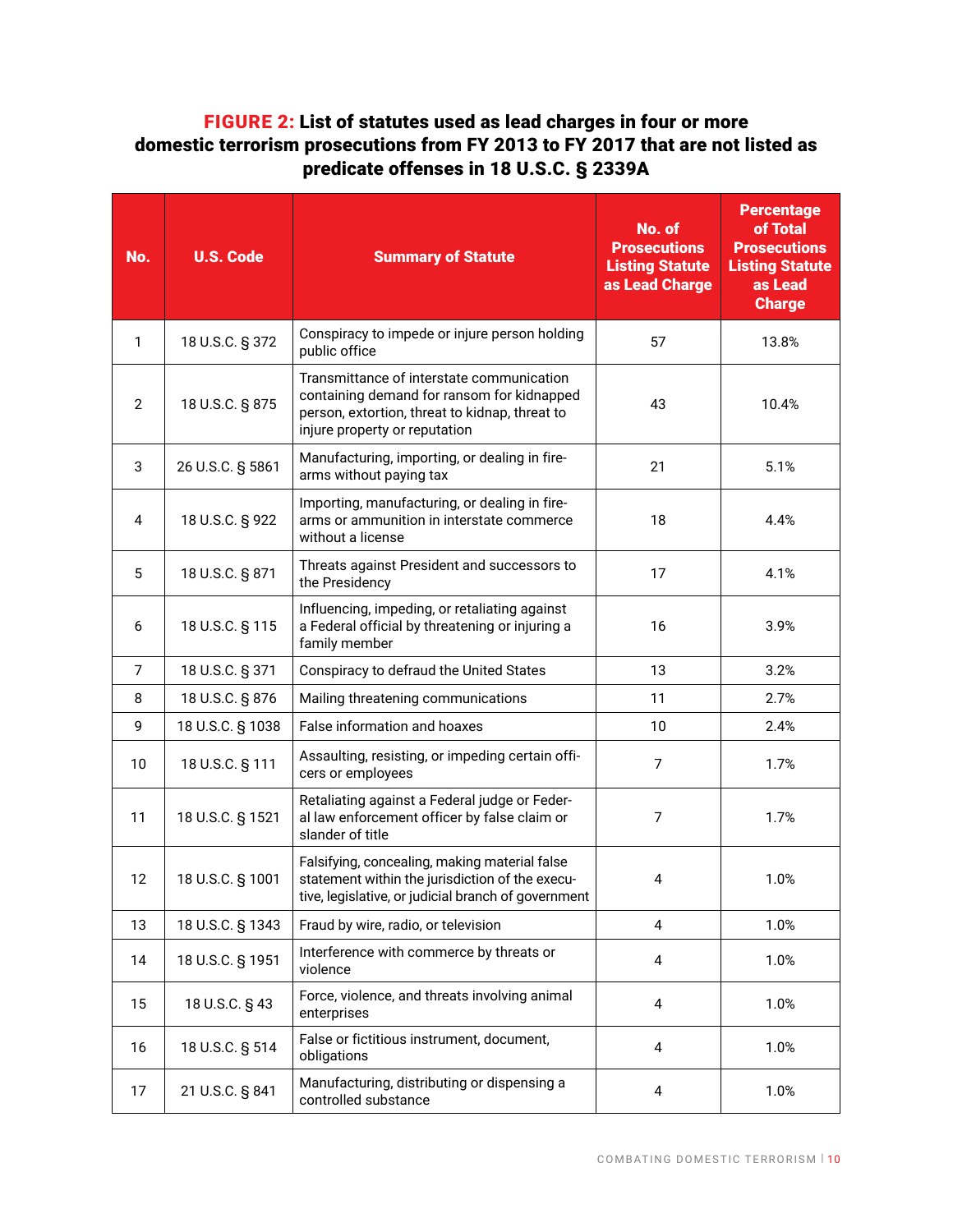| No. | <b>U.S. Code</b> | <b>Title of Statute</b>                                                                      | <b>Summary of Statute</b>                                                                                                                                                                                                                                                                                                              | <b>No. of Times</b><br>was Lead Charge<br>in LIONS Hate<br><b>Crimes Program</b><br><b>Areas from FY</b><br>2013 to FY 2017 |
|-----|------------------|----------------------------------------------------------------------------------------------|----------------------------------------------------------------------------------------------------------------------------------------------------------------------------------------------------------------------------------------------------------------------------------------------------------------------------------------|-----------------------------------------------------------------------------------------------------------------------------|
| 1   | 18 U.S.C. § 249  | The Matthew<br>Shepard and James<br>Byrd Jr. Hate Crimes<br><b>Prevention Act</b><br>of 2009 | Criminalizes willful case of bodily injury<br>using a dangerous weapon because of<br>the victim's actual or perceived race, col-<br>or, religion, national origin, gender, sexual<br>orientation, gender identity, or disability                                                                                                       | 36                                                                                                                          |
| 2   | 42 U.S.C. § 3631 | Criminal Interference<br>with Right to Fair<br>Housing                                       | Criminalizes the use or threat to use force<br>to interfere with housing rights because<br>of the victim's race, color, religion, sex,<br>disability, familial status, or national origin                                                                                                                                              | $\Omega$                                                                                                                    |
| 3   | 18 U.S.C. § 247  | Damage to Religious<br>Property, Church<br><b>Arson Prevention Act</b>                       | Criminalizes the intentional defacement,<br>damage, or destruction of religious<br>real property because of the religion<br>or because of the race, color, or ethnic<br>characteristics of the people associat-<br>ed with the property. Also criminalizes<br>obstruction of any person in their free<br>exercise of religious beliefs | 3                                                                                                                           |
| 4   | 18 U.S.C. § 245  | Violent Interference<br>with Federally<br><b>Protected Rights</b>                            | Criminalizes the use of force or willful<br>interference in a person's participation<br>in a federally protected activity like pub-<br>lic education, employment, jury service,<br>among others, because of their race,<br>color, religion, or national origin                                                                         | 5                                                                                                                           |
| 5   | 18 U.S.C. § 241  | <b>Conspiracy Against</b><br>Rights                                                          | Criminalizes conspiracy to injure, threat-<br>en, or intimidate a person in the free<br>exercise or enjoyment of any right or<br>privilege secured under the Constitution<br>or laws of the United States                                                                                                                              | 12                                                                                                                          |

## FIGURE 3: Federal Hate Crimes Laws

in these 412 cases.79 It is important to note that this data neither identifies docket numbers nor distinguishes cases by the perceived ideological motivation, so it would be extremely difficult for researchers to determine how many of these prosecutions involve far-right violence against persons versus mink releases by animal rights activists, for example.80

While a careful review of this data could yield errors in the Justice Department's designation of cases as domestic terrorism, the list of lead charges still reveals interesting options open for federal prosecutors to pursue domestic terrorists. Figure 2 identifies a list of statutes not included as predicate offenses in § 2339A that were used in at least four prosecutions categorized by EOUSA as domestic terrorism cases.

These statutes provide copious authority to prosecute domestic terrorism cases. But in addition to these offenses, federal hate crimes statutes represent yet another available statutory alternative.

## **Federal Hate Crimes Statutes**

The Justice Department devotes more resources to crimes it labels as "terrorism" because they inflict a communal injury beyond those suffered by the direct victims of the attack and are often committed by organized groups or movements that will continue to present a threat after an individual attacker is imprisoned. Hate crimes are likewise often committed by organized racist, homophobic, or xenophobic far-right groups or movements, with the same intent to threaten entire communities. As such, federal hate crimes statutes, which can carry significant penalties,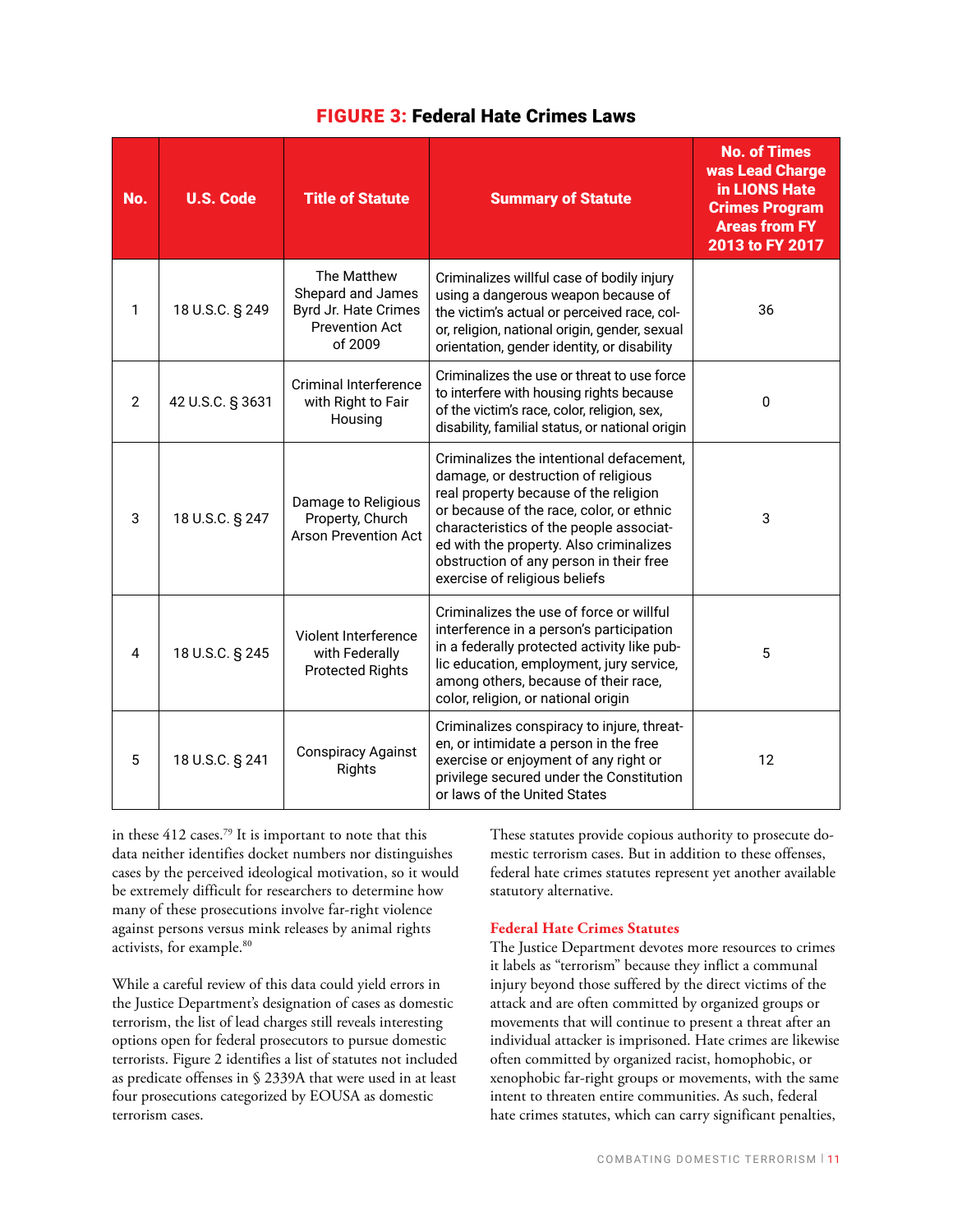# FIGURE 4: Federal statutes not included in the five federal hate crimes laws identified by the Justice Department that were used to prosecute hate crime incidents from FY 2013 to FY 2017

| No.            | <b>U.S. Code</b>  | <b>Summary of Statute</b>                                                                                                                                                          | <b>No. of Times Was</b><br><b>Lead Charge in</b><br><b>LIONS Hate Crimes</b><br><b>Program Areas</b><br><b>from FY 2013</b><br>to FY 2017 |
|----------------|-------------------|------------------------------------------------------------------------------------------------------------------------------------------------------------------------------------|-------------------------------------------------------------------------------------------------------------------------------------------|
| 1              | 18 U.S.C. § 371   | Conspiracy to defraud the United States                                                                                                                                            | 4                                                                                                                                         |
| $\overline{2}$ | 22 U.S.C. § 2778  | Control of arms exports and imports                                                                                                                                                | 4                                                                                                                                         |
| 3              | 18 U.S.C. § 1951  | Interference with commerce by threats or violence                                                                                                                                  | 3                                                                                                                                         |
| 4              | 18 U.S.C. § 875   | Transmittance of interstate communication containing demand<br>for ransom for kidnapped person, extortion, threat to kidnap,<br>threat to injure property or reputation            | 3                                                                                                                                         |
| 5              | 8 U.S.C. § 1325   | Improper entry by alien                                                                                                                                                            | $\overline{2}$                                                                                                                            |
| 6              | 18 U.S.C. § 844   | Importing, manufacturing, dealing, transporting, distributing<br>explosive materials or withholding information or making ficti-<br>tious statements regarding explosive materials | $\mathbf{2}$                                                                                                                              |
| 7              | 18 U.S.C. § 922   | Importing, manufacturing, or dealing in firearms or ammunition<br>in interstate commerce without a license                                                                         | $\overline{2}$                                                                                                                            |
| 8              | 18 U.S.C. § 2261A | Stalking                                                                                                                                                                           | 1                                                                                                                                         |
| 9              | 18 U.S.C. § 876   | Mailing threatening communications                                                                                                                                                 |                                                                                                                                           |

are also used to punish acts of violence committed by white supremacists, neo-Nazis, and other far-right terrorists. The Justice Department convicted Dylann Roof, for example, of federal hate crimes and civil rights charges for which he received a death sentence.<sup>81</sup> Where these crimes involve criminal acts dangerous to human life that are intended to intimidate or coerce a civilian population, they also fit the federal statutory definition of domestic terrorism. Justice Department officials could have correctly labeled Roof's attack an act of terrorism, even as they successfully prosecuted him for hate crimes.

Five federal laws are designed to combat hate crimes.<sup>82</sup> According to EOUSA data analyzed by TRAC, the Justice Department filed 78 prosecutions from FY 2013 to FY 2017 under the LIONS subcategories of "05F – Civil Rights – Racial Violence, including Hate Crimes" and "05H – Civil Rights – Hate Crimes Arising out of Terrorist Attacks on US."83 Of these 78 prosecutions, 56 involved defendants whose lead charges were violations of one of the five federal hate crimes statutes, outlined in Figure 3.<sup>84</sup>

In addition to these five statutes, the Department of Justice often charges offenses under other statutes to prosecute hate crimes. Nine other federal statutes were the lead charges in the remaining 22 prosecutions filed from FY 2013 to FY 2017 under the two LIONS hate crimes categories.85 These statutes are listed in Figure 4, which also includes the number of times that the particular statute was a lead charge during that five-year period. Taken together, these 14 statutes (the five listed in Figure 3 and the nine listed in Figure 4) allowed federal prosecutors to file charges in hate crimes incidents, which may have also met the definition of domestic terrorism in some cases. While not all hate crimes would fit the definition of domestic terrorism, this data still provides useful information about additional statutes federal law enforcement can use to combat domestic terrorism. With such a variety of tools available to prosecutors, the need for new federal legislation on domestic terrorism is further called into doubt.

As explained in further detail below, however, this data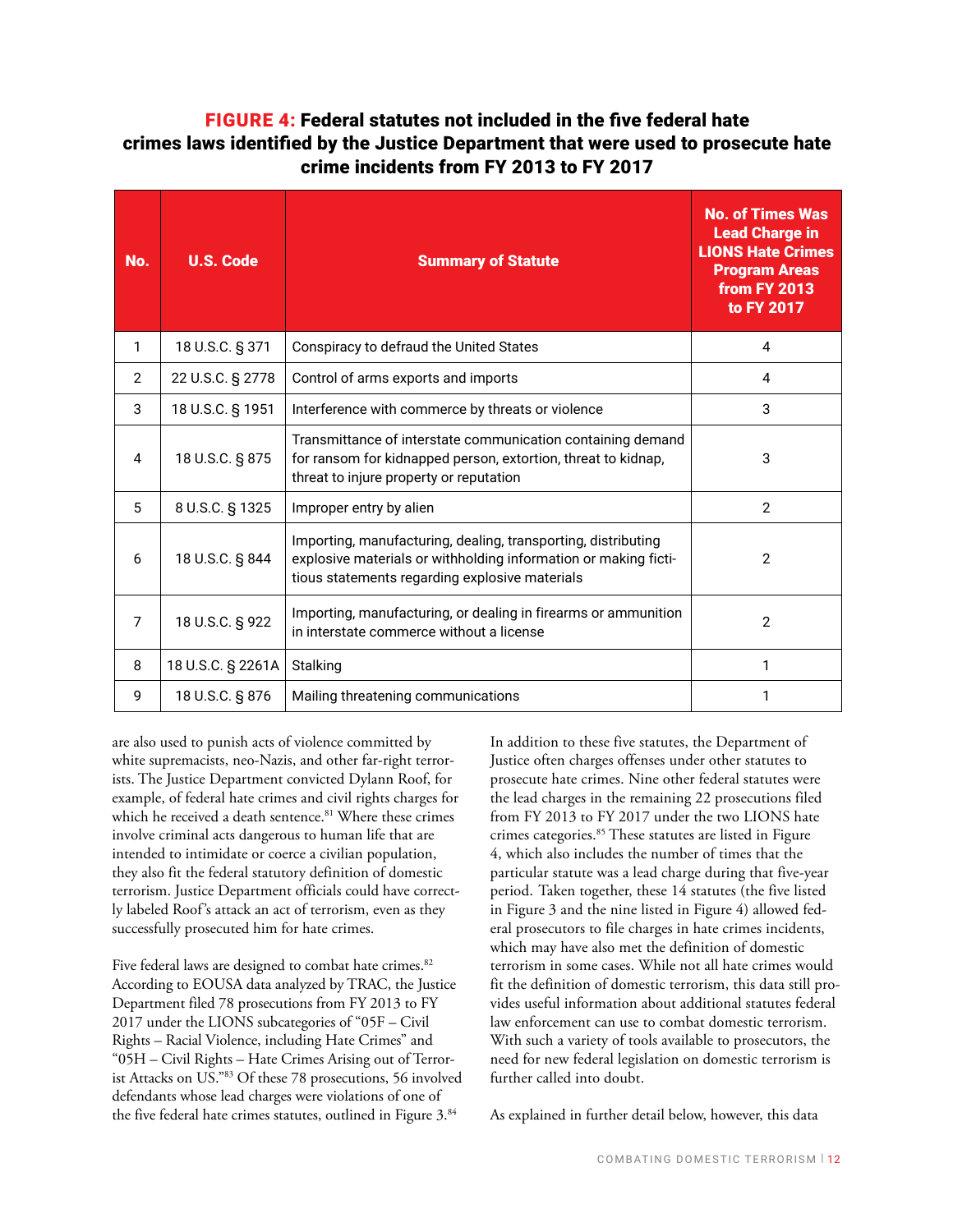## FIGURE 5: Conspiracy statutes listed as the lead charge in domestic terrorism and hate crimes cases from FY 2013 to FY 2017

| No.           | <b>U.S. Code</b> | <b>Summary of Statute</b>                                                                                                                                    | <b>No. of Prosecutions</b><br><b>Listing Statute as</b><br><b>Lead Charge</b> |
|---------------|------------------|--------------------------------------------------------------------------------------------------------------------------------------------------------------|-------------------------------------------------------------------------------|
| 1             | 18 U.S.C. § 241  | Conspiracy to injure, threaten, or intimidate a person in free<br>exercise or enjoyment of any right or privilege secured under<br>Constitution or U.S. laws | 12                                                                            |
| $\mathcal{P}$ | 18 U.S.C. § 371  | Conspiracy to defraud the United States                                                                                                                      | 17                                                                            |
| 3             | 18 U.S.C. § 372  | Conspiracy to impede or injure person holding public office                                                                                                  | 57                                                                            |

also makes clear that the federal government prosecutes just a tiny number of the estimated 250,000 annual hate crimes reported in Justice Department victim surveys. For the FBI, labeling an attack as a hate crime rather than an act of terrorism deprioritizes the investigation. Counterterrorism is the FBI's number-one priority, while civil rights violations like hate crimes rank fifth.<sup>86</sup>

#### **2. Other Statutes Serve Similar Prevention Purposes as Material Support Charges**

Some in federal law enforcement may argue that the consequences of a successful terrorist attack are so dire that new laws are needed to give prosecutors a means to prosecute members of domestic terrorist organizations before a specific hate crime or one of the 51 applicable predicate offenses listed in 18 U.S.C. § 2339A can be completed. But in these cases, other charges, including conspiracy and racketeering, already provide prosecutors ample flexibility to address serious criminal activities that pose a significant danger to human life. As with the material support to foreign terrorist organization prohibition under § 2339B, civil libertarians and criminal justice reform advocates have long maintained that these statutes give prosecutors overly broad discretion to charge and severely punish people only tangentially involved in serious criminal activity.87 Nonetheless, the availability of these broad authorities and the Justice Department's reliance on them to prosecute far-right violence undercut any claim that a new domestic terrorism statute is necessary.

#### **Conspiracy**

Conspiracy statutes provide substantial recourse to charge individuals before they successfully complete a hate crime or terrorist attack. Conspiracy liability attaches when a person agrees to accomplish unlawful ends and takes any overt act in furtherance of the scheme. This gives investigators and prosecutors the ability to charge these individuals long before a plot reaches fruition.<sup>88</sup> According to EOUSA data collected by TRAC, the Justice Department used three

conspiracy statutes as lead charges to prosecute dozens of hate crimes and domestic terrorism cases between FY 2013 and FY 2017.<sup>89</sup> They are outlined in Figure 5.

Conspiracy liability is also often included in the text of criminal offenses. This means that a person who conspired to commit a given offense can be charged under that statute, even if the offense has yet to be carried out. A review of the 51 applicable predicate offenses listed in 18 U.S.C. § 2339A shows that 31 of them allow prosecution for conspiracy to commit the crime.<sup>90</sup>

## **Racketeering**

The goal of prohibiting material support to foreign terrorist organizations under § 2339B is to denigrate and ultimately destroy these dangerous organizations by starving them of resources. The Racketeer Influenced and Corrupt Organizations Act (RICO) provides a similar mechanism for federal prosecutors to dismantle domestic terrorism organizations by targeting them as corrupt criminal enterprises.91 RICO increases penalties and expands statutes of limitations to reach the activities of all participants in the criminal organization, and it has proven useful in prosecuting white supremacist groups.

In 2006, for example, the Justice Department charged dozens of members of the Aryan Brotherhood under RICO for their involvement in as many as 32 murders and attempted murders in maximum-security prisons.<sup>92</sup> In 2012, 34 alleged members of the Aryan Brotherhood of Texas were indicted on RICO charges.<sup>93</sup> And earlier this year, in March 2018, seven people tied to the Aryan Circle were charged with racketeering following the murder of Clifton Hallmark.94

#### **Interstate Transportation to Riot**

Many of the participants at the violent far-right rallies that left journalists and counter-protesters beaten, stabbed, shot, and even killed around the country over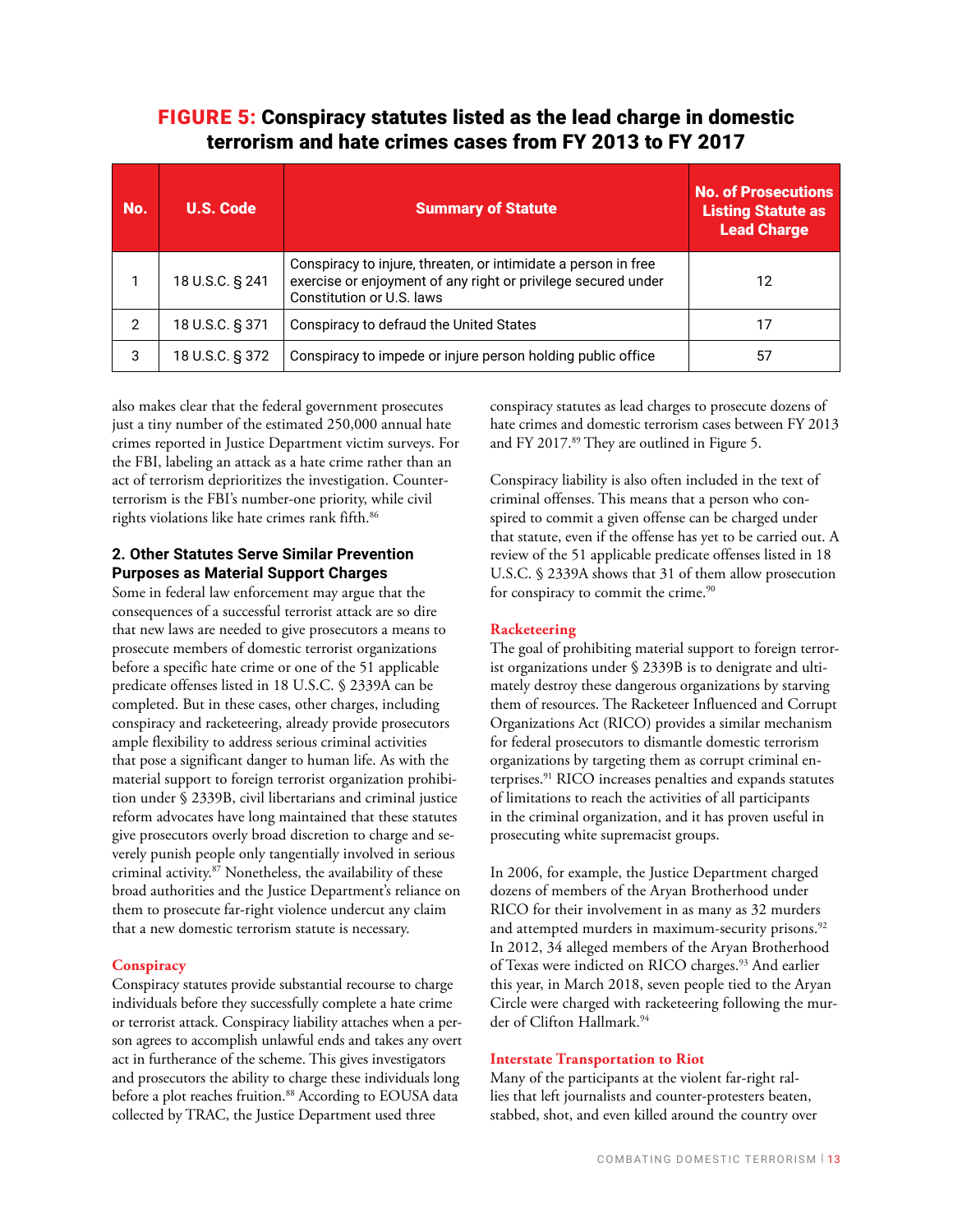the last two and a half years used social media to promote their intention to commit violence at these events.<sup>95</sup> In October 2017, journalists with *ProPublica* documented how white nationalist members of the "Rise Above Movement" produced YouTube videos promoting violence they committed at far-right rallies in Berkeley, California, before traveling to Charlottesville, Virginia, where they again attacked counter-protesters.96 Federal anti-rioting charges seem tailor-made to address this violence.

Statute 18 U.S.C. § 2101 criminalizes interstate travel or the use of interstate commerce to incite, organize, promote, encourage, or participate in a riot, or commit, aid, or abet a violent act during a riot.97 Two months after *PBS Frontline* aired a documentary highlighting *ProPublica*'s reporting on the Rise Above Movement, the Justice Department charged eight members of the group with rioting and conspiracy charges in October 2018.<sup>98</sup> Questions remain regarding why the federal government didn't take earlier advantage of the rioting statute and why it charged so few of those who committed violence at these events.

The range of statutes used in domestic terrorism and hate crimes cases shows an incredibly wide variety of tools available to federal prosecutors, contradicting the argument that additional statutory authority is needed to combat far-right violence. So why does the Justice Department fail to prioritize the prevention and prosecution of these crimes to more effectively address this threat to American security?

# **Failing to Evaluate the Domestic Terrorist Threat**

Domestic terrorism is a blind spot in the Justice Department's counterterrorism strategy because the government does not collect reliable data to accurately assess the scope or nature of the threat this violence poses to Americans. As explained above, EOUSA data is often unreliable and remains far from comprehensive. Other data that the government collects is often flawed, miscategorized, and incomplete.

The lack of data about violations of domestic terrorism and hate crimes statutes contrasts greatly with other programs, such as bank robberies. Each year, the FBI publishes a detailed report of violations of the federal bank robbery statutes.<sup>99</sup> The 2016 report, for example, outlined information regarding 4,251 violations of 18 U.S.C. § 2113, the Federal Bank Robbery and Incidental Crimes Statute, and 36 violations of 18 U.S.C. § 1951, which addresses interference with commerce by threats of violence. For each violation of the two statutes, the report broke down the number, race, and sex of the perpetrators; the occurrences by day of week and time of day; the modus operandi used; and injuries, deaths, and hostages taken, among other factors.<sup>100</sup> The high level of detail in the assessed factors suggests that the FBI has an intimate understanding of each statutory violation.

The lack of accurate and accessible data about domestic terrorism allowed the Trump administration to manipulate its terrorism data for political purposes. In January 2018, the Departments of Justice and Homeland Security published a misleading report that claimed, "Three Out of Four Individuals Convicted of International Terrorism and Terrorism-Related Offenses were Foreign Born."101 This conclusion, an attempt to justify the administra-

tion's ban on immigrants from several Muslim-majority nations, could only be reached by ignoring attacks by domestic terrorists.<sup>102</sup>

Requiring the Justice Department to produce detailed reports on all potential violations of the federal domestic terrorism and hate crimes statutes, whether prosecuted by federal, state, or local authorities, would force the FBI to become sufficiently familiar with each incident and develop relevant details about both the perpetrator and the victim of each crime. These reports would provide invaluable data for calibrating counterterrorism and law enforcement resources, and would assist in developing appropriate responses designed to protect all American communities from violence.

In the absence of accurate data from the federal government, academic institutions, advocacy organizations, and think tanks have attempted to gather data from media sources and court records to get a picture of the domestic terrorism threat. Each entity uses its own definitions of what constitutes a terrorist attack, varying from vandalism to mass murder. They often characterize the nature of ideological movements differently and cover different time periods, resulting in strikingly divergent data sets that make any comparisons or comprehensive assessments of the various threats exceedingly difficult.

Despite these limitations, two facts become clear: First, when using the most salient measurement based on the federal statutory definition of terrorism as acts harmful to human life — i.e., the number of resulting fatalities — it becomes clear that far-right violence poses as great or greater a threat than any other form of terrorism. Second, hate crimes — in the form of racist, Islamophobic,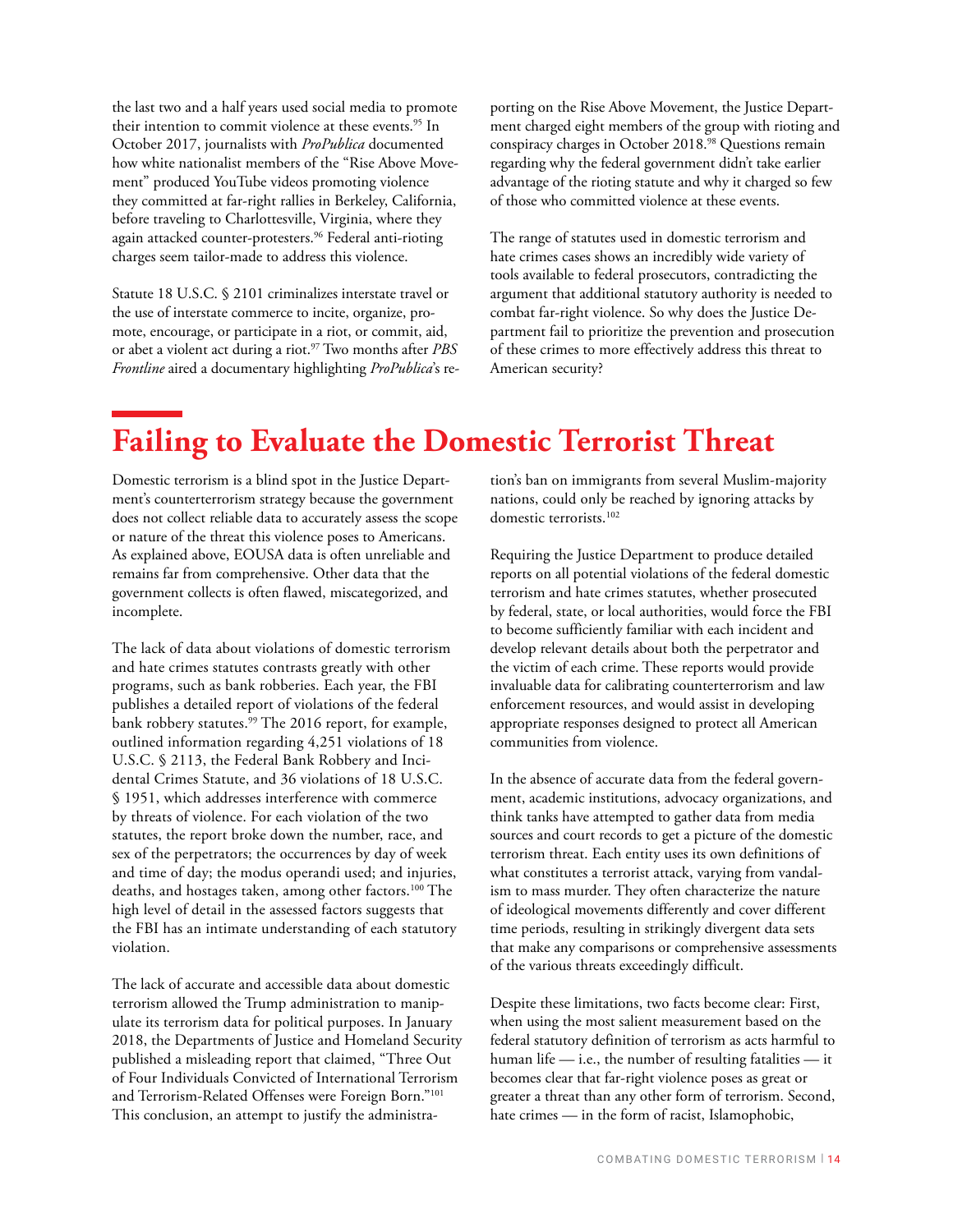anti-Semitic, homophobic, and anti-immigrant violence—are severely under-addressed by federal law enforcement.

The U.S. Government Accountability Office (GAO) issued a 2017 report citing data from the Extremist Crime Database (ECDB), a project of the University of Maryland. It identified 225 fatalities resulting from "homegrown" extremists in the U.S. from September 12, 2001, to the end of 2016. Nearly half — 106 fatalities resulted from what the study characterized as "far-right" violence, while 119 people were killed by "radical Islamist violent extremists."103

The public policy think tank New America studied "jihadist terrorism or related crimes" from September 11, 2001, until 2018 and identified 104 fatalities stemming from such crimes. While not the primary focus of the study, it did identify 81 fatalities resulting from domestic terrorism during that period, including 73 victims of "far-right wing" attacks, along with eight killed in "black separatist/nationalist/supremacist" attacks.<sup>104</sup>

David Neiwert, a journalist and researcher at the Investigative Fund, created a database of U.S. terror attacks. He found 176 total fatalities from 2008 to 2016, with 79 fatalities resulting from attacks by "right-wing extremists," 90 deaths from "Islamist domestic terrorism," and seven more resulting from "incidents related to left-wing ideologies, including ecoterrorism and animal rights."105

All three of these studies are likely to undercount far-right violence by significant margins, as they rely primarily on media reports and responding law enforcement agencies' characterization of the crimes rather than objective assessments based on victim and witness statements and other evidence. Studies have demonstrated that U.S. news media disproportionately covers attacks perpetrated by Muslims, up to 357 percent more than acts deemed "terrorism" but perpetrated by non-Muslims.<sup>106</sup> The study found some terrorist events receive no media coverage. Violent acts not deemed "terrorism" by the authorities or the media, or defined as "hate crimes" rather than terrorism, obviously are not counted.

Arie Perlinger at West Point's Combating Terrorism Center identified a much greater number of deaths resulting from far-right violence, documenting 607 fatalities from 1990 through 2011, which included 306 deaths from 2001 through 2011, a timeframe more easily compared with the others.<sup>107</sup> His data set was much broader than those used in the other studies and includes data from a more varied list of sources. In particular, his count included all violent attacks "affiliated with far-right associations" or that were "intended to promote ideas compatible with far-right ideology," including hate crimes.<sup>108</sup> Perlinger's study did not collect data regarding attacks from other ideological movements, however.<sup>109</sup>

Figure 6 shows the results of the four studies. The fact that these data sets vary so significantly — with GAO counting more than 20 percent more domestic terrorism fatalities than New America over a similar time period and Perlinger finding almost triple those documented by GAO — highlights the inadequacy of the available official data and the problems private groups encounter when trying to fill that gap with their own research. This is, to say the least, a suboptimal approach to tracking information that is essential to protecting American security.

Three studies show the number of domestic terrorism fatalities is just slightly less than the number of fatalities recorded from "Islamist" or "Jihadist" attacks. None approach the fatalities from far-right attacks the Perlinger study documented, however, which included hate crimes.

As previously noted, understanding the relationship between domestic terrorism and hate crimes is important in evaluating the overall threat from far-right extremism,

# **U.S. news media disproportionately covers attacks perpetrated by Muslims**

as many hate crimes may also meet the federal definition of domestic terrorism. The Justice Department's research arm, the Bureau of Justice Statistics, conducts periodic victim surveys, which recorded approximately 250,000 hate crimes per year from 2004 to 2015.<sup>110</sup> This number towers above the number of hate crimes reported by state and local law enforcement agencies and published in the FBI's Uniform Crime Report (UCR), which is one of the only sources of annual hate crime statistics.

In 2016, police agencies reported 4,720 hate crimes against persons to the FBI.<sup>111</sup> The UCR data is widely recognized as flawed, in that not all states and localities have hate crimes statutes and many that do irregularly enforce them or fail to submit reports to the FBI. California law enforcement agencies reported 931 hate crimes in 2016 (in a state with a population of 40 million), while those in Georgia, Alabama, Mississippi, and Louisiana combined (with a total population of 23 million) reported less than 100.112 While 15,254 state and local law enforcement agencies, representing 89.7 percent of the U.S. popu-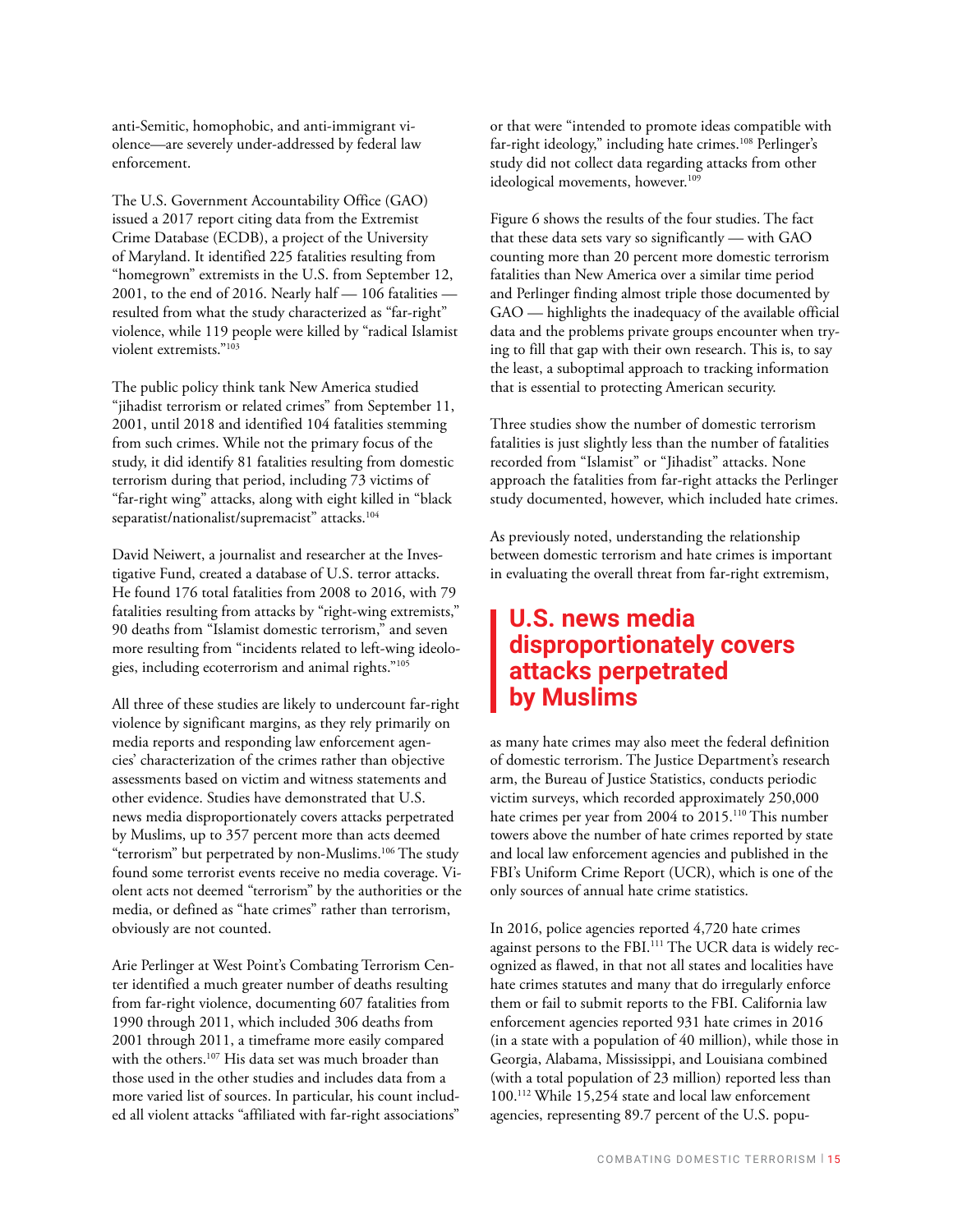## FIGURE 6: Comparison of Fatalities Resulting from Domestic Terrorism and International Terrorism Attacks

| <b>Study</b>                                            | <b>Period Covered</b><br>in Study | <b>Domestic Terrorism Fatalities</b> | "Islamist" or<br><b>Jihadist" Fatalities</b> |
|---------------------------------------------------------|-----------------------------------|--------------------------------------|----------------------------------------------|
| U.S. GAO (citing UMD<br>$ECDB$ ) <sup>133</sup>         | $9/12/2001$ -<br>12/31/2016       | 106                                  | 119                                          |
| Bergen, et al., New<br>America <sup>134</sup>           | 2002-2018                         | 81                                   | 104                                          |
| Neiwert, Investigative<br>Fund <sup>135</sup>           | 2008-2016                         | 86                                   | 90                                           |
| Perlinger, Combating<br>Terrorism Center <sup>136</sup> | 2001-2011                         | 306                                  | N/A                                          |

lation, participated in the UCR program in 2016, only 1,776 agencies, or 11 percent, reported any hate crimes.<sup>113</sup> Despite this under-reporting, from 2001 to 2016, UCR data showed 130 people were victims of murder or nonnegligent manslaughter resulting from hate crimes.<sup>114</sup>

Federal hate crimes prosecutions are even more rare. Federal cases filed under the LIONS subcategories of "05F Civil Rights – Racial Violence, including Hate Crimes" and "05H Civil Rights – Hate Crimes Arising out of Terrorist Attacks on US" show an average of 19 hate crimes prosecutions per year.<sup>115</sup> According to other Justice Department data, 258 defendants were charged between 2009 and 2016 under federal hate crimes statutes, which comes out to an average of 36 cases per year.<sup>116</sup> Regardless of which Justice Department data set is correct, the extreme disparity in victim reports of hate crimes compared with the number of federal prosecutions is remarkable.

Clearly not all hate crimes recorded in victim surveys or documented by state and local law enforcement agencies would necessarily fit the federal definition of domestic terrorism or be fairly attributed to far-right violence. But some undoubtedly would. Failing to regard deadly far-right violence as "terrorism," when both violent and nonviolent crimes perpetrated by Muslims are routinely treated as such, reduces the relative import of far-right violence in the Justice Department bureaucracy. It also sends a public message that the security of minority communities is not a top priority.

When white supremacist James Alex Fields rammed his car into counter-protesters during the 2017 "Unite the Right" rally in Charlottesville, Virginia, killing Heather Heyer and injuring dozens of others, the Justice Department and the

FBI announced that they would open a civil rights investigation.117 This statement inferred a deprioritization and narrowing of the scope of the investigation in a manner contrary to written FBI policy. While counterterrorism remains the FBI's top priority, investigating civil rights violations ranks fifth.118 The FBI's 2010 Civil Rights Program Policy Implementation Guide states that if the subject of a hate crime investigation has "a nexus to any kind of white supremacy extremist group" the case should be opened as both a domestic terrorism and a civil rights case.<sup>119</sup> This rule is clearly designed to ensure the investigation of a hate crime is broad enough to include an examination of any domestic terrorist organization that may have aided and abetted the violence and is resourced commensurate with its rank as a top priority.

The FBI's decision to declare the Heyer murder a civil rights investigation suggested it prejudged the attack as unrelated to the white supremacist riot that precipitated it. It further indicated that the FBI would not likely seek to identify potential coconspirators who may have assisted his attack. The Justice Department ultimately charged Fields with federal hate crimes violations but did not identify any other white supremacists who may have conspired in or materially supported his act of violence at the rally that weekend.<sup>120</sup>

Such arbitrary distinctions in how the Justice Department might categorize a violent racist attack can distort policymakers' perceptions of the threat posed by far-right terrorism throughout the country. Counterterrorism is the FBI's number-one priority, so acknowledging that certain far-right violence and hate crimes fit the statutory definition of domestic terrorism would convey to victims and the public at large that the Justice Department takes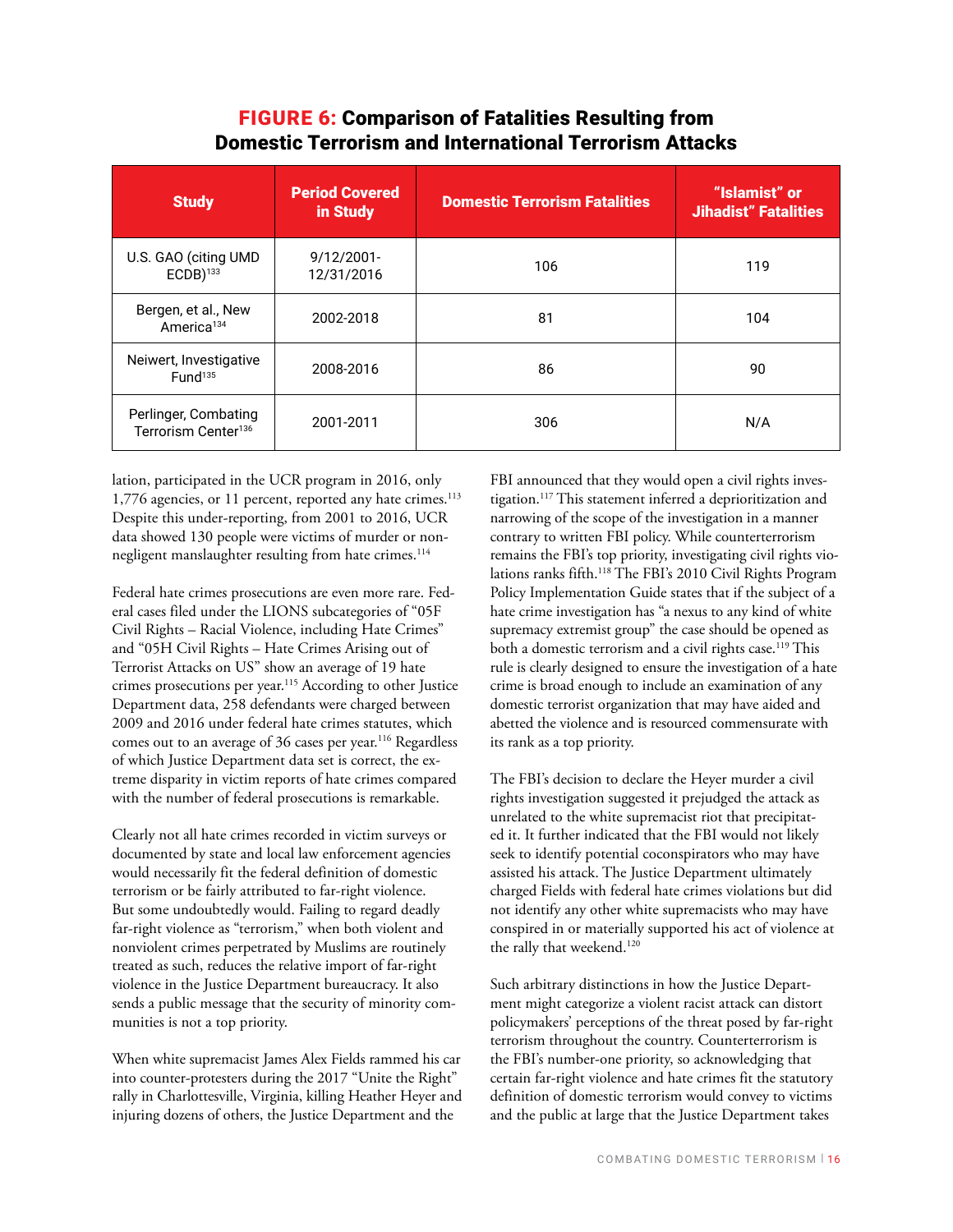preventing attacks against minority and disenfranchised communities as seriously as it takes any other violent actions it calls "terrorism." The Justice Department needs no new authorities to amend its priorities in this manner.

#### **1. Imprecise Comparisons of Terrorism Threats**

In the absence of accurate federal data, several scholars have attempted to document terrorism-related fatalities in order to compare the relative threats from different terrorist movements. Three of the studies cited above compared the number of U.S. fatalities resulting from what they term "Islamist" or "Jihadist" attacks in the United States with those committed by "domestic" or "far-right" terrorists. This is a flawed methodology that misleads more than it informs. Groups like al Qaeda, ISIS, and Hezbollah might all be called "Jihadist" or "Islamist," but they have divergent political goals and ideologies, and have been warring against each other in Syria, Iraq, and elsewhere. That mass shooter Omar Mateen declared allegiance to all three groups during his 2016 attack on an Orlando nightclub that killed 49 people demonstrated his lack of knowledge of these groups, rather than his commitment to them.<sup>121</sup>

Likewise, white supremacists violently feud over ideological differences, informant concerns, and personal animosities, often with fatal consequences that rarely get measured as hate crimes or domestic terrorism. And lumping white supremacists into a category of "far-right extremists" that includes antiabortion and antitax zealots is not necessarily an effective way to evaluate any of these individual threats.

Moreover, because the number of terrorism-related fatalities from any source is low, a single attack can easily shift the balance on this macabre scorecard. Recent evidence that Stephen Paddock, who killed 58 people in a 2017 mass shooting in Las Vegas, harbored far-right extremist views would sway this comparison, just as Omar Mateen's Orlando attack did the year before.<sup>122</sup> In practice, these studies tend to measure violence committed by Muslims in the U.S. (regardless of their lack of connections to actual terrorist groups) against a small fraction of the violence committed by non-Muslims. Beyond these clear shortcomings, the results of these studies also do not support the Justice Department's failure to prioritize racist, Islamophobic, anti-Semitic, homophobic, and anti-immigrant violence as a serious national threat to American security.

Perhaps one way to measure the relative threat from what the DOJ categorizes as domestic and international terrorism is the number of federal prosecutions in each category. Despite its subordination of domestic terrorism in its counterterrorism strategy, the Justice Department

filed 870 domestic terrorism prosecutions over the last 10 years, more than twice the 433 international terrorism cases it filed in that period.<sup>123</sup> Though these cases are less publicized, and therefore do not receive the same press coverage, such statistics are not surprising given the higher rate of domestic terrorist activity and the layered statutory framework that has developed to address it. It is not known how many of these domestic terrorism prosecutions involved far-right violence, however, as the Justice Department does not publish docket numbers that would allow researchers to link the prosecutions it labels as "domestic terrorism" to the actual cases.

But there is a better way to address threats to American security — by focusing on violence rather than ideology. Fortunately, terrorism is rare in the U.S. and, with the exception of outlying mass-casualty attacks like 9/11 and the Oklahoma City bombing, the number of annual terrorist fatalities is relatively small compared to those we experienced as recently as the 1970s.<sup>124</sup> The fatalities resulting from terrorist attacks make up a tiny percentage of deaths from criminal violence in the U.S., which are also significantly lower than just a few decades ago but still average almost 16,000 per year, according to UCR data.<sup>125</sup> According to the Extremist Crime Database data cited in the 2017 Government Accountability Office report,<sup>126</sup> international and domestic terrorism fatalities combined constituted only 0.095 percent of all criminal homicides recorded from 2002 through 2016.127 Half of the violent crime in the U.S. goes unsolved, which in 2016 included 40 percent of homicides and 60 percent of rapes.128 A disproportionate share of these unsolved cases involve crimes against black and brown victims.<sup>129</sup>

A concerted effort by federal law enforcement to address violent crime more generally would ensure that resources are allocated in a manner correlated to the threat posed by the different groups whose violence meets the statutory definition of terrorism and not by their perceived ideologies or antipathy to U.S. government policies.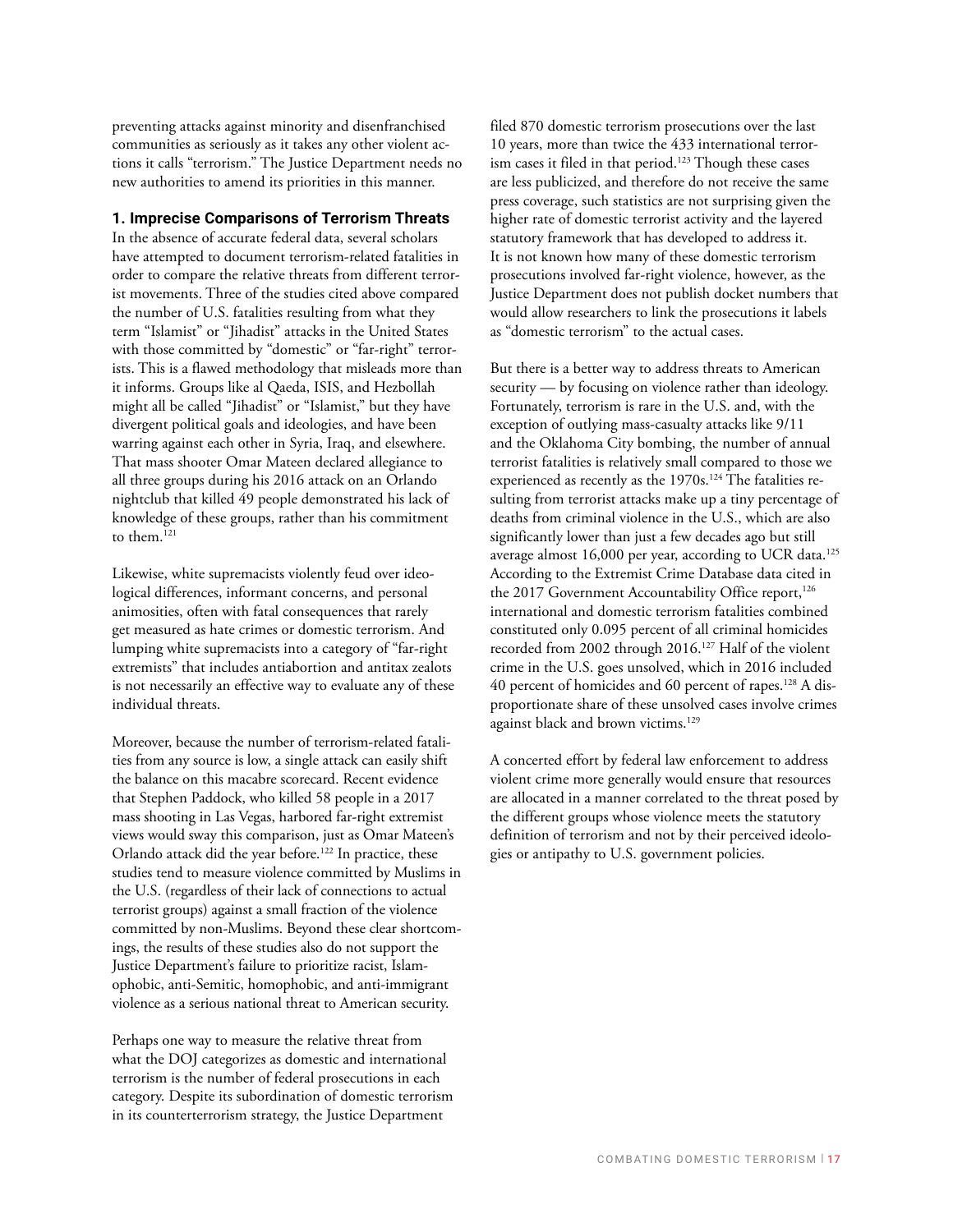# **Recommendations**

#### **1. Reject Calls to Create a New Domestic Terrorism Crime**

Congress and other stakeholders should categorically reject calls for a new federal statute that gives federal law enforcement greater authorities or resources to investigate and prosecute domestic terrorism. As detailed above, such legislation is unnecessary and would likely intensify the existing discriminatory impacts of domestic terrorism investigations and prosecutions that are targeted at groups protesting government policies rather than those committing violent acts dangerous to human life. Expanding the Justice Department's counterterrorism powers without demanding clear and fact-based threat assessments, improved data collection, and increased oversight would only allow the continued disproportionate targeting of minorities and political dissidents as subjects of domestic terrorism investigations, without providing them protection from the most serious threats they face.

#### **2. Improve Congressional Oversight of Counterterrorism Resources**

As demonstrated above, data collection about both domestic terrorism and hate crimes is rife with error, often arbitrary, and based on vague and conflicting categorization schemes. Congress should require federal law enforcement to revamp its data collection policies and practices and ensure that the various government entities that collect data use similar metrics and definitions. In this regard, the FBI's data collection regarding bank robberies could serve as a model. Just as the bank robbery data used indicators that are relevant to that particular crime, Congress should standardize the metrics that must be collected in each instance of domestic terrorism or hate crimes. This data could include information about the defendants and their affiliations as well as the victims; information about the plot; and the federal, state, and local agencies that were involved, among other factors.

A 2017 Congressional Research Service report outlined why a "regular public accounting" on domestic terrorism is needed.<sup>130</sup> It explained that such reporting would allow policymakers to compare domestic terrorist threats, measure them against threats posed by "homegrown violent jihadist activity," help them "assess the effectiveness of the government's response," and inform Congress's "allocation of resources to specific federal counterterrorism efforts."131

The federal government's accurate collection and objective analysis of terrorism data is crucial to developing effective policies and practices that improve security for all Americans. Without additional transparency in counterterrorism

performance, policymakers will have no way to reverse the disparate treatment that undermines trust in law enforcement in disenfranchised communities that are too often over-policed as terrorism suspects and underserved as terrorism victims. Bills introduced in the U.S. Senate in 2017 and in the House of Representatives in 2018 would require the attorney general and secretary of homeland security to conduct annual assessments of the white supremacist threat and collect data regarding domestic terrorism activities and enforcement measures.132 These bills are a major step forward in accountability. But they also create new domestic terrorism offices within these agencies, as well as a Domestic Intelligence Executive Committee, which would need close supervision to ensure they are not turned into alternative means of collecting information about innocent Americans' First Amendment activities. We urge Congress to proceed with caution.

*Michael German is a fellow at the Brennan Center for Justice in the Liberty and National Security program. He's the author of* Thinking Like a Terrorist: Insights of a Former FBI Undercover Agent *and the forthcoming book* Disrupt, Discredit, and Divide: How the FBI Targeted American Communities and Lost Its Way*.* 

*Sara Robinson was a legal intern in the Liberty and National Security program and is a third-year student at NYU School of Law.*

*The Brennan Center thanks the Transactional Records Access Clearinghouse, a data collection and research organization at Syracuse University, which obtains data from the federal government through the Freedom of Information Act and makes it accessible to the public. The federal government data that TRAC collects and analyzes is available on its website, www.trac.syr.edu.*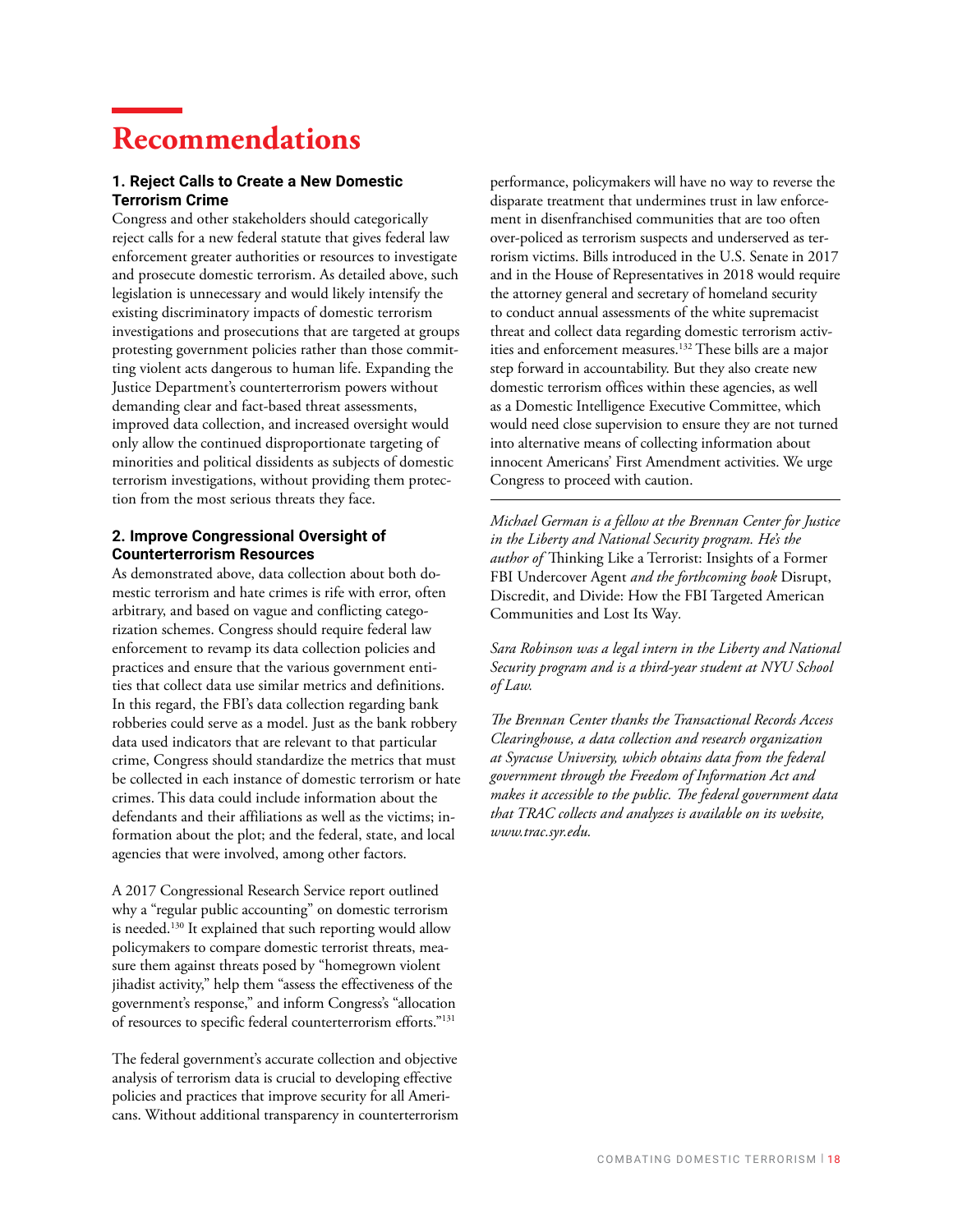# **Endnotes**

- 1 Adam Clymer, *How Sept. 11 Changed Goals of the Justice Dept.*, N.Y. Times (Feb. 28, 2002), [https://www.nytimes.](https://www.nytimes.com/2002/02/28/us/how-sept-11-changed-goals-of-justice-dept.html) [com/2002/02/28/us/how-sept-11-changed-goals-of-justice-dept.html.](https://www.nytimes.com/2002/02/28/us/how-sept-11-changed-goals-of-justice-dept.html)
- 2 Ryan J. Reilly, *FBI Director James Comey Still Unsure If White Supremacist's Attack in Charleston Was Terrorism*, HuffPost (Jul. 9, 2015), [https://www.huffingtonpost.com/2015/07/09/james-comey-charleston-terror](https://www.huffingtonpost.com/2015/07/09/james-comey-charleston-terrorism-_n_7764614.html)ism- n 7764614.html; U.S. Gov't Accountability Off., Countering Violent Extremism: Actions Needed to Define Strategy and Assess Progress of Federal Efforts 4–5, 28–34 (2017), [https://www.gao.gov/as](https://www.gao.gov/assets/690/683984.pdf)[sets/690/683984.pdf.](https://www.gao.gov/assets/690/683984.pdf)
- 3 *See Documenting Hate: Charlottesville*, PBS Frontline (Aug. 7, 2018), [https://www.pbs.org/wgbh/frontline/film/](https://www.pbs.org/wgbh/frontline/film/documenting-hate-charlottesville/) [documenting-hate-charlottesville/;](https://www.pbs.org/wgbh/frontline/film/documenting-hate-charlottesville/) Jenny Jarvie & Brittny Mejia, Members of California White Supremacist Group Arrested in Connection With Deadly Charlottesville Rally, Los Angeles Times, (Oct. 2, 2018), [http://www.](http://www.latimes.com/nation/la-na-charlottesville-charges-20181002-story.html) [latimes.com/nation/la-na-charlottesville-charges-20181002-story.html.](http://www.latimes.com/nation/la-na-charlottesville-charges-20181002-story.html)
- 4 *See e.g.*, U.s. Dep't Of Justice, Counterterrorism White Paper (Jun. 22, 2006), [http://trac.syr.edu/tracre](http://trac.syr.edu/tracreports/terrorism/169/include/terrorism.whitepaper.pdf)[ports/terrorism/169/include/terrorism.whitepaper.pdf.](http://trac.syr.edu/tracreports/terrorism/169/include/terrorism.whitepaper.pdf)
- 5 See Faiza Patel & Meghan Koushik, *Countering Violent Extremism*, BRENNAN CENTER FOR JUSTICE (2017), [https://](https://www.brennancenter.org/sites/default/files/publications/Brennan%20Center%20CVE%20Report.pdf) [www.brennancenter.org/sites/default/files/publications/Brennan%20Center%20CVE%20Report.pdf.](https://www.brennancenter.org/sites/default/files/publications/Brennan%20Center%20CVE%20Report.pdf)
- 6 Office of the Inspector General, U.S. Dep't of Justice, The External Effects of the Federal Bureau of Investigation's Reprioritization, Audit Report 05-37, iii (Sept. 2005), [https://oig.justice.gov/reports/FBI/](https://oig.justice.gov/reports/FBI/a0537/final.pdf) [a0537/final.pdf](https://oig.justice.gov/reports/FBI/a0537/final.pdf).
- 7 Office of the Inspector General, U.S. Dep't of Justice, Follow-up Audit of FBI Personnel Resource Management and Casework, Audit Report 10-24, 43 (Apr. 2010), [https://oig.justice.gov/reports/FBI/a1024.](https://oig.justice.gov/reports/FBI/a1024.pdf) [pdf](https://oig.justice.gov/reports/FBI/a1024.pdf).
- 8 Henry Schuster, Domestic Terror: Who's the Most Dangerous, CNN (Aug. 24, 2005), [http://www.cnn.com/2005/](http://www.cnn.com/2005/US/08/24/schuster.column/) [US/08/24/schuster.column/](http://www.cnn.com/2005/US/08/24/schuster.column/).
- 9 Office of the Inspector Gen., U.S. Dep't of Justice, A Review of the FBI's Investigations of Certain DOMESTIC ADVOCACY GROUPS, 186-91 (Sept. 2010).
- 10 FBI, FBI Intelligence Assessment: Black Identity Extremists Likely Motivated to Target Law Enforcement Officers (Aug. 2017), [https://assets.documentcloud.org/documents/4067711/BIE-Redacted.pdf;](https://assets.documentcloud.org/documents/4067711/BIE-Redacted.pdf) *see also The FBI's "Black Identity Extremism Report" Before the Congressional Black Caucus*, 115th Cong. (2018) (testimony of Michael German, Fellow, Brennan Center for Justice), [https://www.brennancenter.org/analysis/testimony-con](https://www.brennancenter.org/analysis/testimony-congressional-black-caucus-fbis-report-black-identity-extremism)[gressional-black-caucus-fbis-report-black-identity-extremism.](https://www.brennancenter.org/analysis/testimony-congressional-black-caucus-fbis-report-black-identity-extremism)
- 11 *See, e.g.*, Sam Levin, *Stabbed at a Neo-Nazi Rally, Called a Criminal: How Police Targeted a Black Activist*, The Guardian (May 25, 2018), [https://www.theguardian.com/world/2018/may/25/neo-nazi-rally-california-stab](https://www.theguardian.com/world/2018/may/25/neo-nazi-rally-california-stabbing-police-target-black-activist)[bing-police-target-black-activist;](https://www.theguardian.com/world/2018/may/25/neo-nazi-rally-california-stabbing-police-target-black-activist) Matt Coker, *7 Charged in Anaheim KKK Melee—But Stabby Klansman Not One of Them*, O.C. Weekly (Jul. 1, 2016), [http://www.latimes.com/local/lanow/la-me-ln-klan-rally-in-anaheim-erupts](http://www.latimes.com/local/lanow/la-me-ln-klan-rally-in-anaheim-erupts-in-violence-one-man-stabbed-20160227-story.html)[in-violence-one-man-stabbed-20160227-story.html;](http://www.latimes.com/local/lanow/la-me-ln-klan-rally-in-anaheim-erupts-in-violence-one-man-stabbed-20160227-story.html) Frank John Tristan, *Huntington Beach Pro-Trump March Turns into Attack on Anti-Trump Protestors*, OC Weekly (Mar. 26, 2017), [https://www.ocweekly.com/hunting](https://www.ocweekly.com/huntington-beach-pro-trump-march-turns-into-attack-on-anti-trump-protesters-press-7991623/)[ton-beach-pro-trump-march-turns-into-attack-on-anti-trump-protesters-press-7991623/;](https://www.ocweekly.com/huntington-beach-pro-trump-march-turns-into-attack-on-anti-trump-protesters-press-7991623/) Mike Carter and Steve Miletich, *Couple Charged with Assault in Shooting, Melee During UW Speech by Milo Yiannopoulos*, THE SEATTLE Times (Apr. 24, 2017), [https://www.seattletimes.com/seattle-news/crime/couple-charged-with-assault-in-shoot](https://www.seattletimes.com/seattle-news/crime/couple-charged-with-assault-in-shooting-melee-during-uw-speech-by-milo-yiannopoulos/)[ing-melee-during-uw-speech-by-milo-yiannopoulos/;](https://www.seattletimes.com/seattle-news/crime/couple-charged-with-assault-in-shooting-melee-during-uw-speech-by-milo-yiannopoulos/) Frances Robles, *As White Nationalist in Charlottesville Fired, Police 'Never Moved,'* The New York Times (Aug. 25, 2017), [https://www.nytimes.com/2017/08/25/us/charlottes](https://www.nytimes.com/2017/08/25/us/charlottesville-protest-police.html)[ville-protest-police.html](https://www.nytimes.com/2017/08/25/us/charlottesville-protest-police.html).
- 12 Matthew Sheffield, *Trumped Up Charges: Feds Try to Criminalize Inauguration Day Protests*, Salon (Dec. 13, 2017), [https://www.salon.com/2017/12/13/trumped-up-charges-feds-try-to-criminalize-inauguration-day-protest/.](https://www.salon.com/2017/12/13/trumped-up-charges-feds-try-to-criminalize-inauguration-day-protest/)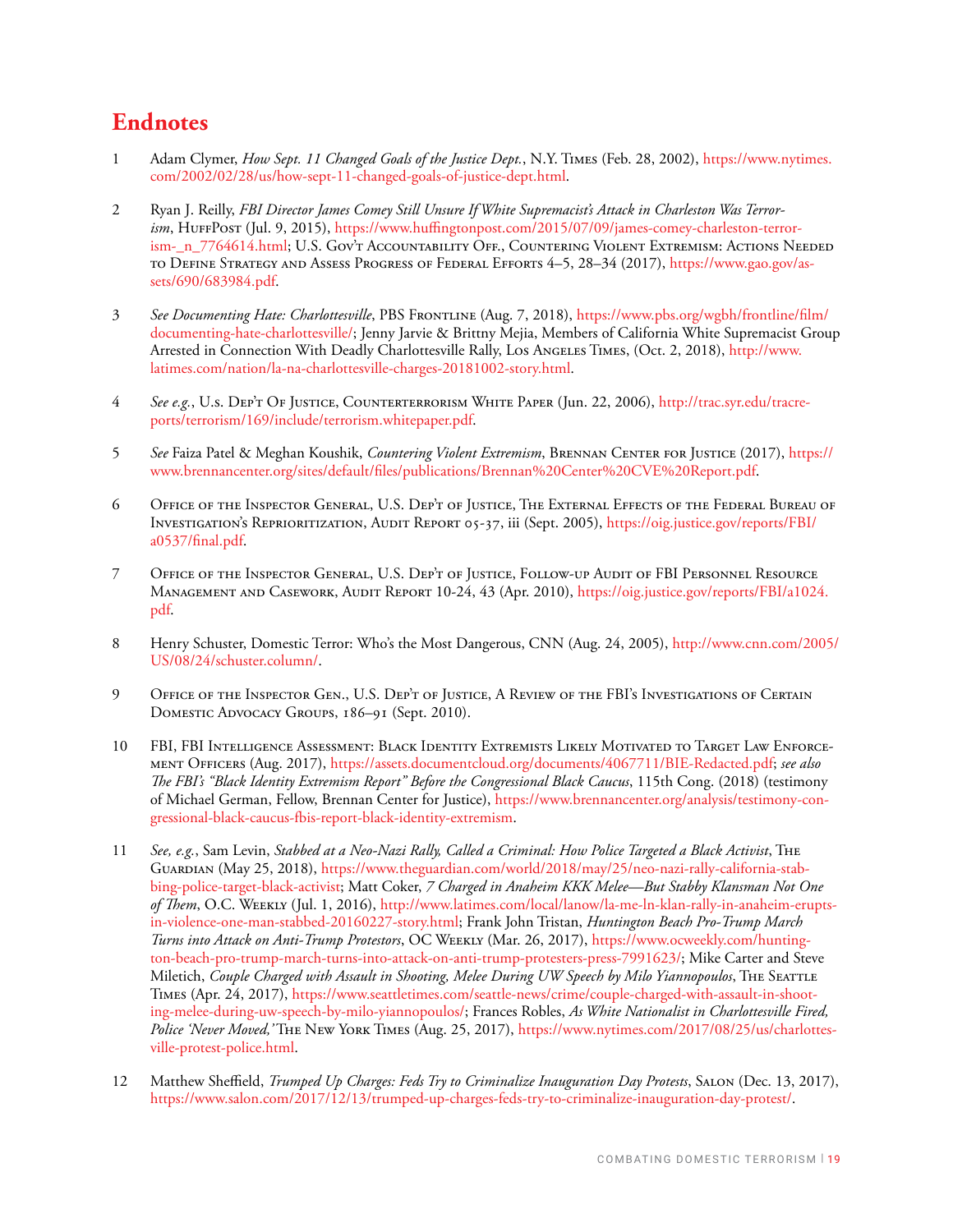- 13 Sam Adler Bell, *With Last Charges Against J20 Protestors Dropped, Defendants Seek Accountability for Prosecutors*, The Intercept (July 13, 2018), [https://theintercept.com/2018/07/13/j20-charges-dropped-prosecutorial-miscon](https://theintercept.com/2018/07/13/j20-charges-dropped-prosecutorial-misconduct/)[duct/](https://theintercept.com/2018/07/13/j20-charges-dropped-prosecutorial-misconduct/).
- 14 Patrick Strickland, *Criticism Mounts Over Witnesses in Trial of Anti-Trump Protesters*, Al Jazeera (May 1, 2018), [https://www.aljazeera.com/news/2018/04/criticism-mounts-witnesses-trial-anti-trump-protest](https://www.aljazeera.com/news/2018/04/criticism-mounts-witnesses-trial-anti-trump-protesters-180430172914523.html)[ers-180430172914523.html](https://www.aljazeera.com/news/2018/04/criticism-mounts-witnesses-trial-anti-trump-protesters-180430172914523.html).
- 15 18 U.S.C § 2331(5) (2012).
- 16 18 U.S.C § 2331(1) (2012).
- 17 Landon Schroder, *Domestic Terrorism: Inside the FBI's Joint Terrorism Task Force*, RVA MAGAZINE (Aug. 1, 2018), [https://rvamag.com/news/domestic-terrorism-inside-the-fbis-joint-terrorism-task-force-in-richmond.html.](https://rvamag.com/news/domestic-terrorism-inside-the-fbis-joint-terrorism-task-force-in-richmond.html)
- 18 18 U.S.C. § 2332b(g) (2012).
- 19 *See* text accompanying notes 61–62.
- 20 *What We Investigate: Terrorism*, FBI.Gov, [https://www.fbi.gov/investigate/terrorism.](https://www.fbi.gov/investigate/terrorism)
- 21 *See Domestic Terrorism in the Post-9/11 Era*, FEDERAL BUREAU OF INVESTIGATION (Sept. 7, 2009), [https://archives.](https://archives.fbi.gov/archives/news/stories/2009/september/domterror_090709) [fbi.gov/archives/news/stories/2009/september/domterror\\_090709](https://archives.fbi.gov/archives/news/stories/2009/september/domterror_090709).
- 22 *Id.*
- 23 U.S. Dep't of Just., COUNTERTERRORISM WHITE PAPER, 59 (June 2006), [http://trac.syr.edu/tracreports/terror](http://trac.syr.edu/tracreports/terrorism/169/include/terrorism.whitepaper.pdf)[ism/169/include/terrorism.whitepaper.pdf](http://trac.syr.edu/tracreports/terrorism/169/include/terrorism.whitepaper.pdf).
- 24 *See* Jerome P. Bjelopera, Congressional Research Service, Domestic Terrorism: An Overview (2017), <https://fas.org/sgp/crs/terror/R44921.pdf>.
- 25 Rick Noack, *Did a U.S. Neo-Nazi Group Inspire the Slaying of British Lawmaker Jo Cox?*, Wash. Post (June 17, 2016), [https://www.washingtonpost.com/news/worldviews/wp/2016/06/17/did-a-u-s-neo-nazi-group-inspire-the](https://www.washingtonpost.com/news/worldviews/wp/2016/06/17/did-a-u-s-neo-nazi-group-inspire-the-murder-of-british-mp-jo-cox/?utm_term=.bb227baef804)[murder-of-british-mp-jo-cox/?utm\\_term=.bb227baef804](https://www.washingtonpost.com/news/worldviews/wp/2016/06/17/did-a-u-s-neo-nazi-group-inspire-the-murder-of-british-mp-jo-cox/?utm_term=.bb227baef804).
- 26 Alexander Clap, *Why American Right-Wingers are Going to War in Ukraine*, Vice (June 19, 2016), [https://www.](https://www.vice.com/en_us/article/exk4dj/nationalist-interest-v23n4) [vice.com/en\\_us/article/exk4dj/nationalist-interest-v23n4](https://www.vice.com/en_us/article/exk4dj/nationalist-interest-v23n4).
- 27 THE WHITEHOUSE, NATIONAL STRATEGY FOR COUNTERTERRORISM 9 (2018), [https://www.whitehouse.gov/wp-con](https://www.whitehouse.gov/wp-content/uploads/2018/10/NSCT.pdf)[tent/uploads/2018/10/NSCT.pdf.](https://www.whitehouse.gov/wp-content/uploads/2018/10/NSCT.pdf)
- 28 Bureau of Counterterrorism, *Foreign Terrorist Organizations*, DEP'T OF STATE, [https://www.state.gov/j/ct/rls/other/](https://www.state.gov/j/ct/rls/other/des/123085.htm) [des/123085.htm](https://www.state.gov/j/ct/rls/other/des/123085.htm) (last updated Sept. 6, 2018).
- 29 Kristina Sgueglia, *Chattanooga Shootings Inspired by Terrorists, FBI Chief Says*, CNN (Dec. 16, 2015), [https://www.](https://www.cnn.com/2015/12/16/us/chattanooga-shooting-terrorist-inspiration/index.html) [cnn.com/2015/12/16/us/chattanooga-shooting-terrorist-inspiration/index.html.](https://www.cnn.com/2015/12/16/us/chattanooga-shooting-terrorist-inspiration/index.html)
- 30 *Id.*
- 31 *Threats to the Homeland: Hearing Before the S. Comm. on Homeland Sec. & Governmental Affairs*, 115th Cong. (Sept. 27, 2017) (testimony of Christopher Wray, Director, Federal Bureau of Investigations), [https://www.hsgac.](https://www.hsgac.senate.gov/templates/watch.cfm?id=D874B18B-5056-A066-6019-047EA41AB39E) [senate.gov/templates/watch.cfm?id=D874B18B-5056-A066-6019-047EA41AB39E](https://www.hsgac.senate.gov/templates/watch.cfm?id=D874B18B-5056-A066-6019-047EA41AB39E).
- 32 Faiza Patel, ed. *Domestic Intelligence: Our Rights and Safety*, Brennan Center for Justice (2013), [https://www.](https://www.brennancenter.org/sites/default/files/publications/Domestic%20Intelligence%20FINAL.pdf) [brennancenter.org/sites/default/files/publications/Domestic%20Intelligence%20FINAL.pdf](https://www.brennancenter.org/sites/default/files/publications/Domestic%20Intelligence%20FINAL.pdf).
- 33 *Id.*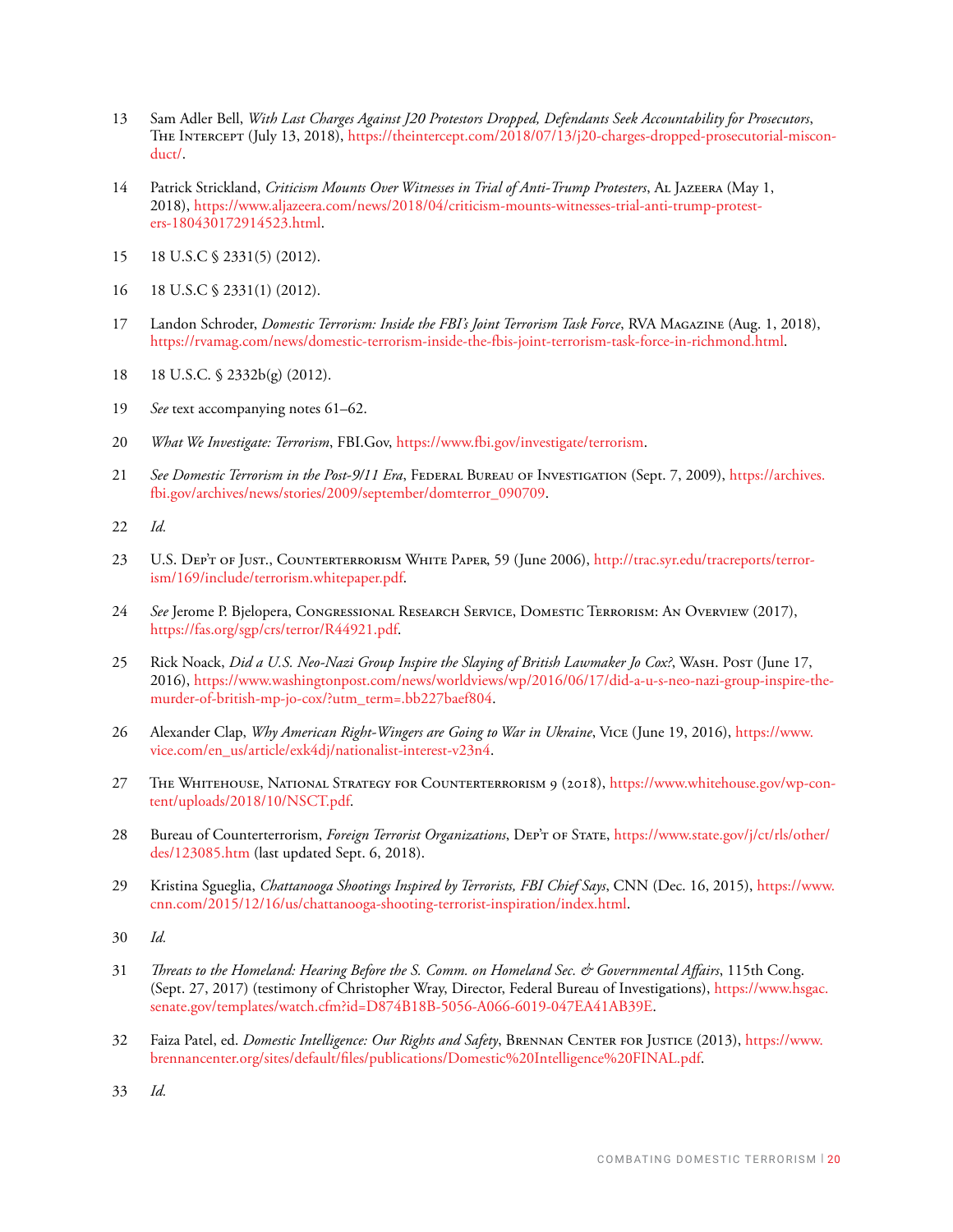- 34 For an explanation of the designation process see, Michael German & Faiza Patel, *What Does it Mean to Designate the Muslim Brotherhood a Foreign Terrorist Organization?*, Just Security (Jan. 26, 2017), [https://www.justsecurity.](https://www.justsecurity.org/36826/designate-muslim-brotherhood-foreign-terrorist-organization/) [org/36826/designate-muslim-brotherhood-foreign-terrorist-organization/](https://www.justsecurity.org/36826/designate-muslim-brotherhood-foreign-terrorist-organization/).
- 35 18 U.S.C. 2339B (2012).
- 36 *See*, Nancy Hollander, *The Holy Land Foundation: The Collapse of American Justice*, I Wash. & Lee J. Civ. & Human Rights 1, 7 (2013),<https://scholarlycommons.law.wlu.edu/cgi/viewcontent.cgi?article=1362&context=crsj>.
- 37 United States v. El-Mezain, 664 F.3d 467 (5th Cir. 2011), cert. denied, 133 S. Ct. 525 (2012); Press Release, Dep't of Justice, Federal Judge Hands Down Sentences in Holy Land Foundation Case (May 27, 2010), [https://www.](https://www.justice.gov/opa/pr/federal-judge-hands-downs-sentences-holy-land-foundation-case) [justice.gov/opa/pr/federal-judge-hands-downs-sentences-holy-land-foundation-case](https://www.justice.gov/opa/pr/federal-judge-hands-downs-sentences-holy-land-foundation-case).
- 38 Rachel Weiner, *Former Metro Police Officer Sentenced to 15 Years in Prison for Supporting ISIS*, Wash. Post (Feb. 23, 2018), [https://www.washingtonpost.com/local/public-safety/saying-he-loves-his-country-former-metro-police](https://www.washingtonpost.com/local/public-safety/saying-he-loves-his-country-former-metro-police-officer-gets-15-years-in-prison-in-terrorism-case/2018/02/23/9a13bb3a-167a-11e8-8b08-027a6ccb38eb_story.html?utm_term=.9c5a0475948c)[officer-gets-15-years-in-prison-in-terrorism-case/2018/02/23/9a13bb3a-167a-11e8-8b08-027a6ccb38eb\\_story.](https://www.washingtonpost.com/local/public-safety/saying-he-loves-his-country-former-metro-police-officer-gets-15-years-in-prison-in-terrorism-case/2018/02/23/9a13bb3a-167a-11e8-8b08-027a6ccb38eb_story.html?utm_term=.9c5a0475948c) [html](https://www.washingtonpost.com/local/public-safety/saying-he-loves-his-country-former-metro-police-officer-gets-15-years-in-prison-in-terrorism-case/2018/02/23/9a13bb3a-167a-11e8-8b08-027a6ccb38eb_story.html?utm_term=.9c5a0475948c).
- 39 Karen Greenberg, ed., *The American Exception Terrorism Prosecutions in the United States: The ISIS Cases, March 2014 – August 2017*, Ctr. on Nat'l Security at Fordham L., 24, 28 (2017), [https://news.law.fordham.edu/](https://news.law.fordham.edu/wp-content/uploads/2017/09/TheAmericanException9-17.pdf) [wp-content/uploads/2017/09/TheAmericanException9-17.pdf](https://news.law.fordham.edu/wp-content/uploads/2017/09/TheAmericanException9-17.pdf).
- 40 *Id,* at 24*.*
- 41 *See* Ryan J. Reilly, *Domestic Terrorism Isn't a Federal Crime. DOJ May Try to Change That,* HuffPost (Aug. 16, 2017), [https://www.huffingtonpost.com/entry/charlottesville-attack-domestic-terrorism-doj\\_us\\_5991eaa2e4b-](https://www.huffingtonpost.com/entry/charlottesville-attack-domestic-terrorism-doj_us_5991eaa2e4b09071f69bb648)[09071f69bb648](https://www.huffingtonpost.com/entry/charlottesville-attack-domestic-terrorism-doj_us_5991eaa2e4b09071f69bb648) (citing Mary McCord, a former top DOJ official, as claiming that her office had been working on the draft legislative proposal since the Obama administration); Julia Harte, Julia Edwards & Andy Sullivan, *U.S. Eyes Ways to Toughen Fight Against Domestic Extremists*, Reuters (Feb. 4, 2016), [https://www.reuters.com/article/](https://www.reuters.com/article/us-usa-militants-domestic-insight-idUSKCN0VD0FG) [us-usa-militants-domestic-insight-idUSKCN0VD0FG](https://www.reuters.com/article/us-usa-militants-domestic-insight-idUSKCN0VD0FG) (quoting John Carlin, then a senior DOJ official, as stating that DOJ was analyzing "potential legal improvements and enhancements to better combat [domestic terrorism] threats"); Karen J. Greenberg, *A Domestic Terrorism Statute Is Federal Overreach, Not Justice*, NBC News (Oct. 28, 2017), [https://www.nbcnews.com/think/opinion/domestic-terrorism-statute-federal-overreach-not-justice-nc](https://www.nbcnews.com/think/opinion/domestic-terrorism-statute-federal-overreach-not-justice-ncna814826)[na814826](https://www.nbcnews.com/think/opinion/domestic-terrorism-statute-federal-overreach-not-justice-ncna814826) (claiming that "the call for passage of a federal domestic terrorism statute" "has been simmering at the Justice Department since the Obama administration").
- 42 *National Security and Domestic Terrorism*, C-SPAN (Oct. 14, 2015), [https://www.c-span.org/video/?328731-1/as](https://www.c-span.org/video/?328731-1/assistant-attorney-general-john-carlin-domestic-terrorism-threat)[sistant-attorney-general-john-carlin-domestic-terrorism-threat.](https://www.c-span.org/video/?328731-1/assistant-attorney-general-john-carlin-domestic-terrorism-threat)
- 43 *Domestic Terrorism Conference Series: Combatting Domestic Terrorism with Thomas Brzozowski*, (Aug. 7, 2017), <https://www.njhomelandsecurity.gov/media/podcast-combating-domestic-terrorism-with-thomas-brzozowski>.
- 44 Mary B. McCord, *The Law Should Treat Domestic Terror as the Equivalent of International Terror*, Foreign Policy (Aug. 22, 2017), [https://foreignpolicy.com/2017/08/22/the-law-should-treat-domestic-terror-as-the-equivalent-of](https://foreignpolicy.com/2017/08/22/the-law-should-treat-domestic-terror-as-the-equivalent-of-international-terror/)[international-terror/](https://foreignpolicy.com/2017/08/22/the-law-should-treat-domestic-terror-as-the-equivalent-of-international-terror/).
- 45 *Threats to the Homeland: Hearing Before the S. Comm. on Homeland Sec. & Governmental Affairs*, 115th Cong. (Sept. 27, 2017) (testimony of Christopher Wray, Director, Federal Bureau of Investigations), [https://www.hsgac.](https://www.hsgac.senate.gov/templates/watch.cfm?id=D874B18B-5056-A066-6019-047EA41AB39E) [senate.gov/templates/watch.cfm?id=D874B18B-5056-A066-6019-047EA41AB39E](https://www.hsgac.senate.gov/templates/watch.cfm?id=D874B18B-5056-A066-6019-047EA41AB39E).
- 46 Ryan J. Reilly, Ariel Edwards-Levy & Christopher Mathias, *Americans Are Surprised Domestic Terrorism Isn't a*  Federal Crime. Most Think It Should Be., HUFFPOST (April 12, 2018), [https://www.huffingtonpost.com/entry/do](https://www.huffingtonpost.com/entry/domestic-terrorism-federal-law-poll-doj-fbi_us_5acd1c78e4b09212968c8907)[mestic-terrorism-federal-law-poll-doj-fbi\\_us\\_5acd1c78e4b09212968c8907.](https://www.huffingtonpost.com/entry/domestic-terrorism-federal-law-poll-doj-fbi_us_5acd1c78e4b09212968c8907)
- 47 *See e.g.*, Antiterrorism and Foreign Mercenary Act, H.R. 5211, 97th Cong. (1982); S. 2255, 97th Cong. (1982); Prohibition Against the Training or Support of Terrorist Organizations, S. 2626, 98th Cong. (1984); H.R. 5613, 98th Cong. (1984); S. 266, 102d Cong. § 2 (1991); H.R. 769, 102d Cong. § 2 (1991). For a further discussion of this history, see Robert M. Chesney, *The Sleeper Scenario: Terrorism-Support Laws and the Demands of Prevention*, 42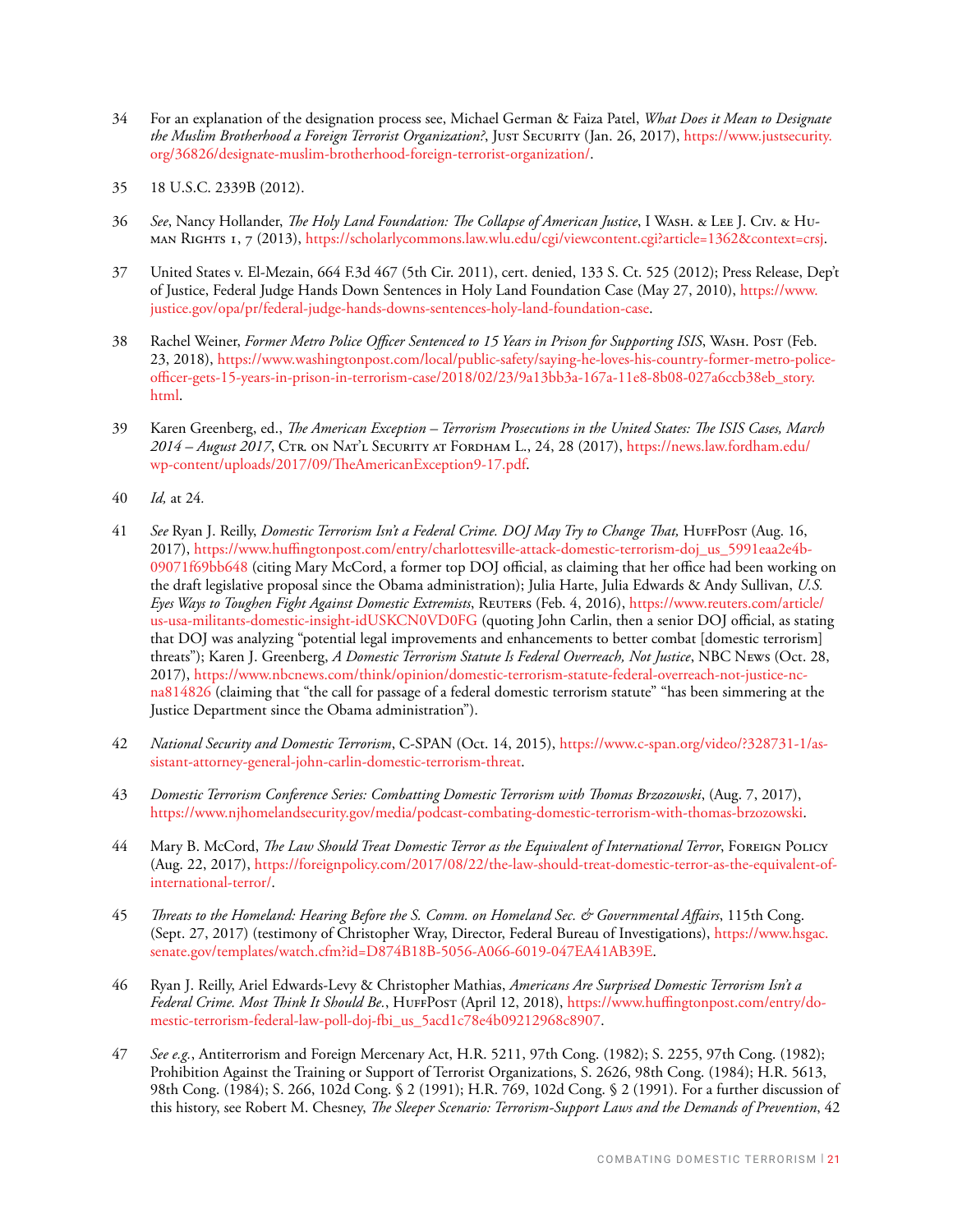Harv. J. on Legis. 1, 5–18 (2005).

- 48 Chesney, *Sleeper Scenario*, *supra* note 47 at 9–10.
- 49 *Id.* at 10–11.
- 50 *Id.* at 5–18.
- 51 Violent Crime Control and Law Enforcement Act of 1994, Pub. L. No. 103-322, sec. 120005, 108 State. 1796, 2022-23 (codified at 18 U.S.C. § 2339A (2012)).
- 52 *Id.*
- 53 18 U.S.C. § 2332b(g) (2012).
- 54 18 U.S.C. § 2339A (2012).
- 55 Antiterrorism and Effective Death Penalty Act of 1996, Pub. L. No. 104-132, sec. 303, 110 State. 1214, 1250–53 (codified at 18 U.S.C. § 2339B (2012)).
- 56 *See e.g.*, Reilly, *supra* note 46.
- 57 These statutes are 18 U.S.C. § 956 (conspiracy to kill, kidnap or injure persons or damage property in a foreign country), 18 U.S.C. § 2332 (killing or violence against a U.S. national outside of the U.S.), 18 U.S.C. § 2339D (receiving military-type training from a foreign terrorist organization), 18 U.S.C. § 2340A (torture committed outside the United States), 18 U.S.C. § 2442 (recruitment or use of child soldiers during active hostilities), and 21 U.S.C. § 960a (drug-related conduct that provides value to foreign terrorist organizations or terrorist persons and groups).
- 58 United States v. Harpham, No. 2:11-cr-00042 (E.D. Wash. Mar. 22, 2011).
- 59 USA v. Wilson, Docket No. 4:18-cr-03005 (D. Neb. Jan 17, 2018).
- 60 *See* Jessica Robinson, *Man Admits He Attempted to Bomb MLK Parade Because of Race*, Northwest News Network (Sept. 7, 2011), [https://www.opb.org/news/article/man\\_admits\\_he\\_attempted\\_to\\_bomb\\_mlk\\_parade\\_be](https://www.opb.org/news/article/man_admits_he_attempted_to_bomb_mlk_parade_because_of_race/)[cause\\_of\\_race/](https://www.opb.org/news/article/man_admits_he_attempted_to_bomb_mlk_parade_because_of_race/); River Donaghey, *Armed Neo-Nazi Attempted Terror Attack on Amtrak Train*, FBI Says, Vice (Jan. 5, 2018), [https://www.vice.com/en\\_us/article/7xewbg/armed-neo-nazi-attempted-terror-attack-on-amtrak-train-fbi](https://www.vice.com/en_us/article/7xewbg/armed-neo-nazi-attempted-terror-attack-on-amtrak-train-fbi-says-vgtrn)[says-vgtrn](https://www.vice.com/en_us/article/7xewbg/armed-neo-nazi-attempted-terror-attack-on-amtrak-train-fbi-says-vgtrn).
- 61 United States v. Nesgoda, No. 1:03-cr-00019 (M.D. Pa. Jan. 22, 2003).
- 62 David Slade, *Rush Man's Bail Doubled in Police Assault*, Morning Call (Apr. 2, 2002), [http://articles.mcall.](http://articles.mcall.com/2002-04-02/news/3413495_1_troopers-bail-judge-lectures) [com/2002-04-02/news/3413495\\_1\\_troopers-bail-judge-lectures](http://articles.mcall.com/2002-04-02/news/3413495_1_troopers-bail-judge-lectures).
- 63 These offenses are 18 U.S.C. § 175, 18 U.S.C. § 175b, 18 U.S.C. § 175c, 18 U.S.C. § 229, 18 U.S.C. § 831, 18 U.S.C. § 832, 18 U.S.C. § 2281a, 18 U.S.C. § 2332a, 18 U.S.C. § 2332h, 18 U.S.C. § 2332i, 42 U.S.C. § 2122, 42 U.S.C. § 2283, and 42 U.S.C. § 2284.
- 64 Bipartisan Policy Ctr., Jihadist Terrorism: A Threat Assessment 15–16 (2013), [http://bipartisanpolicy.org/](http://bipartisanpolicy.org/wp-content/uploads/sites/default/files/Jihadist%20Terrorism-A%20Threat%20Assesment_0.pdf) [wp-content/uploads/sites/default/files/Jihadist%20Terrorism-A%20Threat%20Assesment\\_0.pdf](http://bipartisanpolicy.org/wp-content/uploads/sites/default/files/Jihadist%20Terrorism-A%20Threat%20Assesment_0.pdf).
- 65 United States v. Looker, 168 F.3d 484 (4th Cir. 1998); United States v. Looker, No. 1:96-mj-00033 (N.D.W. Va. Oct. 9, 1996); United States v. Rogers, No. 1:96-mj-00031 (N.D.W. Va. Oct. 9, 1996); United States v. Beauregard, No. 8:99-cr-00410 (M.D. Fla. Dec. 2, 1999); *Militia Head Jailed on Bomb Plot Charges*, L.A. Times (Dec. 9, 1999), <http://articles.latimes.com/1999/dec/09/news/mn-42054>; United States v. Cash, No. 2:01-cr-00169 (E.D.N.Y. Feb. 14, 2001), Robert E. Kessler, *Acquittal in Environmental Terrorism Case*, Newsday Long Island (May 21, 2004), [https://www.brewingtonlaw.com/sites/default/files/pressclips2004/Acquittal-in-Terror](https://www.brewingtonlaw.com/sites/default/files/pressclips2004/Acquittal-in-Terrorism-Case-Newsday-052104.pdf)[ism-Case-Newsday-052104.pdf](https://www.brewingtonlaw.com/sites/default/files/pressclips2004/Acquittal-in-Terrorism-Case-Newsday-052104.pdf); Al Baker, *A Federal Case in Suffolk: Eco-Terrorism or Adolescense in Bloom?*, N.Y. Times (2001), [https://www.nytimes.com/2001/02/18/nyregion/a-federal-case-in-suffolk-eco-terrorism-or-ado-](https://www.nytimes.com/2001/02/18/nyregion/a-federal-case-in-suffolk-eco-terrorism-or-adolescence-in-bloom.html)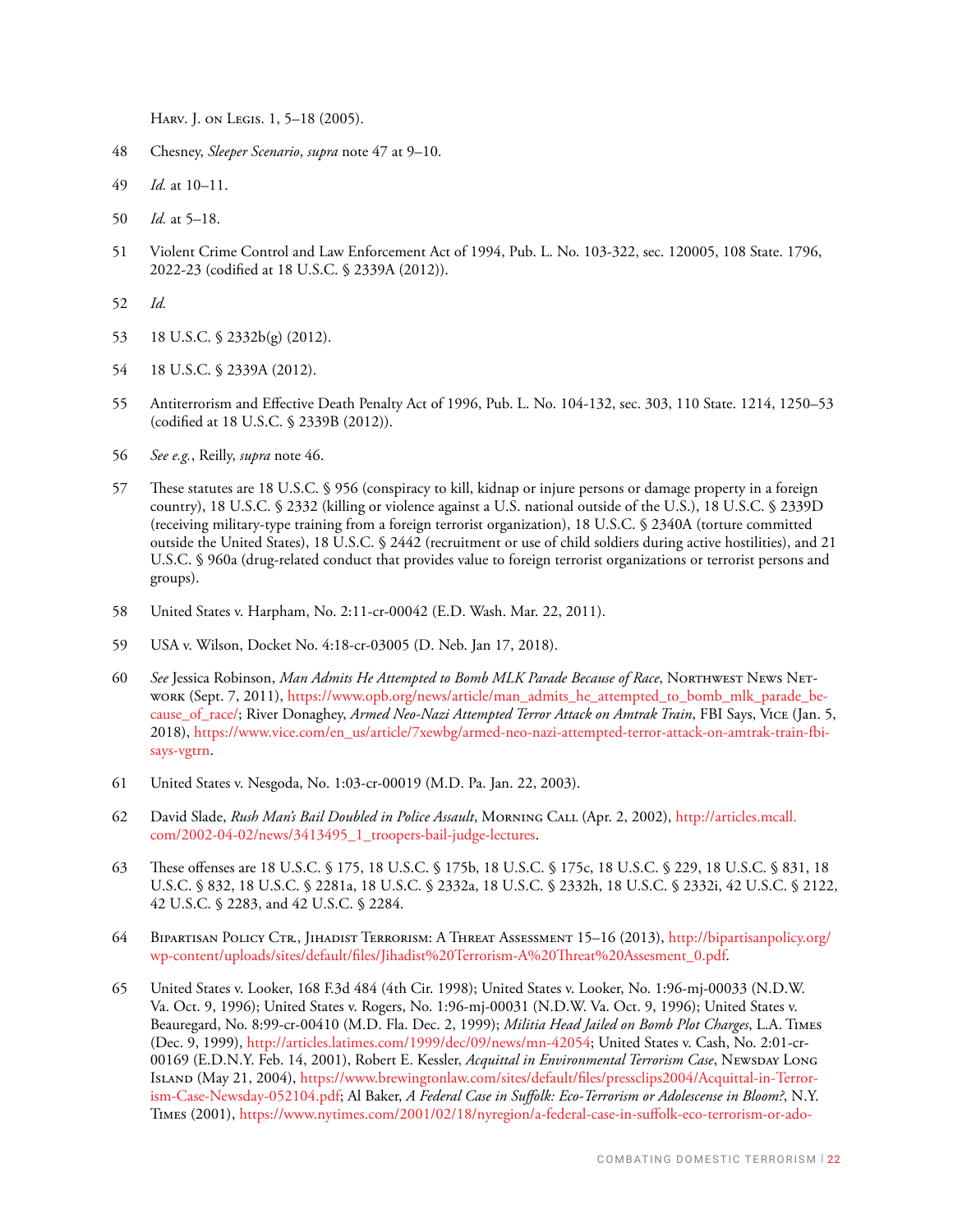[lescence-in-bloom.html;](https://www.nytimes.com/2001/02/18/nyregion/a-federal-case-in-suffolk-eco-terrorism-or-adolescence-in-bloom.html) United States v. Feight, No. 1:14-cr-00012 (N.D.N.Y. Jan. 22, 2014); United States v. Crawford, No. 1:14-cr-00030 (N.D.N.Y. Jan. 16, 2014).

- 66 *See* United States v. Looker, 168 F.3d 484 (4th Cir. 1998); United States v. Looker, No. 1:96-mj-00033 (N.D.W. Va. Oct. 9, 1996); United States v. Rogers, No. 1:96-mj-00031 (N.D.W. Va. Oct. 9, 1996); Richard A. Serrano, *7 Militiamen Held in Plot to Blow Up FBI Facility*, L.A. Times (Oct. 12, 1996), [http://articles.latimes.com/1996-10-](http://articles.latimes.com/1996-10-12/news/mn-53161_1_fbi-center) [12/news/mn-53161\\_1\\_fbi-center;](http://articles.latimes.com/1996-10-12/news/mn-53161_1_fbi-center) Dennis Cauchon, *Militiaman convicted under anti-terrorism law*, USA Today (Aug. 26, 1997), [https://www.fpparchive.org/media/documents/war\\_on\\_terrorism/Militiaman%20Convicted%20](https://www.fpparchive.org/media/documents/war_on_terrorism/Militiaman%20Convicted%20Under%20Anti-Terrorism%20Law_Dennis%20Cauchon_Aug.%2026,%201997_USA%20Today.pdf) [Under%20Anti-Terrorism%20Law\\_Dennis%20Cauchon\\_Aug.%2026,%201997\\_USA%20Today.pdf](https://www.fpparchive.org/media/documents/war_on_terrorism/Militiaman%20Convicted%20Under%20Anti-Terrorism%20Law_Dennis%20Cauchon_Aug.%2026,%201997_USA%20Today.pdf).
- 67 United States v. Feight, No. 1:14-cr-00012 (N.D.N.Y. Jan. 22, 2014); United States v. Crawford, No. 1:14-cr-00030 (N.D.N.Y. Jan. 16, 2014); Press Release, Dep't of Justice, New York Man Sentenced to 30 Years for Plot to Kill Muslims (Dec. 19, 2016), [https://www.justice.gov/opa/pr/new-york-man-sentenced-30-years-plot-kill-mus](https://www.justice.gov/opa/pr/new-york-man-sentenced-30-years-plot-kill-muslims)[lims.](https://www.justice.gov/opa/pr/new-york-man-sentenced-30-years-plot-kill-muslims)
- 68 *National Caseload Data*, Office of the United States Attorneys, U.S. Dep't of Justice, [https://www.justice.](https://www.justice.gov/usao/resources/foia-library/national-caseload-data) [gov/usao/resources/foia-library/national-caseload-data.](https://www.justice.gov/usao/resources/foia-library/national-caseload-data)
- 69 Exec. Office for U.S. Attorneys, U.S. Dep't of Justice, Legal Information Office Network System User's Manual, Release 5.4.2 (Aug. 2016), <https://www.justice.gov/usao/file/835096/download>.
- 70 *Id.*
- 71 Exec. Office for U.S. Attorneys, U.S. Dep't of Justice, Appendix A Code List, Legal Information Office Network System (June 2017),<https://www.justice.gov/usao/file/787346/download>.
- 72 *National Caseload Data*, Exec. Office of the United States Attorneys, U.S. Dep't of Justice, [https://www.](https://www.justice.gov/usao/resources/foia-library/national-caseload-data) [justice.gov/usao/resources/foia-library/national-caseload-data.](https://www.justice.gov/usao/resources/foia-library/national-caseload-data)
- 73 *About Us*, Transactional Records Access Clearing House, <http://trac.syr.edu/aboutTRACgeneral.html>.
- 74 U.S. Gen. Accounting Office, Better Management Oversight and Internal Controls Needed to Ensure Accuracy of Terrorism-Related Statistics (Jan. 2003), <https://www.gao.gov/new.items/d03266.pdf>.
- 75 Office of the Inspector General, U.S. Dep't of Justice, Follow-Up Audit of the Department of Justice's Internal Controls of Terrorism-Related Statistics; The Executive Office for United States ATTORNEYS (Sept. 2013), [https://oig.justice.gov/reports/2013/a1334.pdf.](https://oig.justice.gov/reports/2013/a1334.pdf)
- 76 *Id.* at ii.
- 77 *Id.*
- 78 Brennan Center for Justice at NYU Law School v. U.S. Dept. of Justice, No. 1:18-cv-01860 (D.D.C. Aug 8, 2018), [http://foiaproject.org/dc\\_view/?id=4754751-DC-1-2018cv01860-complaint](http://foiaproject.org/dc_view/?id=4754751-DC-1-2018cv01860-complaint).
- 79 It is not possible to know exactly how many violations of statutes constituted lead charges because eight cases were listed as "Other U.S. Code section." *See* TRAC Data, FY 2013 to FY 2017 for Program Area "072 Domestic Terrorism" by lead charge, available at <http://trac.syr.edu>.
- 80 Glenn Greenwald, *Dylann Roof is Not a "Terrorist"—But Animal Rights Activists Who Free Minks From Slaughter Are*, The Intercept (July 28, 2015), [https://theintercept.com/2015/07/28/dylan-roof-terrorist-animal-rights-ac](https://theintercept.com/2015/07/28/dylan-roof-terrorist-animal-rights-activists-free-minks/)[tivists-free-minks/](https://theintercept.com/2015/07/28/dylan-roof-terrorist-animal-rights-activists-free-minks/).
- 81 Avalon Zoppo, *Charleston Shooter Dylann Roof Moved to Death Row in Terre Haute Federal Prison*, NBC News (Apr. 22, 2018), [https://www.nbcnews.com/storyline/charleston-church-shooting/charleston-shooter-dylann-roof](https://www.nbcnews.com/storyline/charleston-church-shooting/charleston-shooter-dylann-roof-moved-death-row-terre-haute-federal-n749671)[moved-death-row-terre-haute-federal-n749671](https://www.nbcnews.com/storyline/charleston-church-shooting/charleston-shooter-dylann-roof-moved-death-row-terre-haute-federal-n749671).
- 82 *Hate Crimes Laws*, U.S. DEP'T OF JUSTICE,<https://www.justice.gov/crt/hate-crime-laws>.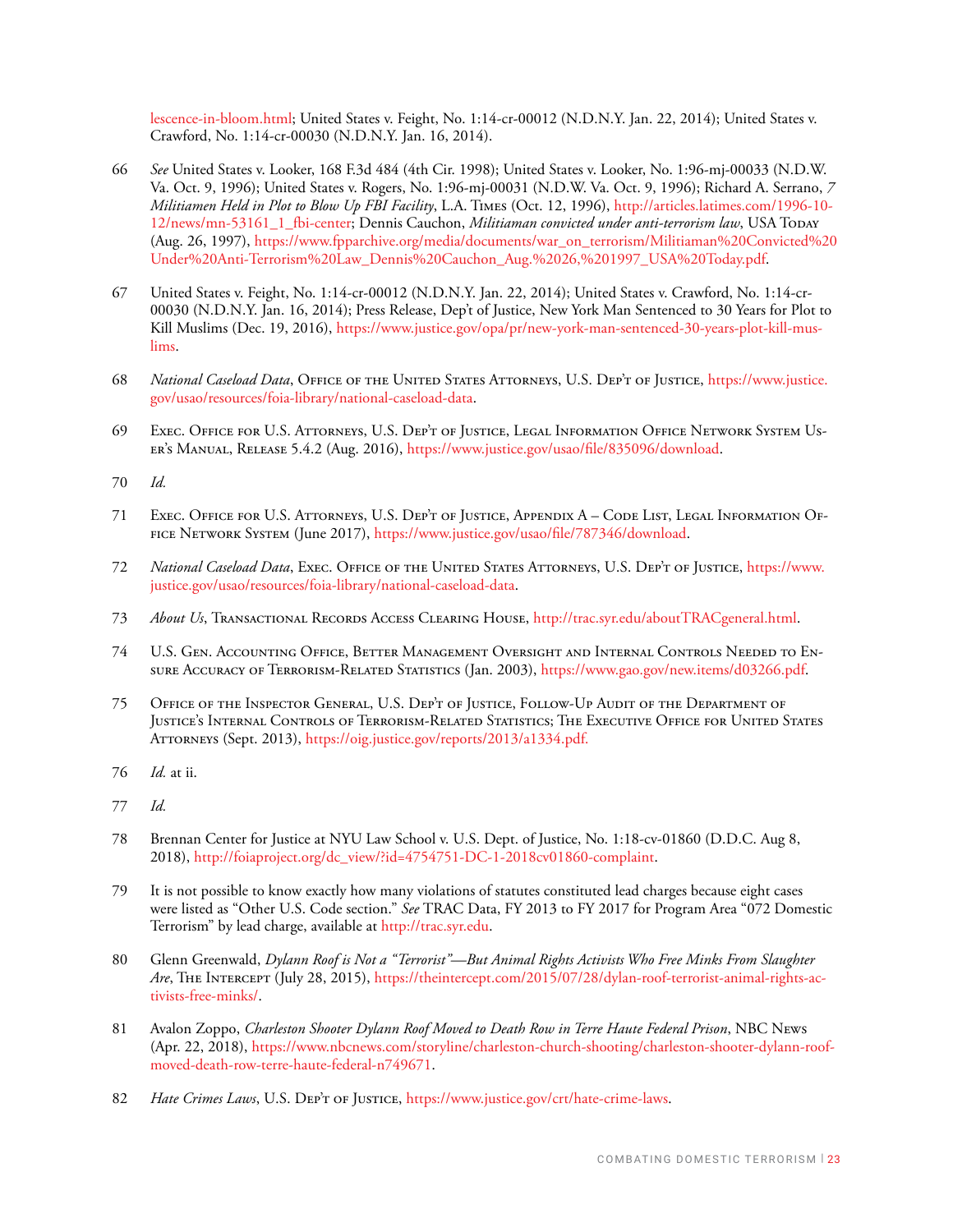- 83 According to TRAC, the DOJ filed prosecutions in 90 total cases from 2013 to 2017. Following a review, seven cases were excluded because it seems DOJ had classified them under the wrong LIONS program area. Five additional cases were excluded because they were listed as being prosecuted under "other U.S. Code Section," without providing information about the particular statute under which the defendants were charged. *See* TRAC Data, FY 2013 to FY 2017 for Program Areas "05F Civil Rights – Racial Violence, including Hate Crimes" and "05H – Civil Rights – Hate Crimes Arising out of Terrorist Attacks on US," available at <http://trac.syr.edu>.
- 84 *Id.*
- 85 *Id.*
- 86 Federal Bureau of Investigation, Mission & Priorities, [https://www.fbi.gov/about/mission.](https://www.fbi.gov/about/mission) *See also* text accompanying notes 114–124.
- 87 See for example, Antonio J. Califa, *RICO Threatens Civil Liberties*, 43 VAND. L. REV. 805 (1990); David B. Filvaroff, *Conspiracy and the First Amendment*, 121 U. Pa. L. Rev. 189 (1972).
- 88 *See* Williamson v. United States, 207 U.S. 425 (1908); Frohwerk v. United States, 249 U.S. 204 (1919); Blumenthal v. United States, 332 U.S. 539 (1947); United States v. Gallishaw, 428 F.2d 760 (2d Cir. 1970); United States v. Rosenblatt, 554 F.2d 36 (2d Cir. 1977); *see also* Robert M. Chesney, *Beyond Conspiracy? Anticipatory Prosecution and the Challenge of Unaffiliated Terrorism*, 80 S. Cal. L. Rev. 425, 428, 448–49, 451 (2007).
- 89 *See* TRAC Data, FY 2013 to FY 2017 for Program Areas "072 Domestic Terrorism," "05F Civil Rights Racial Violence, including Hate Crimes," and "05H Civil Rights – Hate Crimes Arising out of Terrorist Attacks on US.," by lead charge, available at [http://trac.syr.edu.](http://trac.syr.edu)
- 90 These 31 statutes are 18 U.S.C. § 32, 18 U.S.C. § 37, 18 U.S.C. § 81, 18 U.S.C. § 175, 18 U.S.C. § 175c, 18 U.S.C. § 229, 18 U.S.C. § 351, 18 U.S.C. § 831, 18. U.S.C. § 832, 18 U.S.C. § 1091, 18 U.S.C. § 1203, 18 U.S.C. § 1362, 18 U.S.C. § 1363, 18 U.S.C. § 1366, 18 U.S.C. § 1751, 18 U.S.C. § 1992, 18 U.S.C. § 2155, 18 U.S.C. § 2156, 18 U.S.C. § 2280, 18 U.S.C. § 2280a, 18 U.S.C. § 2281, 18 U.S.C. § 2281a, 18 U.S.C. § 2332a, 18 U.S.C. § 2332f, 18 U.S.C. § 2332g, 18 U.S.C. § 2332h, 18 U.S.C. § 2332i, 18 U.S.C. § 2339C, 42 U.S.C. § 2122, 42 U.S.C. § 2284, and 49 U.S.C § 46502.
- 91 18 U.S.C. § 1961 (2012).
- 92 Amy Clark, *4 Aryan Brotherhood Leaders Convicted*, CBS News (July 28, 2006), [https://www.cbsnews.com/](https://www.cbsnews.com/news/4-aryan-brotherhood-leaders-convicted/) [news/4-aryan-brotherhood-leaders-convicted/.](https://www.cbsnews.com/news/4-aryan-brotherhood-leaders-convicted/)
- 93 Press Release, Dep't of Justice, 34 Alleged Aryan Brotherhood of Texas Gang Members Indicted on Federal Racketeering Charges (Nov. 9, 2012), [https://www.justice.gov/opa/pr/34-alleged-aryan-brotherhood-texas-gang-mem](https://www.justice.gov/opa/pr/34-alleged-aryan-brotherhood-texas-gang-members-indicted-federal-racketeering-charges)[bers-indicted-federal-racketeering-charges](https://www.justice.gov/opa/pr/34-alleged-aryan-brotherhood-texas-gang-members-indicted-federal-racketeering-charges).
- 94 Press Release, Dep't of Justice, Eight Individuals with Alleged Ties to the Aryan Circle Arrested and Charged in Connection with Murder (Mar. 20, 2018), [https://www.justice.gov/opa/pr/eight-individuals-alleged-ties-aryan-cir](https://www.justice.gov/opa/pr/eight-individuals-alleged-ties-aryan-circle-arrested-and-charged-connection-murder-0)[cle-arrested-and-charged-connection-murder-0](https://www.justice.gov/opa/pr/eight-individuals-alleged-ties-aryan-circle-arrested-and-charged-connection-murder-0).
- 95 *See e.g.*, John Sepulvado & Bert Johnson, *Californian Who Helped Lead Charlottesville Used Berkeley as a Test Run*, KQED News (Aug. 14, 2017), [https://www.kqed.org/news/11611600/californian-who-helped-organize-charlot](https://www.kqed.org/news/11611600/californian-who-helped-organize-charlottesville-protests-used-berkeley-as-a-test-run)[tesville-protests-used-berkeley-as-a-test-run](https://www.kqed.org/news/11611600/californian-who-helped-organize-charlottesville-protests-used-berkeley-as-a-test-run); Justin Carissimo, *1 Dead, 19 Injured After Car Plows into Protesters in Charlottesville*, CBS News (Aug. 12, 2017), [https://www.cbsnews.com/news/1-dead-19-injured-after-car-plows](https://www.cbsnews.com/news/1-dead-19-injured-after-car-plows-into-protesters-in-charlottesville/)[into-protesters-in-charlottesville/;](https://www.cbsnews.com/news/1-dead-19-injured-after-car-plows-into-protesters-in-charlottesville/) Hal Bernton, *Bracing for a Fight, Patriot Prayer's Right-Wing Faithful Head to Portland for Saturday Rally*, Seattle Times (Aug. 3, 2018), [https://www.seattletimes.com/seattle-news/northwest/](https://www.seattletimes.com/seattle-news/northwest/bracing-for-a-fight-patriot-prayers-right-wing-faithful-head-to-portland-for-saturday-rally/) [bracing-for-a-fight-patriot-prayers-right-wing-faithful-head-to-portland-for-saturday-rally/](https://www.seattletimes.com/seattle-news/northwest/bracing-for-a-fight-patriot-prayers-right-wing-faithful-head-to-portland-for-saturday-rally/); Kelly Weill, *White Supremacist Arrested Days After Dodging a Murder Charge*, The Daily Beast (Apr. 19, 2018), [https://www.thedaily](https://www.thedailybeast.com/white-supremacist-let-off-for-attempted-murder-arrested-for-domestic-violence)[beast.com/white-supremacist-let-off-for-attempted-murder-arrested-for-domestic-violence.](https://www.thedailybeast.com/white-supremacist-let-off-for-attempted-murder-arrested-for-domestic-violence)
- 96 A.C. Thompson, Ali Winston & Darwin BondGraham, *Racist, Violent, Unpunished: A White Hate Group's Campaign of Menace*, *ProPublica* (Oct. 19, 2017), [https://www.propublica.org/article/white-hate-group-campaign-of-](https://www.propublica.org/article/white-hate-group-campaign-of-menace-rise-above-movement)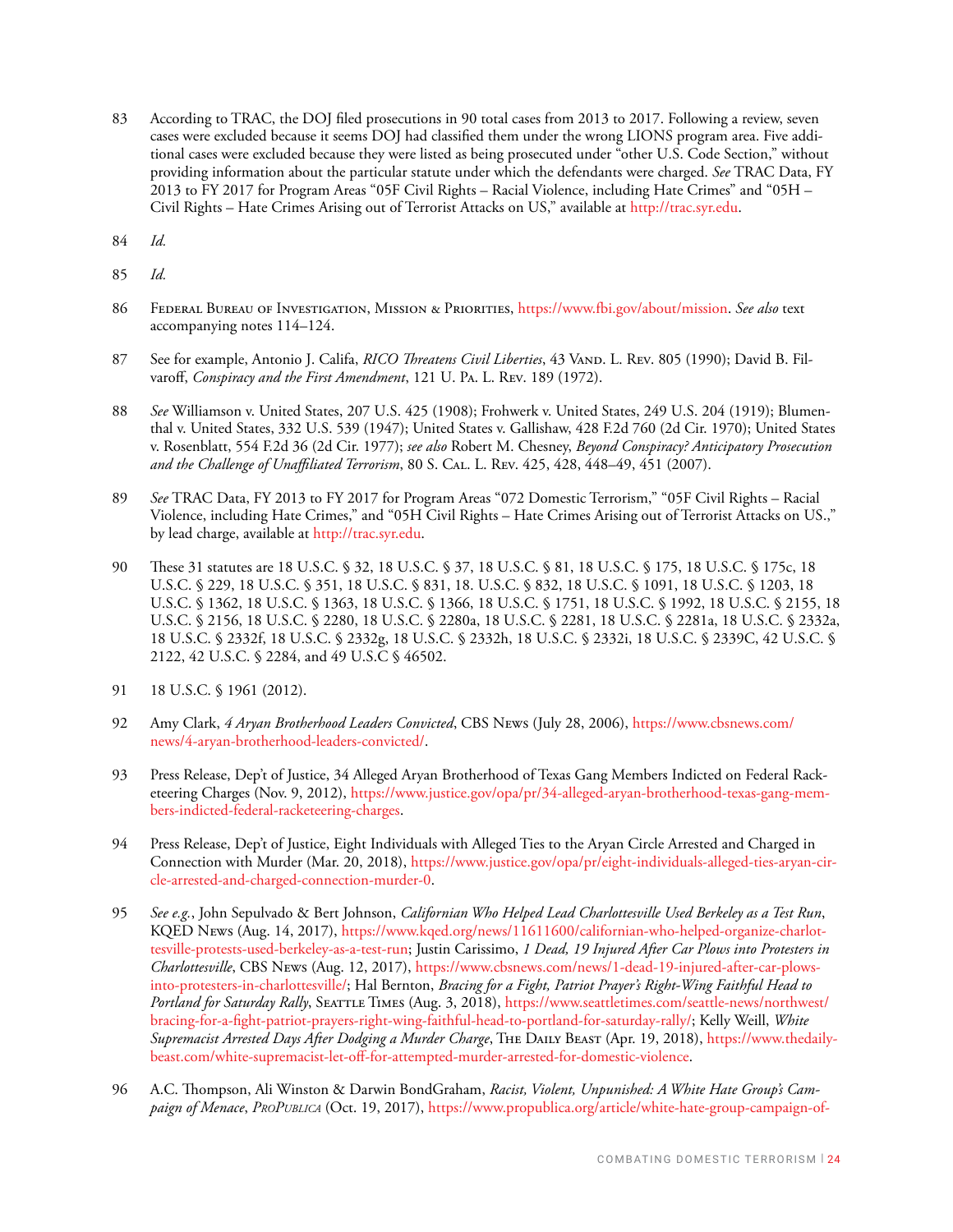[menace-rise-above-movement](https://www.propublica.org/article/white-hate-group-campaign-of-menace-rise-above-movement).

- 97 18 U.S.C. § 2101 (2012).
- 98 Rahima Nasa, *Four Men Arrested Over Unrest During 2017 'Unite the Right' Rally*, PBS FRONTLINE (Oct. 2, 2018), <https://www.pbs.org/wgbh/frontline/article/four-men-arrested-over-unrest-during-2017-unite-the-right-rally/>.
- 99 Bank Crime Statistics, Federal Bureau of Investigation, [https://www.fbi.gov/investigate/violent-crime/](https://www.fbi.gov/investigate/violent-crime/bank-robbery/bank-crime-reports) [bank-robbery/bank-crime-reports](https://www.fbi.gov/investigate/violent-crime/bank-robbery/bank-crime-reports).
- 100 Bank Crime Statistics, January 1, 2016 December 31, 2016, FEDERAL BUREAU OF INVESTIGATION (2017), <https://www.fbi.gov/file-repository/bank-crime-statistics-2016.pdf/view>.
- 101 U.S. Dep't of Just., DOJ, DHS Report: Three Out of Four Individuals Convicted of International Terrorism and Terrorism-Related Offenses were Foreign-Born (Jan. 16, 2018), [https://www.justice.gov/opa/](https://www.justice.gov/opa/pr/doj-dhs-report-three-out-four-individuals-convicted-international-terrorism-and-terrorism) [pr/doj-dhs-report-three-out-four-individuals-convicted-international-terrorism-and-terrorism.](https://www.justice.gov/opa/pr/doj-dhs-report-three-out-four-individuals-convicted-international-terrorism-and-terrorism)
- 102 Faiza Patel, *Trump Administration's Fuzzy Math on Terrorist Origins is More than Misleading It's Dishonest*, Just Security (Jan. 16, 2018), [https://www.justsecurity.org/51084/trump-administrations-fuzzy-math-terrorist-ori](https://www.justsecurity.org/51084/trump-administrations-fuzzy-math-terrorist-origins-misleading-its-dishonest/)[gins-misleading-its-dishonest/.](https://www.justsecurity.org/51084/trump-administrations-fuzzy-math-terrorist-origins-misleading-its-dishonest/)
- 103 U.S. Government Accountability Office, Countering Violent Extremism: Actions Needed to Define Strategy and Assess Progress of Federal Efforts 4–5, 28–34 (2017), [https://www.gao.gov/as](https://www.gao.gov/assets/690/683984.pdf)[sets/690/683984.pdf.](https://www.gao.gov/assets/690/683984.pdf)
- 104 Peter Bergen, et al., *Terrorism in America After 9/11*, New America (2018), [https://www.newamerica.org/in-depth/](https://www.newamerica.org/in-depth/terrorism-in-america/part-i-overview-terrorism-cases-2001-today/) [terrorism-in-america/part-i-overview-terrorism-cases-2001-today/](https://www.newamerica.org/in-depth/terrorism-in-america/part-i-overview-terrorism-cases-2001-today/).
- 105 David Neiwert, Charlottesville underscores how homegrown hate is going unchecked, Investigative Fund (June 21, 2017), <https://www.revealnews.org/article/home-is-where-the-hate-is/>.
- 106 Erin M. Kearns, et al., *Yes, the Media Do Underreport Some Terrorist Attacks. Just Not the Ones Most People Think Of*, Wash. Post, (Mar. 13, 2017), [https://www.washingtonpost.com/news/monkey-cage/wp/2017/03/13/yes-the-me](https://www.washingtonpost.com/news/monkey-cage/wp/2017/03/13/yes-the-media-do-underreport-some-terrorist-attacks-just-not-the-ones-most-people-think-of/?utm_term=.4dda3333a203)[dia-do-underreport-some-terrorist-attacks-just-not-the-ones-most-people-think-of/?utm\\_term=.4dda3333a203](https://www.washingtonpost.com/news/monkey-cage/wp/2017/03/13/yes-the-media-do-underreport-some-terrorist-attacks-just-not-the-ones-most-people-think-of/?utm_term=.4dda3333a203).
- 107 Arie Perliger, Combatting Terrorism Center at West Point, Challengers from the Sidelines: Understanding America's Violent Far-Right, 86, 100 (2012), [https://ctc.usma.edu/app/uploads/2013/01/Challeng](https://ctc.usma.edu/app/uploads/2013/01/ChallengersFromtheSidelines.pdf)[ersFromtheSidelines.pdf](https://ctc.usma.edu/app/uploads/2013/01/ChallengersFromtheSidelines.pdf).
- 108 *Id.* at 85.
- 109 The sources cited include the Global Terrorism Dataset, which is managed by the National Consortium for the Study of Terrorism and Responses to Terrorism (START) at the University of Maryland, the Southern Poverty Law Center (SPLC) hate crime dataset, reports by relevant organizations including the SPLC, the Anti-Defamation League, and the Stephen Roth Institute for the Study of Contemporary Anti-Semitism and Racism, relevant academic works, and media source datasets including Lexis-Nexis. *Id.* at 85–86.
- 110 Lynn Langton & Madeline Masucci, *Hate Crime Victimization 2004-2015*, U.S. Dept. of Justice Bureau of Justice Statistics (June 29, 2017),<https://www.bjs.gov/index.cfm?ty=pbdetail&iid=5967>.
- 111 *Incidents and Offenses, Hate Crime Statistics, 2016*, FBI Uniform Crime Report 6 (2017), [https://ucr.fbi.gov/](https://ucr.fbi.gov/hate-crime/2016/topic-pages/incidentsandoffenses.pdf) [hate-crime/2016/topic-pages/incidentsandoffenses.pdf.](https://ucr.fbi.gov/hate-crime/2016/topic-pages/incidentsandoffenses.pdf)
- 112 Ken Schwencke & Hannah Fresques, *This is Where Hate Crimes Don't Get Reported*, *ProPublica* (Nov. 17, 2017), [https://projects.propublica.org/graphics/hatecrime-map.](https://projects.propublica.org/graphics/hatecrime-map)
- 113 *Incidents and Offenses, Hate Crime Statistics, 2016*, FBI Uniform Crime Report 6 (2017), [https://ucr.fbi.gov/](https://ucr.fbi.gov/hate-crime/2016/topic-pages/incidentsandoffenses.pdf) [hate-crime/2016/topic-pages/incidentsandoffenses.pdf.](https://ucr.fbi.gov/hate-crime/2016/topic-pages/incidentsandoffenses.pdf)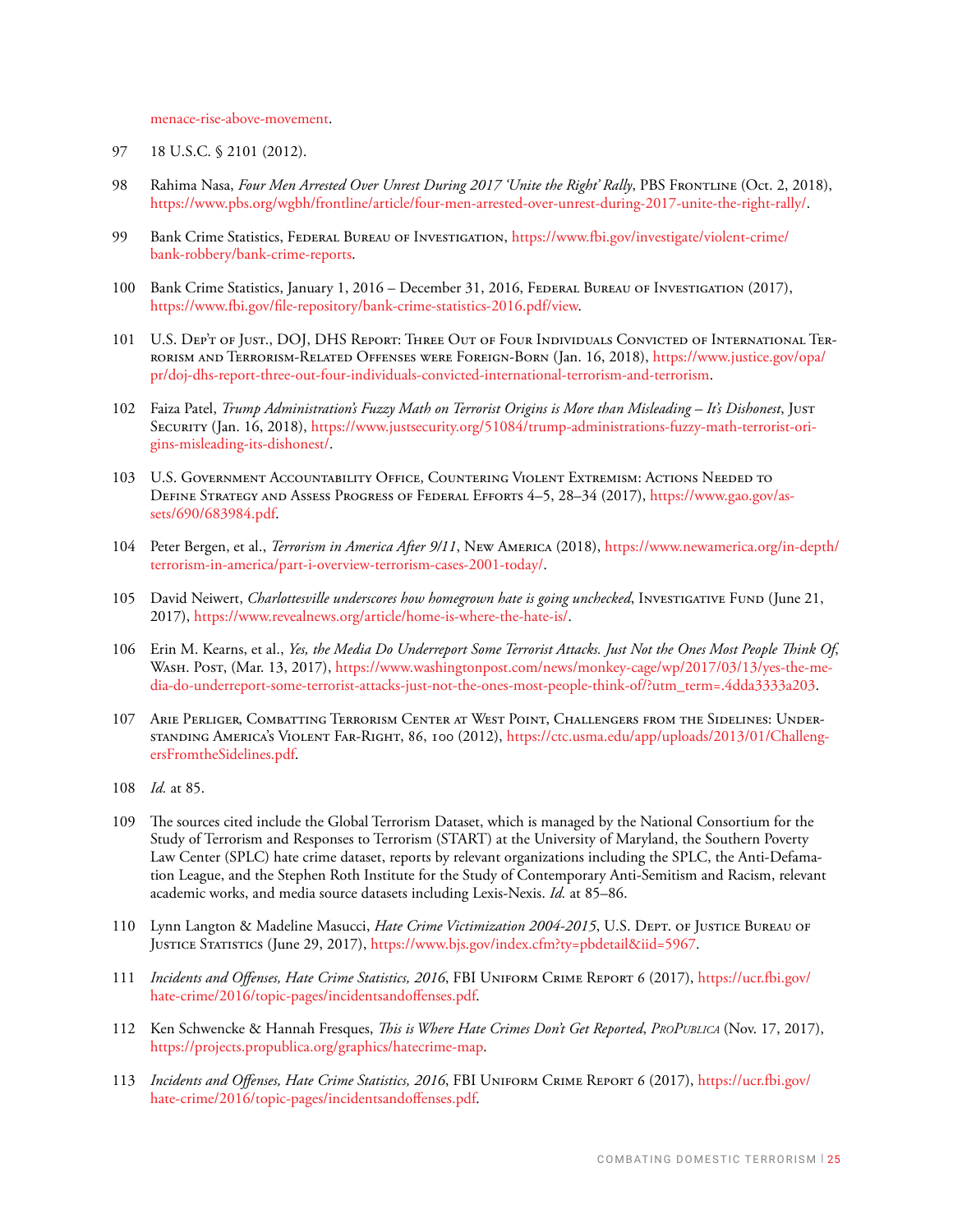- 114 *Hate Crime*, FBI: UCR,<https://ucr.fbi.gov/hate-crime>(computing the number of victims by adding together this metric for each year from 2001 to 2016).
- 115 TRAC documented 11 prosecutions that were filed in these two categories in FY 2017, 24 in FY 2016, 12 in FY 2015, 20 in FY 2014, 23 in FY 2013, 24 in FY 2012, 22 in FY 2011, 15 in FY 2010, and 17 in FY 2009. This computes to an average of 18.6 prosecutions per year, which is rounded up to 19 prosecutions. See TRAC Data, available at<http://trac.syr.edu>.
- 116 *Hate Crime Laws*, DEP'T OF JUSTICE, [https://www.justice.gov/crt/hate-crime-laws.](https://www.justice.gov/crt/hate-crime-laws)
- 117 Del Quentin Wilbur, *Justice Department Launches Charlottesville Civil Rights Probe*, Wall Street J. (Aug. 13, 2017), <https://www.wsj.com/articles/justice-department-launches-charlottesville-civil-rights-probe-1502644263>.
- 118 Federal Bureau of Investigation, Mission & Priorities, [https://www.fbi.gov/about/mission.](https://www.fbi.gov/about/mission)
- 119 Federal Bureau of Investigation, Civil Rights Program Policy Implementation Guide (Oct. 18, 2010), [https://www.aclu.org/sites/default/files/field\\_document/ACLURM003541.pdf](https://www.aclu.org/sites/default/files/field_document/ACLURM003541.pdf).
- 120 Katie Benner & Hawes Spencer, *Charlottesville Car Attack Suspect Indicted on Federal Hate Crime Charges*, N.Y. Times (June 27, 2018), [https://www.nytimes.com/2018/06/27/us/politics/charlottesville-death-hate-crime](https://www.nytimes.com/2018/06/27/us/politics/charlottesville-death-hate-crime-charges.html?hp&action=click&pgtype=Homepage&clickSource=story-heading&module=first-column-region®ion=top-news&WT.nav=top-news)[charges.html?hp&action=click&pgtype=Homepage&clickSource=story-heading&module=first-column-re](https://www.nytimes.com/2018/06/27/us/politics/charlottesville-death-hate-crime-charges.html?hp&action=click&pgtype=Homepage&clickSource=story-heading&module=first-column-region®ion=top-news&WT.nav=top-news)[gion&region=top-news&WT.nav=top-news](https://www.nytimes.com/2018/06/27/us/politics/charlottesville-death-hate-crime-charges.html?hp&action=click&pgtype=Homepage&clickSource=story-heading&module=first-column-region®ion=top-news&WT.nav=top-news); Alex Kasprak, *Daily Caller, Fox News Delete Video Celebrating 'Liberal Protesters' Getting 'Pushed Out of the Way by Cars*,' [Snopes.com](http://Snopes.com) (Aug. 16, 2017), [https://www.snopes.com/](https://www.snopes.com/news/2017/08/16/daily-caller-fox-news-delete-video-celebrating-liberal-protesters-getting-pushed-way-cars/) [news/2017/08/16/daily-caller-fox-news-delete-video-celebrating-liberal-protesters-getting-pushed-way-cars/.](https://www.snopes.com/news/2017/08/16/daily-caller-fox-news-delete-video-celebrating-liberal-protesters-getting-pushed-way-cars/)
- 121 Adam Taylor, *Omar Mateen May Not Have Understood Difference Between ISIS, al Qaeda and Hezbollah*, Wash. Post (June 13, 2016), [https://www.washingtonpost.com/news/worldviews/wp/2016/06/13/omar-mateen-may](https://www.washingtonpost.com/news/worldviews/wp/2016/06/13/omar-mateen-may-not-have-understood-the-difference-between-isis-al-qaeda-and-hezbollah/?utm_term=.c0487545e574)[not-have-understood-the-difference-between-isis-al-qaeda-and-hezbollah/?utm\\_term=.c0487545e574](https://www.washingtonpost.com/news/worldviews/wp/2016/06/13/omar-mateen-may-not-have-understood-the-difference-between-isis-al-qaeda-and-hezbollah/?utm_term=.c0487545e574).
- 122 Jason Wilson, *New Documents Suggest Las Vegas Shooter Was Conspiracy Theorist What We Know*, THE GUARDIAN (May 19, 2018), [https://www.theguardian.com/us-news/2018/may/19/stephen-paddock-las-vegas-shooter-conspir](https://www.theguardian.com/us-news/2018/may/19/stephen-paddock-las-vegas-shooter-conspiracy-theories-documents-explained)[acy-theories-documents-explained.](https://www.theguardian.com/us-news/2018/may/19/stephen-paddock-las-vegas-shooter-conspiracy-theories-documents-explained)
- 123 *See* TRAC Data, FY 2009 to FY 2018 for Program Areas "071 International Terrorism Incidents Which Impact U.S." and "072 Domestic Terrorism" available at<http://trac.syr.edu>.
- 124 *See e.g.*, Peter Bergen, *The Golden Age of Terrorism*, CNN (Aug. 21, 2015) (using data to show that "the real Golden Age of terrorism in the United States was during the '70s, not in the post-9/11 world").
- 125 This number was computed by adding together the number of murders and nonnegligent manslaughters from 2002 to 2016 and dividing by 15, the number of years in this period. This data can be accessed from the Uniform Crime Reporting (UCR) Program, FBI, <https://www.fbi.gov/services/cjis/ucr.>
- 126 u.S. Government accountability office, *supra* note 103 (compiling 106 total cases of domestic terrorism fatalities and 119 cases of "Islamist" terrorism fatalities).
- 127 These numbers were computed by dividing the average number of domestic terrorism and international terrorism fatalities per year by the average number of murders and nonnegligent manslaughters per year. The GAO reports a total of 225 fatalities, for both domestic terrorism and international terrorism, for the period of 9/12/2001 to 12/31/2016. *See* U.S. Government Accountability Office, *supra* note 103. According to the Uniform Crime Reporting, 237,678 murders and nonnegligent manslaughters occured from 01/01/2002 to 12/31/2016. *See*  Uniform Crime Reporting (UCR) Program, FBI,<https://www.fbi.gov/services/cjis/ucr.>225 divided by 237,678 is 0.0009466, or 0.09467%.
- 128 John Gramlich, *Most Violent and Property Crimes in the U.S. Go Unsolved*, Pew Res. Ctr. (Mar. 1, 2017), [http://](http://www.pewresearch.org/fact-tank/2017/03/01/most-violent-and-property-crimes-in-the-u-s-go-unsolved/) [www.pewresearch.org/fact-tank/2017/03/01/most-violent-and-property-crimes-in-the-u-s-go-unsolved/.](http://www.pewresearch.org/fact-tank/2017/03/01/most-violent-and-property-crimes-in-the-u-s-go-unsolved/)
- 129 *See e.g.*, Wesley Lowery, Kimbriell Kelly & Steven Rich, *Murder with Impunity: An Unequal Justice*, Wash. Post